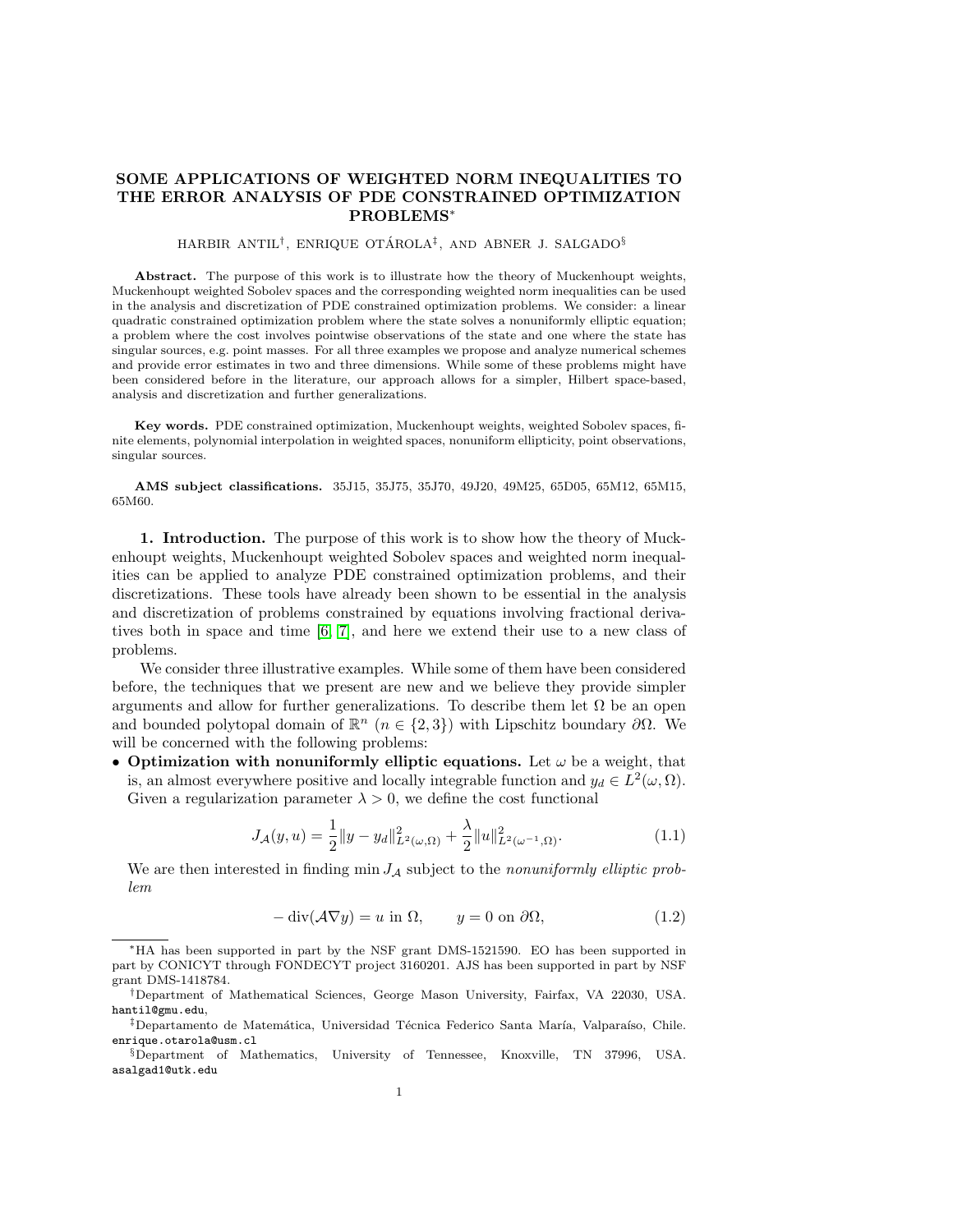and the control constraints

<span id="page-1-3"></span>
$$
u \in \mathbb{U}_{\mathcal{A}},\tag{1.3}
$$

where  $\mathbb{U}_{\mathcal{A}}$  is a nonempty, closed and convex subset of  $L^2(\omega^{-1}, \Omega)$ . The main source of difficulty and originality here is that the matrix  $A$  is not uniformly elliptic, but rather satisfies

<span id="page-1-4"></span>
$$
\omega(x)|\xi|^2 \lesssim \xi^{\mathsf{T}} \cdot \mathcal{A}(x) \cdot \xi \lesssim \omega(x)|\xi|^2 \quad \forall \xi \in \mathbb{R}^n \tag{1.4}
$$

for almost every  $x \in \Omega$ . Since we allow the weight to vanish or blow up, this nonstandard ellipticity condition must be treated with the right functional setting. Problems such as [\(1.2\)](#page-0-0) arise when applying the so-called Caffarelli-Silvestre extension for fractional diffusion [\[6,](#page-24-0) [7,](#page-24-1) [13,](#page-24-2) [53,](#page-26-0) [54\]](#page-26-1), when dealing with boundary controllability of parabolic and hyperbolic degenerate equations [\[14,](#page-24-3) [20,](#page-25-0) [34\]](#page-25-1) and in the numerical approximation of elliptic problems involving measures [\[2,](#page-24-4) [54\]](#page-26-1). In addition, invoking Rubio de Francia's extrapolation theorem [\[21,](#page-25-2) Theorem 7.8] one can argue that this is a quite general PDE constrained optimization problem with an elliptic equation as state constraint, since there is no  $L^p$ , only  $L^2$  with weights.

• Optimization with point observations. Let  $\emptyset \neq \emptyset \subset \Omega$  with  $\#Z < \infty$ . Given a set of prescribed values  $\{y_z\}_{z\in\mathcal{Z}}$ , a regularization parameter  $\lambda > 0$ , and the cost functional

<span id="page-1-0"></span>
$$
J_{\mathcal{Z}}(y, u) = \frac{1}{2} \sum_{z \in \mathcal{Z}} |y(z) - y_z|^2 + \frac{\lambda}{2} ||u||_{L^2(\Omega)}^2,
$$
\n(1.5)

the problem under consideration reads as follows: Find min  $J_z$  subject to

<span id="page-1-2"></span>
$$
-\Delta y = u \text{ in } \Omega, \qquad y = 0 \text{ on } \partial\Omega,
$$
\n(1.6)

and the control constraints

<span id="page-1-1"></span>
$$
u \in \mathbb{U}_{\mathcal{Z}},\tag{1.7}
$$

where  $\mathbb{U}_{\mathcal{Z}}$  is a nonempty, closed and convex subset of  $L^2(\Omega)$ . In contrast to standard elliptic PDE constrained optimization problems, the cost functional [\(1.5\)](#page-1-0) involves point evaluations of the state. We must immediately comment that, since  $\partial\Omega$  is Lipschitz and  $f \in L^2(\Omega)$ , then there exits  $p > n$  such that  $y \in W^{1,p}(\Omega)$  [\[44,](#page-25-3) Theorem 0.5], see also [\[19,](#page-24-5) [33,](#page-25-4) [43,](#page-25-5) [50,](#page-26-2) [58\]](#page-26-3). This, on the basis of a Sobolev embedding result, implies that  $y \in C(\overline{\Omega})$  and thus that the point evaluations of the state y in [\(1.5\)](#page-1-0) are well defined; the latter leading to a subtle formulation of the adjoint problem (see Section [4](#page-12-0) for details).

Problem  $(1.5)$ – $(1.7)$  finds relevance in numerous applications where the observations are carried out at specific locations. For instance, in the so-called calibration problem with American options [\[1\]](#page-24-6), in the optimal control of selective cooling of steel [\[65\]](#page-26-4), in the active control of sound [\[8,](#page-24-7) [52\]](#page-26-5) and in the active control of vibrations [\[28,](#page-25-6) [37\]](#page-25-7); see also [\[10,](#page-24-8) [11,](#page-24-9) [31,](#page-25-8) [38,](#page-25-9) [57\]](#page-26-6) for other applications.

The point observation terms in the cost  $(1.5)$ , tend to enforce the state y to have the fixed value  $y_z$  at the point z. Consequently,  $(1.5)$ – $(1.7)$  can be understood as a penalty version of a PDE constrained optimization problem where the state is constrained at a collection of points. We refer the reader to [\[10,](#page-24-8) Section 3.1] for a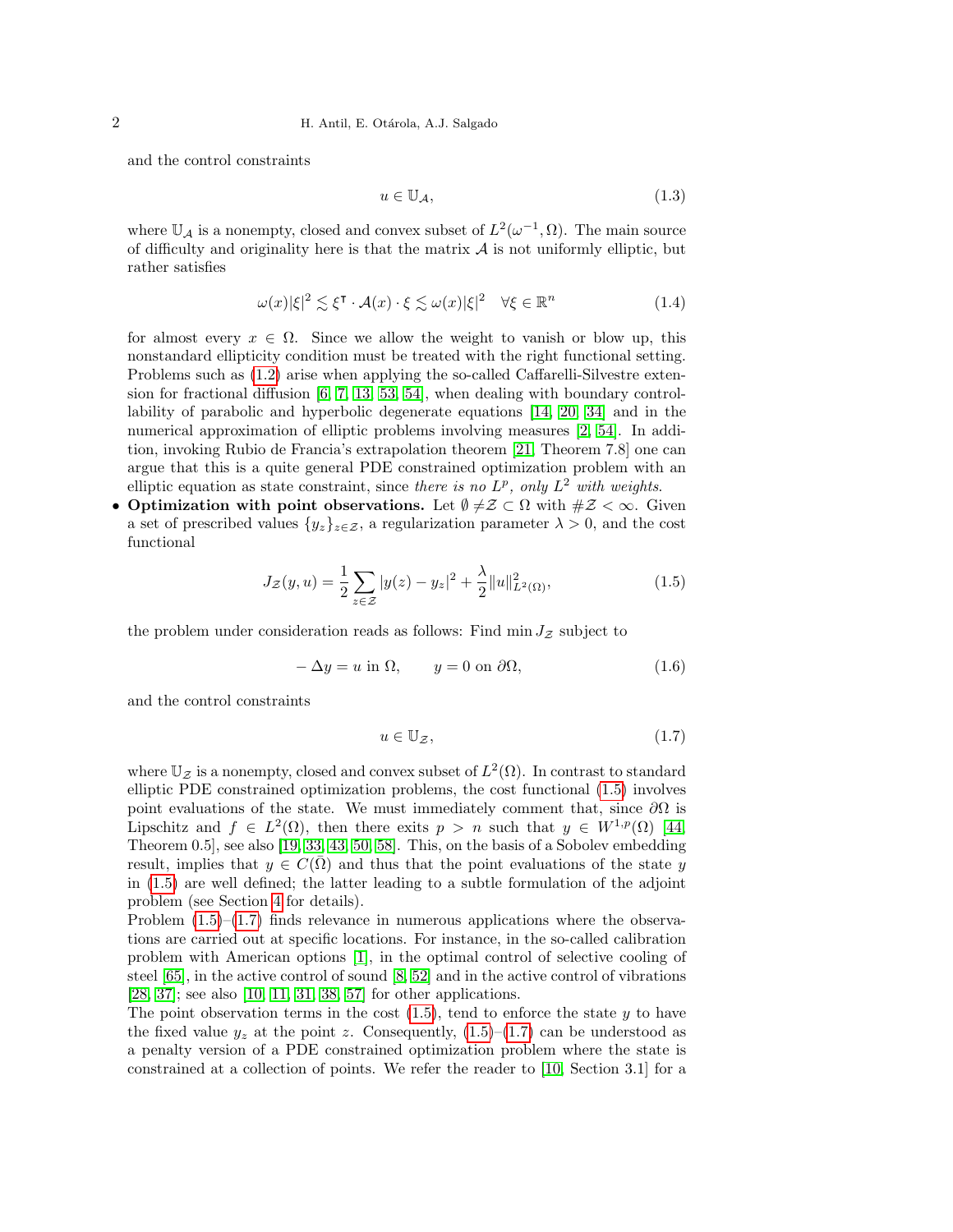precise description of this connection and to [\[46\]](#page-25-10) for the analysis and discretization of an optimal control problem with state constraints at a finite number of points. Despite its practical importance, to the best of our knowledge, there are only two references where the approximation of  $(1.5)$ – $(1.7)$  is addressed: [\[10\]](#page-24-8) and [\[18\]](#page-24-10). In both works the key observation, and main source of difficulty, is that the adjoint state for this problem is only in  $W_0^{1,r}(\Omega)$  with  $r \in (\frac{2n}{n+2}, \frac{n}{n-1})$ . With this functional setting, the authors of [\[10\]](#page-24-8) propose a fully discrete scheme which discretizes the control explicitly using *piecewise linear elements*. For  $n = 2$ , the authors obtain a  $\mathcal{O}(h)$  rate of convergence for the optimal control in the  $L^2$ -norm provided the control and the state are discretized using meshes of size  $\mathcal{O}(h^2)$  and  $\mathcal{O}(h)$ , respectively; see [\[10,](#page-24-8) Theorem 5.1]. This condition immediately poses two challenges for implementation: First, it requires to keep track of the state and control on different meshes. Second, some sort of interpolation and projection between these meshes needs to be realized. In addition, the number of unknowns for the control is significantly higher, thus leading to a slow optimization solver. The authors of [\[10\]](#page-24-8) were unable to extend these results to  $n = 3$ . Using the so-called variational discretization approach [\[39\]](#page-25-11), the control is implicitly discretized and the authors were able to prove that the control converges with rates  $\mathcal{O}(h)$  for  $n=2$  and  $\mathcal{O}(h^{\frac{1}{2}-\epsilon})$  for  $n=3$ . In a similar fashion, the authors of [\[18\]](#page-24-10) use the variational discretization concept to obtain an implicit discretization of the control and deduce rates of convergence of  $\mathcal{O}(h)$  and  $\mathcal{O}(h^{\frac{1}{2}})$  for  $n=2$  and  $n=3$ , respectively. A residual-type a posteriori error estimator is introduced, and its reliability is proven. However, there is no analysis of the efficiency of the estimator.

In Section [4](#page-12-0) below we introduce a fully discrete scheme where we discretize the control with piecewise constants; this leads to a smaller number of degrees of freedom for the control in comparison to the approach of [\[10\]](#page-24-8). We circumvent the difficulties associated with the adjoint state by working in a weighted  $H^1$ -space and prove near optimal rates of convergence for the optimal control:  $\mathcal{O}(h|\log h|)$  for  $n=2$  and  $\mathcal{O}(h^{\frac{1}{2}}|\log h|^2)$  for  $n=3$ , respectively. In addition, we provide pointwise error estimates for the approximation of the state:  $\mathcal{O}(h|\log h|)$  for  $n=2$  and  $\mathcal{O}(h^{\frac{1}{2}}|\log h|^2)$ for  $n=3$ .

• Optimization with singular sources. Let  $\mathcal{D} \subset \Omega$  be linearly ordered and with cardinality  $l = #D < \infty$ . Given a desired state  $y_d \in L^2(\Omega)$  and a regularization parameter  $\lambda > 0$ , we define the cost functional

<span id="page-2-1"></span>
$$
J_{\delta}(y, \mathbf{u}) = \frac{1}{2} ||y - y_d||_{L^2(\Omega)}^2 + \frac{\lambda}{2} ||\mathbf{u}||_{\mathbb{R}^l}^2.
$$
 (1.8)

We shall be concerned with the following problem: Find min  $J_{\delta}$  subject to

<span id="page-2-0"></span>
$$
-\Delta y = \sum_{z \in \mathcal{D}} u_z \delta_z \text{ in } \Omega, \qquad y = 0 \text{ on } \partial \Omega,
$$
 (1.9)

where  $\delta_z$  is the Dirac delta at the point z and

<span id="page-2-2"></span>
$$
\mathbf{u} = \{u_z\}_{z \in \mathcal{D}} \in \mathbb{U}_{\delta},\tag{1.10}
$$

where  $\mathbb{U}_{\delta} \subset \mathbb{R}^l$  with  $\mathbb{U}_{\delta}$ , again, nonempty, closed and convex. Notice that since, for  $n > 1$ ,  $\delta_z \notin H^{-1}(\Omega)$ , the solution y to [\(1.9\)](#page-2-0) does not belong to  $H^1(\Omega)$ . Consequently, the analysis of the finite element method applied to such a problem is not standard [\[15,](#page-24-11) [54,](#page-26-1) [61\]](#page-26-7). We rely on the weighted Sobolev space setting described and analyzed in [\[54,](#page-26-1) Section 7.2].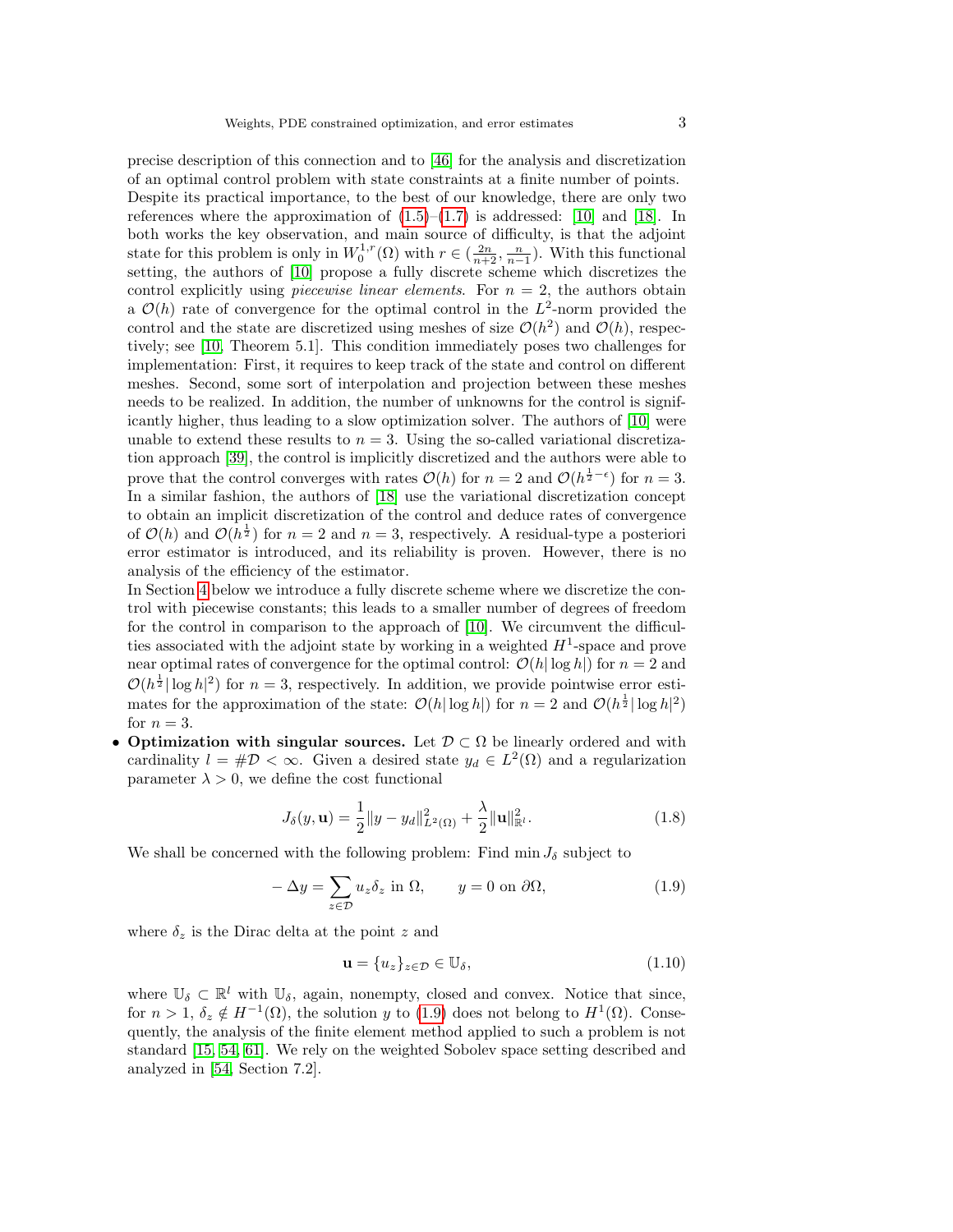The state  $(1.9)$ , in a sense, is dual to the adjoint equation for  $(1.5)$ – $(1.6)$ : it is an elliptic equation that has Dirac deltas on the right hand side. The optimization problem [\(1.8\)](#page-2-1)–[\(1.9\)](#page-2-0) is of relevance in applications where one can specify a control at a finitely many pre-specified points. For instance, references [\[8,](#page-24-7) [52\]](#page-26-5) discuss applications within the context of the active control of sound and [\[28,](#page-25-6) [36,](#page-25-12) [37\]](#page-25-7) in the active control of vibrations; see also [\[26,](#page-25-13) [31,](#page-25-8) [47\]](#page-26-8).

An analysis of problem  $(1.8)$ – $(1.10)$  is presented in [\[32\]](#page-25-14), where the authors use the variational discretization concept to derive error estimates. They show that the control converges with a rate of  $\mathcal{O}(h)$  and  $\mathcal{O}(h^{1/2})$  in two and three dimensions, respectively. Their technique is based on the fact that the state belongs to  $W_0^{1,r}(\Omega)$ with  $r \in (\frac{2n}{n+2}, \frac{n}{n-1})$ . In addition, under the assumption that  $y_d \in L^{\infty}(\Omega)$  they improve their results and obtain, up to logarithmic factors, rates of  $\mathcal{O}(h^2)$  and  $\mathcal{O}(h)$ . Finally, we mention that [\[16,](#page-24-12) [55\]](#page-26-9) study a PDE constrained optimization problem without control constraints, but where the control is a regular Borel measure.

In Section [5](#page-16-0) we present a fully discrete scheme for which we provide rates of convergence for the optimal control:  $\mathcal{O}(h^{2-\epsilon})$  in two dimensions and  $\mathcal{O}(h^{1-\epsilon})$  in three dimensions, where  $\epsilon > 0$ . We also present rates of convergence for the approximation error in the state variable.

Before we embark in further discussions, we must remark that while the introduction of a weight as a technical instrument does not seem to be completely new, the techniques that we use and the range of problems that we can tackle is. For instance, for integro-differential equations where the kernel  $g$  is weakly singular, the authors of [\[12\]](#page-24-13) study the well-posedness of the problem in the weighted  $L^2(g, (-r, 0)),$ space. Numerical approximations for this problem with the same functional setting were considered in [\[42\]](#page-25-15) where convergence is shown but no rates are obtained. These ideas were extended to neutral delay-differential equations in [\[24,](#page-25-16) [25\]](#page-25-17) where a weight is introduced in order to renorm the state space and obtain dissipativity of the underlying operator. In all these works, however, the weight is essentially assumed to be smooth and monotone except at the origin where it has an integrable singularity [\[12,](#page-24-13) [42\]](#page-25-15) or at a finite number of points where it is allowed to have jump discontinuities [\[24,](#page-25-16) [25\]](#page-25-17). All these properties are used to obtain the aforementioned results. In contrast, our approach hinges only on the fact that the introduced weights belong to the Muckenhoupt class  $A_2$  (see Definition [2.1](#page-4-0) below) and the pertinent facts from real and harmonic analysis and approximation theory that follow from this definition. Additionally we obtain convergence rates for the optimal control variable that are, in terms of approximation, optimal for problem  $(1.1)$ – $(1.3)$ , nearly optimal for  $(1.5)$ –  $(1.7)$ , and suboptimal for problem  $(1.8)$ – $(1.10)$ . Finally we must point out that the class of problems we study is quite different from those considered in the references given above.

Our presentation will be organized as follows. Notation and general considerations will be introduced in Section [2.](#page-3-0) Section [3](#page-10-0) presents the analysis and discretization of problem  $(1.1)$ – $(1.3)$ . Problem  $(1.5)$ – $(1.7)$  is studied in Section [4.](#page-12-0) The analysis of problem [\(1.8\)](#page-2-1)–[\(1.10\)](#page-2-2) is presented in Section [5.](#page-16-0) Finally, in Section [6,](#page-19-0) we illustrate our theoretical developments with a series of numerical examples.

<span id="page-3-0"></span>2. Notation and preliminaries. Let us fix notation and the setting in which we will operate. In what follows  $\Omega$  is a convex, open and bounded domain of  $\mathbb{R}^n$  $(n \geq 1)$  with polytopal boundary. The handling of curved boundaries is somewhat standard, but leads to additional technicalities that will only obscure the main ideas we are trying to advance. By  $A \leq B$  we mean that there is a nonessential constant c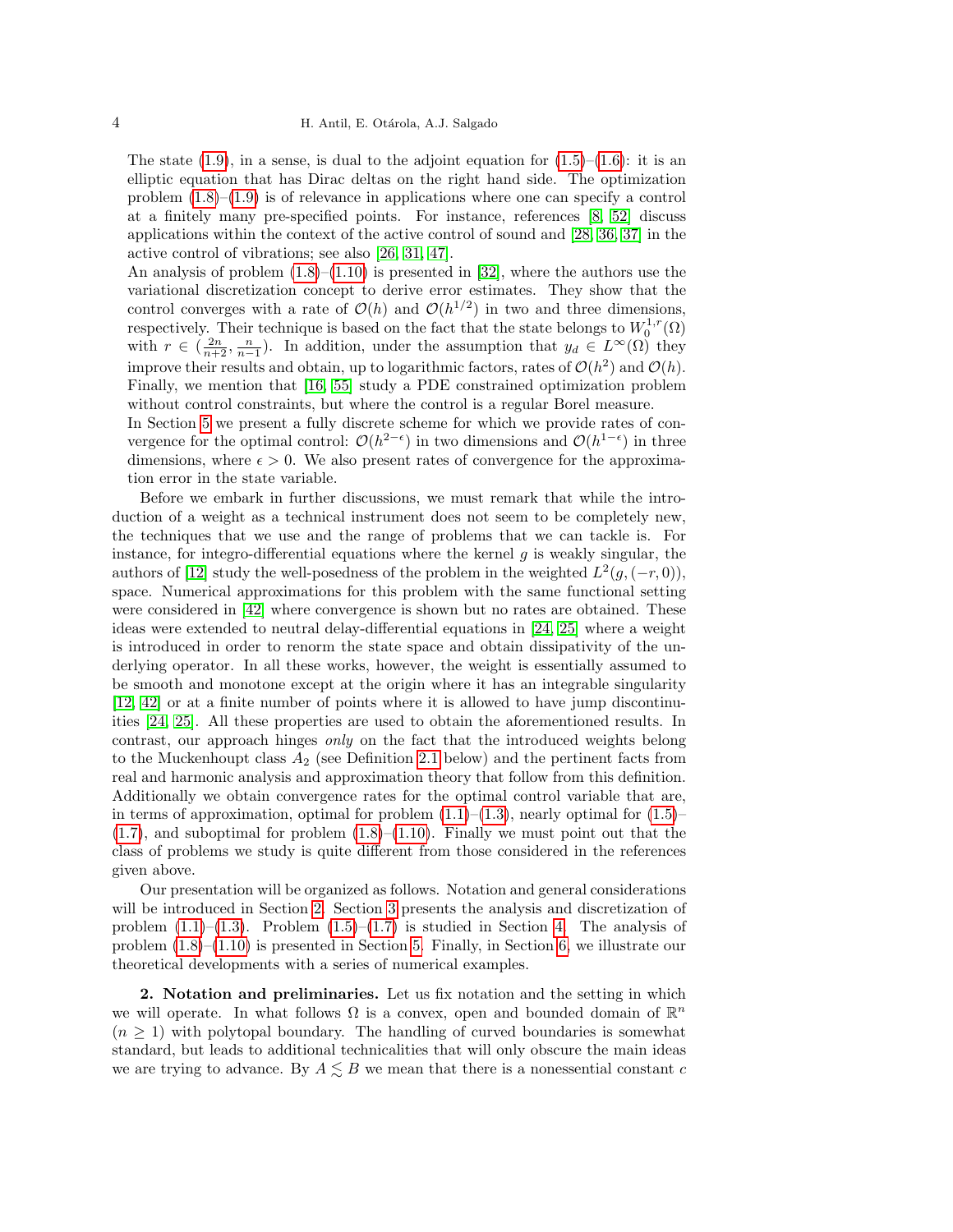such that  $A \leq cB$ . The value of this constant might change at each occurrence.

2.1. Weights and weighted spaces. Throughout our discussion we call a weight a function  $\omega \in L^1_{loc}(\mathbb{R}^n)$  such that  $\omega(x) > 0$  for a.e.  $x \in \mathbb{R}^n$ . In particular we are interested in the so-called Muckenhoupt weights [\[21,](#page-25-2) [64\]](#page-26-10).

<span id="page-4-0"></span>DEFINITION 2.1 (Muckenhoupt class). Let  $r \in (1,\infty)$  and  $\omega$  be a weight. We say that  $\omega \in A_r$  if

$$
C_{r,\omega} := \sup_{B} \left( \oint_B \omega(x) \, dx \right) \left( \oint_B \omega^{1/(1-r)}(x) \, dx \right)^{r-1} < \infty,
$$

where the supremum is taken over all balls  $B \subset \mathbb{R}^n$ .

Every weight induces a measure  $\omega dx$ . For a measurable  $E \subset \mathbb{R}^n$ , we denote

<span id="page-4-3"></span>
$$
\omega(E) = \int_E \omega(x) dx, \qquad \omega^{-1}(E) = \int_E \omega^{-1}(x) dx.
$$
 (2.1)

From the fact that  $\omega \in A_r$  many fundamental consequences for analysis follow. For instance, the induced measure  $\omega dx$  is not only doubling, but also *strong doubling* (cf. [\[54,](#page-26-1) Proposition 2.2]). We introduce the weighted Lebesgue spaces

$$
L^{r}(\omega,\Omega)=\left\{v\in L^{0}(\Omega): \int_{\Omega}|v(x)|^{r}\omega(x)\,\mathrm{d}x<\infty\right\},\,
$$

and note that [\[54,](#page-26-1) Proposition 2.3] shows that their elements are distributions, therefore we can define weighted Sobolev spaces

$$
W^{k,r}(\omega,\Omega) = \{ v \in L^r(\omega,\Omega) : D^{\kappa}v \in L^r(\omega,\Omega) \,\,\forall \kappa : |\kappa| \leq k \},
$$

which are complete, separable and smooth functions are dense in them (cf. [\[64,](#page-26-10) Proposition 2.1.2, Corollary 2.1.6]). We denote  $H^1(\omega, \Omega) = W^{1,2}(\omega, \Omega)$ .

We define  $W_0^{k,r}(\omega,\Omega)$  as the closure of  $C_0^{\infty}(\Omega)$  in  $W^{k,r}(\omega,\Omega)$  and set  $H_0^1(\omega,\Omega)$  =  $W_0^{1,2}(\omega,\Omega)$ . On these spaces, the following *Poincaré* inequality holds

<span id="page-4-2"></span>
$$
||v||_{L^{r}(\omega,\Omega)} \lesssim ||\nabla v||_{L^{r}(\omega,\Omega)} \quad \forall v \in W_0^{1,r}(\omega,\Omega),
$$
\n(2.2)

where the hidden constant is independent of v, depends on the diameter of  $\Omega$  and depends on  $\omega$  only through  $C_{r,\omega}$ .

The literature on the theory of Muckenhoupt weighted spaces is rather vast so we only refer the reader to [\[21,](#page-25-2) [54,](#page-26-1) [64\]](#page-26-10) for further results.

<span id="page-4-4"></span>2.2. Finite element approximation of weighted spaces. Since, the spaces  $W^{1,r}(\omega,\Omega)$  are separable for  $\omega \in A_r$   $(r > 1)$ , and smooth functions are dense, it is possible to develop a complete approximation theory using functions that are piecewise polynomial. This is essential, for instance, to analyze the numerical approximation of [\(1.2\)](#page-0-0) with finite element techniques. Let us then recall the main results from [\[54\]](#page-26-1) concerning this scenario.

Let  $\mathcal{T} = \{T\}$  be a conforming triangulation (into simplices or *n*-rectangles) of Ω. We denote by  $\mathbb{T} = \{ \mathcal{T} \}$  a family of triangulations, which for simplicity we assume quasiuniform. The mesh size of  $\mathscr{T} \in \mathbb{T}$  is denoted by  $h_{\mathscr{T}}$ . Given  $\mathscr{T} \in \mathbb{T}$  we define the finite element space

<span id="page-4-1"></span>
$$
\mathbb{V}(\mathcal{F}) = \{ v_{\mathcal{F}} \in C^0(\bar{\Omega}) : v_{\mathcal{F}|T} \in \mathcal{P}(T), \ v_{\mathcal{F}|\partial\Omega} = 0 \},\tag{2.3}
$$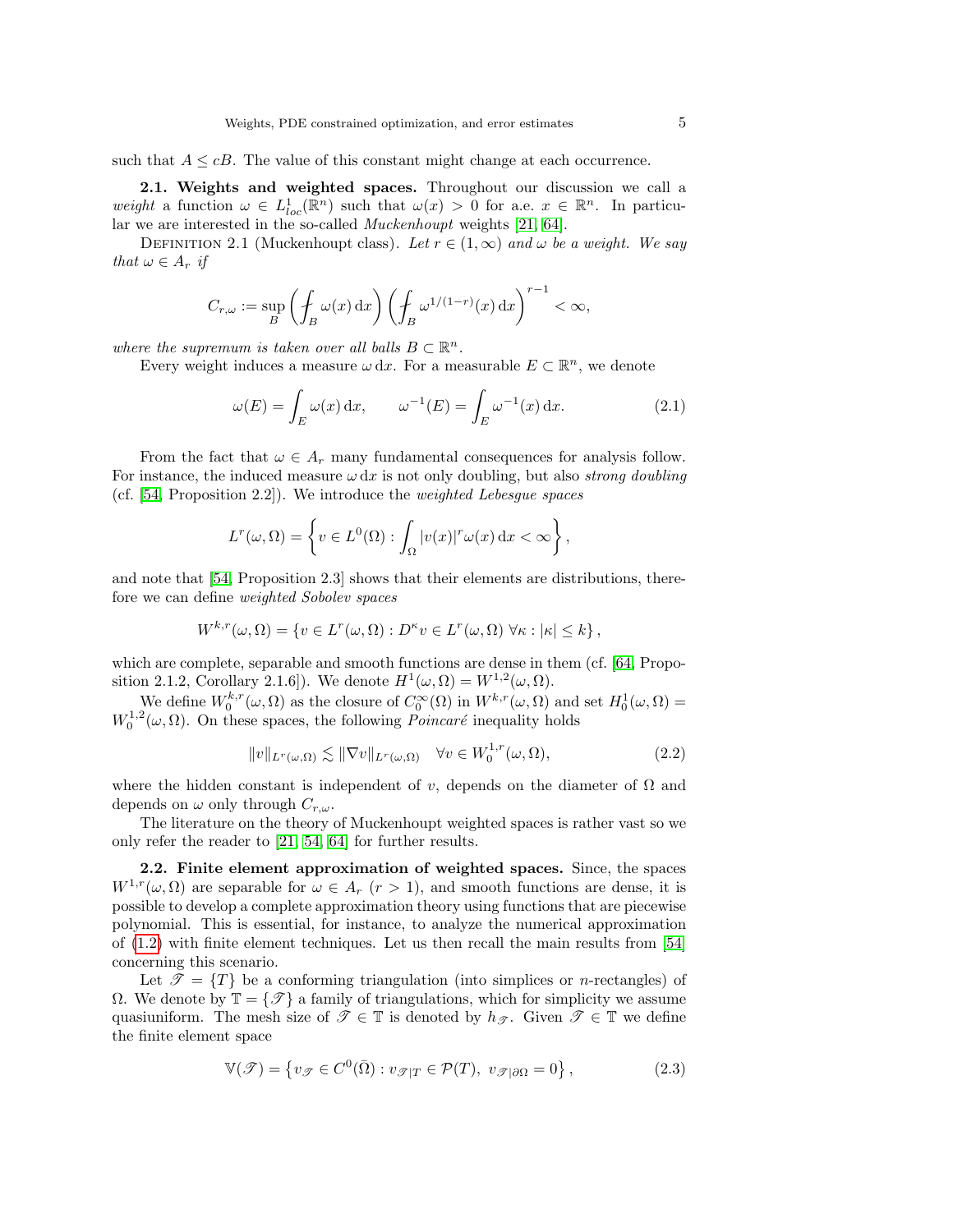where, if T is a simplex,  $\mathcal{P}(T) = \mathbb{P}_1(T)$  — the space of polynomials of degree at most one. In the case that T is an *n*-rectangle  $\mathcal{P}(T) = \mathbb{Q}_1(T)$  — the space of polynomials of degree at most one in each variable. Notice that, by construction,  $\mathbb{V}(\mathscr{T}) \subset W_0^{1,\infty}(\Omega) \subset W_0^{1,r}(\omega,\Omega)$  for any  $r \in (1,\infty)$  and  $\omega \in A_r$ .

The results of [\[54\]](#page-26-1) show that there exists a quasi-interpolation operator  $\Pi_{\mathscr{T}}$ :  $L^1(\Omega) \to \mathbb{V}(\mathscr{T})$ , which is based on local averages over stars and thus well defined for functions in  $L^1(\Omega)$ . This operator satisfies the following stability and approximation properties:

$$
\|\Pi_{\mathscr{T}}v\|_{L^r(\omega,\Omega)} \lesssim \|v\|_{L^r(\omega,\Omega)}, \qquad \forall v \in L^r(\omega,\Omega),
$$
  
\n
$$
\|v - \Pi_{\mathscr{T}}v\|_{L^r(\omega,\Omega)} \lesssim h_{\mathscr{T}}\|v\|_{W^{1,r}(\omega,\Omega)}, \qquad \forall v \in W^{1,r}(\omega,\Omega),
$$
  
\n
$$
\|\Pi_{\mathscr{T}}v\|_{W^{1,r}(\omega,\Omega)} \lesssim \|v\|_{W^{1,r}(\omega,\Omega)}, \qquad \forall v \in W^{1,r}(\omega,\Omega),
$$
  
\n
$$
\|v - \Pi_{\mathscr{T}}v\|_{W^{1,r}(\omega,\Omega)} \lesssim h_{\mathscr{T}}\|v\|_{W^{2,r}(\omega,\Omega)}, \qquad \forall v \in W^{2,r}(\omega,\Omega).
$$

Finally, to approximate the PDE constrained optimization problems described in Section [1](#page-0-2) we define the space of piecewise constants by

<span id="page-5-8"></span>
$$
\mathbb{U}(\mathcal{T}) = \{ v_{\mathcal{T}} \in L^{\infty}(\Omega) : v_{\mathcal{T}|T} \in \mathbb{P}_0(T) \}.
$$
 (2.4)

<span id="page-5-6"></span>2.3. Optimality conditions. To unify the analysis and discretization of the PDE constrained optimization problems introduced and motivated in Section [1](#page-0-2) and thoroughly studied in subsequent sections, we introduce a general framework following the guidelines presented in [\[29,](#page-25-18) [40,](#page-25-19) [41,](#page-25-20) [48,](#page-26-11) [49,](#page-26-12) [63\]](#page-26-13). Let  $\mathbb U$  and  $\mathbb H$  be Hilbert spaces denoting the so-called control and observation spaces, respectively. We introduce the state trial and test spaces  $\mathbb{Y}_1$  and  $\mathbb{X}_1$ , and the corresponding adjoint test and trial spaces  $\mathbb{Y}_2$  and  $\mathbb{X}_2$ , which we assume to be Hilbert. In addition, we introduce:

- <span id="page-5-1"></span>(a) A bilinear form  $a: (\mathbb{Y}_1 + \mathbb{Y}_2) \times (\mathbb{X}_1 + \mathbb{X}_2) \to \mathbb{R}$  which, when restricted to either  $\mathbb{Y}_1 \times \mathbb{X}_1$  or  $\mathbb{Y}_2 \times \mathbb{X}_2$ , satisfies the conditions of the BNB theorem; see [\[22,](#page-25-21) Theorem 2.6].
- <span id="page-5-2"></span>(b) A bilinear form  $b: \mathbb{U} \times (\mathbb{X}_1 + \mathbb{X}_2) \to \mathbb{R}$  which, when restricted to either  $\mathbb{U} \times \mathbb{X}_1$  or  $\mathbb{U} \times \mathbb{X}_2$  is bounded. The bilinear forms a and b will be used to describe the state and adjoint equations.
- <span id="page-5-5"></span>(c) An observation map  $C : Dom(C) \subset \mathbb{Y}_1 + \mathbb{Y}_2 \to \mathbb{H}$ , which we assume linear. In addition, we assume that  $\mathbb{Y}_2 \subset \text{Dom}(C)$  and that the restriction  $C_{|\mathbb{Y}_2} : \mathbb{Y}_2 \to \mathbb{H}$ is continuous.
- (d) A desired state  $y_d \in \mathbb{H}$ .
- <span id="page-5-4"></span>(e) A regularization parameter  $\lambda > 0$  and a cost functional

<span id="page-5-3"></span>
$$
Dom(C) \times \mathbb{U} \ni (y, u) \mapsto J(y, u) = \frac{1}{2} || Cy - y_d||_{\mathbb{H}}^2 + \frac{\lambda}{2} ||u||_{\mathbb{U}}^2.
$$
 (2.5)

All our problems of interest can be cast as follows. Find  $\min J$  subject to:

<span id="page-5-0"></span>
$$
y \in \mathbb{Y}_1: \quad a(y, v) = b(u, v) \quad \forall v \in \mathbb{X}_1,\tag{2.6}
$$

and the constraints

<span id="page-5-7"></span>
$$
u \in \mathbb{U}_{\text{ad}},\tag{2.7}
$$

where  $\mathbb{U}_{ad} \subset \mathbb{U}$  is nonempty, bounded, closed and convex. We introduce the control to state map  $S: \mathbb{U} \to \mathbb{Y}_1$  which to a given control,  $u \in \mathbb{U}$ , associates a unique state,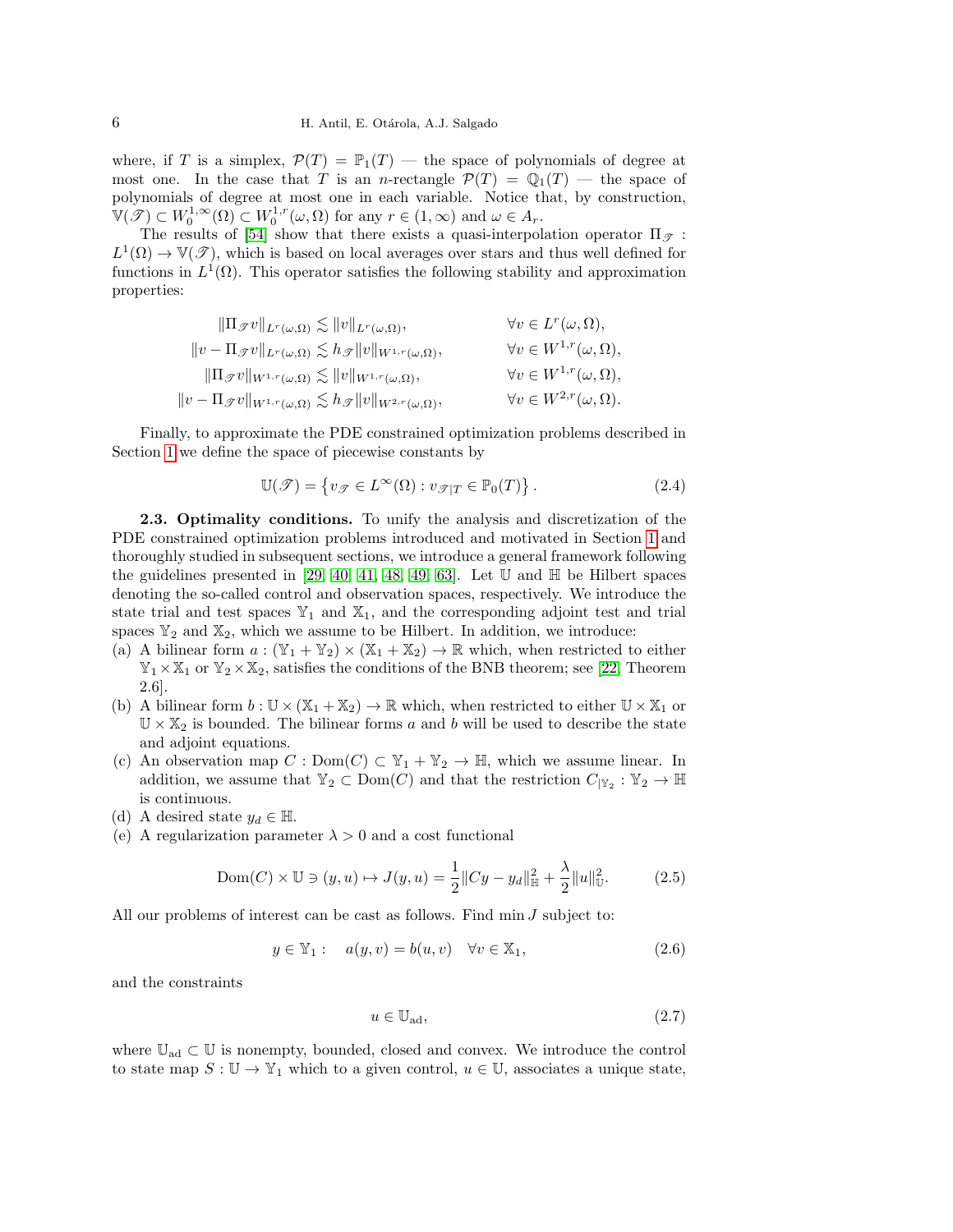$y(u) = Su \in \mathbb{Y}_1$ , that solves the state equation [\(2.6\)](#page-5-0). As a consequence of [\(a\)](#page-5-1) and [\(b\)](#page-5-2), the map S is a bounded and linear operator. If, for every control  $u \in \mathbb{U}$ , we have that  $Su \in \text{Dom}(C)$ , we can eliminate the state variable y from [\(2.5\)](#page-5-3) and introduce the reduced cost functional

<span id="page-6-3"></span>
$$
\mathbb{U} \ni u \mapsto j(u) = \frac{1}{2} \|CSu - y_d\|_{\mathbb{H}}^2 + \frac{\lambda}{2} \|u\|_{\mathbb{U}}^2.
$$
 (2.8)

Then, our problem can be cast as: Find min j over  $\mathbb{U}_{ad}$ . As described in [\(e\)](#page-5-4) we have  $\lambda > 0$  so that j is strictly convex. In addition,  $\mathbb{U}_{ad}$  is weakly sequentially compact in U. Consequently, standard arguments yield existence and uniqueness of a minimizer [\[63,](#page-26-13) Theorem 2.14]. In addition, the optimal control  $\bar{u} \in \mathbb{U}_{ad}$  can be characterized by the variational inequality

$$
j'(\bar{\mathbf{u}})(u - \bar{\mathbf{u}}) \ge 0 \quad \forall u \in \mathbb{U}_{ad},
$$

where  $j'(w)$  denotes the Gâteaux derivative of j at w [\[63,](#page-26-13) Lemma 2.21]. Under certain assumptions (see Theorem [2.2](#page-6-0) below) this variational inequality can be equivalently written as

<span id="page-6-1"></span>
$$
b(u - \bar{u}, \bar{p}) + \lambda(\bar{u}, u - \bar{u})_{\mathbb{U}} \ge 0 \quad \forall u \in \mathbb{U}_{ad}, \tag{2.9}
$$

where  $\bar{\mathbf{p}} = \bar{\mathbf{p}}(\bar{\mathbf{u}})$  denotes the optimal adjoint state and solves

<span id="page-6-2"></span>
$$
\bar{\mathbf{p}} \in \mathbb{X}_2: \quad a(v, \bar{\mathbf{p}}) = (C\bar{\mathbf{y}} - y_d, Cv)_{\mathbb{H}} \quad \forall v \in \mathbb{Y}_2. \tag{2.10}
$$

The optimal state  $\bar{y} = \bar{y}(\bar{u}) \in Y_1$  is the solution to [\(2.6\)](#page-5-0) with  $u = \bar{u}$ .

The justification of  $(2.9)$ – $(2.10)$  is the content of the next result.

<span id="page-6-0"></span>THEOREM 2.2 (optimality conditions). Assume that, for every  $u \in U$ , we have that  $Su \in Dom(C)$ . In addition, assume that either:

- (i) For every  $u \in \mathbb{U}$  we have  $Su \in \mathbb{Y}_2$ , and that there exists  $\mathbb{D} \subset \mathbb{X}_1 \cap \mathbb{X}_2$  that is dense in  $\mathbb{X}_2$ .
- (ii) There exists  $\mathbb{D} \subset \mathbb{Y}_1 \cap \mathbb{Y}_2$  that is dense in  $\mathbb{Y}_1$ , and that the solution  $\bar{\mathsf{p}}$  to [\(2.10\)](#page-6-2) belongs to  $\mathbb{X}_1$ . Finally, if  $\{y_n\}_{n=1}^{\infty} \subset \mathbb{D}$  is such that, as  $n \to \infty$ , we have  $y_n \to y$ in  $\mathbb{Y}_1$ , then  $Cy_n \to Cy$  in H.

In this setting, the pair  $(\bar{y}, \bar{u}) \in \mathbb{Y}_1 \times \mathbb{U}$  is optimal if and only if  $\bar{y} = S\bar{u}$  and  $\bar{u}$  satisfies [\(2.9\)](#page-6-1), where  $\bar{\mathsf{p}} \in \mathbb{X}_2$  is defined by [\(2.10\)](#page-6-2).

Proof. Owing to the particular form of the reduced functional, given in  $(2.8)$ , the necessary and sufficient condition for optimality reads

$$
0 \le (CS\bar{\mathbf{u}} - y_d, CS(u - \bar{\mathbf{u}}))_{\mathbb{H}} + \lambda(\bar{\mathbf{u}}, u - \bar{\mathbf{u}})_{\mathbb{U}} \quad \forall u \in \mathbb{U}_{ad}.
$$

Recall that  $\bar{y} = S\bar{u}$ . To simplify the discussion, set  $y = Su$ . We now proceed depending on the assumptions:

(i) In this setting, we immediately see, in view of [\(a\)](#page-5-1) and [\(c\)](#page-5-5), that  $(2.10)$  is well posed, and that  $v = y - \overline{y} \in \mathbb{Y}_2$ , i.e., v is is a valid test function in [\(2.10\)](#page-6-2). With this particular value of  $v$  we get

$$
a(y-\bar{y},\bar{p})=(C\bar{y}-y_d,C(y-\bar{y}))_{\mathbb{H}}.
$$

Notice that the right hand side of this expression is the first term on the right hand side of the variational inequality. By definition of S we have, for every  $v_y \in \mathbb{X}_1$ ,

<span id="page-6-4"></span>
$$
a(y - \bar{y}, v_y) = b(u - \bar{u}, v_y). \tag{2.11}
$$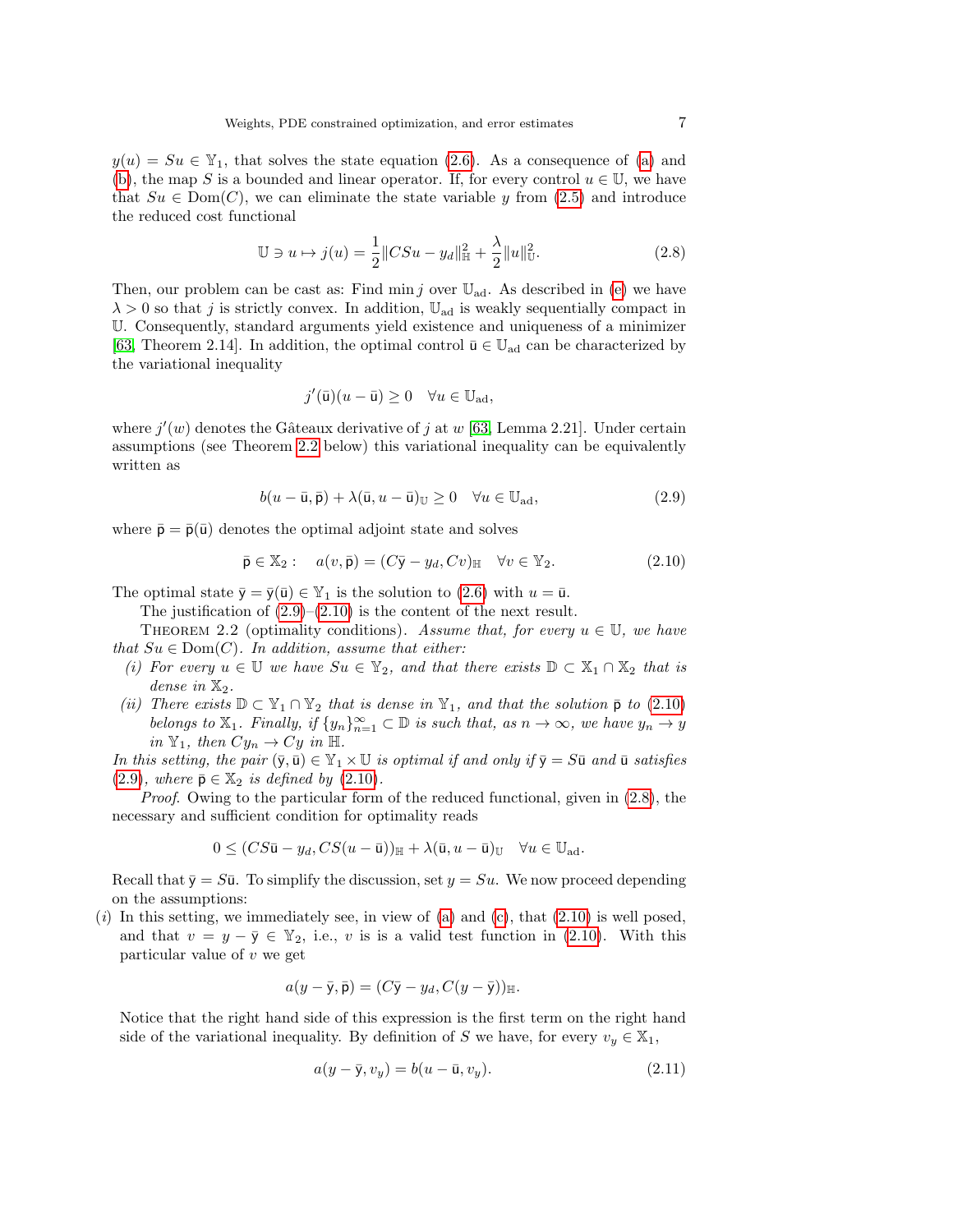We would like to set, in this last identity,  $v_y = \bar{p}$  so that we obtain

$$
b(u - \bar{u}, \bar{p}) = a(y - \bar{y}, \bar{p}) = (C\bar{y} - y_d, C(y - \bar{y}))_{\mathbb{H}},
$$

and this immediately yields [\(2.9\)](#page-6-1). However  $\bar{\mathsf{p}} \notin \mathbb{X}_1$  so we must justify this by a different argument. Let  $\{p_n\}_{n=1}^{\infty} \subset \mathbb{D}$  be such that  $p_n \to \bar{\mathsf{p}}$  in  $\mathbb{X}_2$ . Setting  $v_y = p_n$ in problem [\(2.11\)](#page-6-4), which is a valid test function, now yields

$$
a(y - \bar{y}, p_n) = b(u - \bar{u}, p_n) \to b(u - \bar{u}, \bar{p}), \quad n \to \infty,
$$

since, by assumption, the form b is continuous on  $\mathbb{U} \times \mathbb{X}_2$ . On the other hand, the form a is continuous on  $\mathbb{Y}_2 \times \mathbb{X}_2$  and, since  $y - \overline{y} \in \mathbb{Y}_2$  and  $\overline{p} \in \mathbb{X}_2$ , we obtain

$$
a(y-\overline{y},p_n) \to a(y-\overline{y},\overline{p}) \quad n \to \infty,
$$

which allows us to conclude.

 $(ii)$  Under these assumptions we once again obtain that  $(2.10)$  is well posed. In addition, since  $\bar{\mathsf{p}} \in \mathbb{X}_1$ , we can set  $v_y = \bar{\mathsf{p}}$  in problem [\(2.11\)](#page-6-4) to obtain

$$
a(y-\bar{y},\bar{p})=b(u-\bar{u},\bar{p}).
$$

The issue at hand now is that setting  $v = y - \overline{y}$  in [\(2.10\)](#page-6-2) would allow us to conclude. However,  $y - \bar{y} \notin \mathbb{Y}_2$  and so we argue as follows: Let  $\{y_n\}_{n=1}^{\infty} \subset \mathbb{D}$  be such that, as  $n \to \infty$ , it converges to  $y-\overline{y}$  in Y<sub>1</sub>. The assumptions then imply that  $Cy_n \to C(y-\overline{y})$ in H. The continuity of a in  $\mathbb{Y}_1 \times \mathbb{X}_1$  gives

$$
a(y_n, \bar{\mathsf{p}}) \to a(y - \bar{\mathsf{y}}, \bar{\mathsf{p}}) = b(u - \bar{\mathsf{u}}, \bar{\mathsf{p}}).
$$

On the other hand, setting  $v = y_n$  in [\(2.10\)](#page-6-2), yields

$$
a(y_n, \bar{\mathbf{p}}) = (C\bar{\mathbf{y}} - y_d, Cy_n)_{\mathbb{H}} \to (C\bar{\mathbf{y}} - y_d, C(y - \bar{\mathbf{y}}))_{\mathbb{H}},
$$

which allows us to conclude.

П

<span id="page-7-3"></span>**2.4. Discretization of PDE constrained optimization problems.** Let us now, in the abstract setting of Section 2.3, study the discretization of problem 
$$
(2.5)
$$
–(2.7). Since our ultimate objective is to approximate the problems described in Section 1 with finite element methods, we will study the discretization of  $(2.5)$ –(2.7) with Galerkin-like techniques.

Let  $h > 0$  be a parameter and assume that, for every  $h > 0$ , we have at hand finite dimensional spaces  $\mathbb{U}^h \subset \mathbb{U}$ ,  $\mathbb{X}_1^h \subset \mathbb{X}_1$ ,  $\mathbb{X}_2^h \subset \mathbb{X}_2$ ,  $\mathbb{Y}_1^h \subset \mathbb{Y}_1$  and  $\mathbb{Y}_2^h \subset \mathbb{Y}_2$ . We define  $\mathbb{U}_{ad}^h = \mathbb{U}^h \cap \mathbb{U}_{ad}$ , which we assume nonempty. About the pairs  $(\mathbb{X}_i^h, \mathbb{Y}_i^h)$ , for  $i = 1, 2$ , we assume that they are such that a satisfies a BNB condition uniformly in h; see [\[22,](#page-25-21)  $\S 2.2.3$ ]. In this setting, the discrete counterpart of  $(2.5)-(2.7)$  $(2.5)-(2.7)$  $(2.5)-(2.7)$  reads: Find

<span id="page-7-1"></span>
$$
\min J(y_h, u_h) \tag{2.12}
$$

subject to the discrete state equation

<span id="page-7-0"></span>
$$
y_h \in \mathbb{Y}_1^h: \quad a(y_h, v_h) = b(u_h, v_h) \quad \forall v_h \in \mathbb{X}_1^h,
$$
\n
$$
(2.13)
$$

and the discrete constraints

<span id="page-7-2"></span>
$$
u_h \in \mathbb{U}_{\text{ad}}^h. \tag{2.14}
$$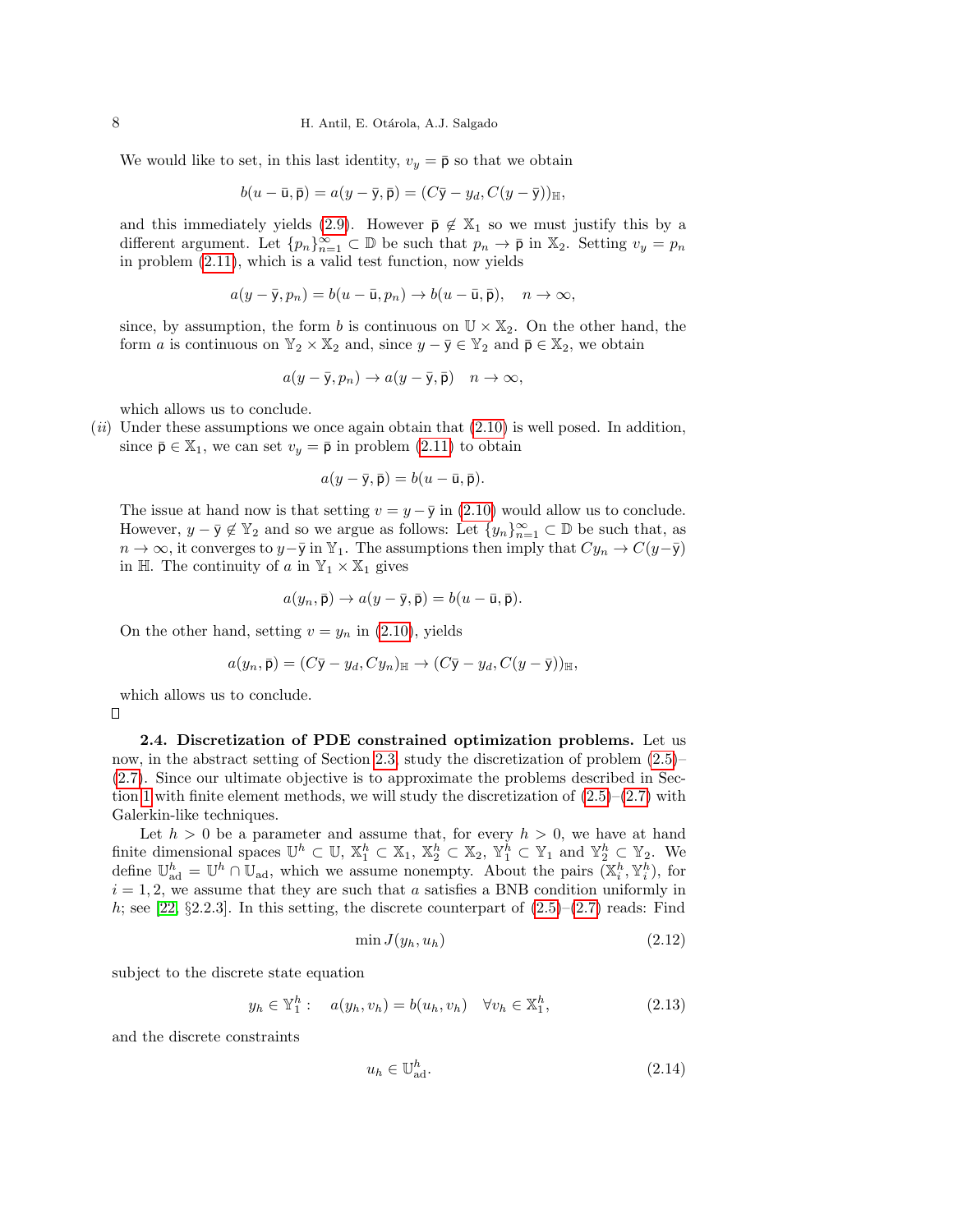As in the continuous case, we introduce the discrete control to state operator  $S_h$ , which to a discrete control,  $u_h \in \mathbb{U}_h$ , associates a unique discrete state,  $y_h = y_h(u_h) =$  $S_h u_h$ , that solves [\(2.13\)](#page-7-0).  $S_h$  is a bounded and linear operator.

The pair  $(\bar{y}_h, \bar{u}_h) \in \mathbb{Y}_1^h \times \mathbb{U}_{ad}^h$  is optimal for  $(2.12)-(2.14)$  $(2.12)-(2.14)$  $(2.12)-(2.14)$  if  $\bar{y}_h = \bar{y}_h(\bar{u}_h)$  solves  $(2.13)$  and the discrete control  $\bar{u}_h$  satisfies the variational inequality

$$
j'_h(\bar{\mathbf{u}}_h)(u_h - \bar{\mathbf{u}}_h) \ge 0 \quad \forall u_h \in \mathbb{U}_{\text{ad}}^h,
$$

or, under similar assumptions to those of Theorem [2.2,](#page-6-0) equivalently,

<span id="page-8-1"></span>
$$
b(u_h - \bar{u}_h, \bar{p}_h) + \lambda(\bar{u}_h, u_h - \bar{u}_h)_{\mathbb{U}} \ge 0 \quad \forall u_h \in \mathbb{U}_{ad}^h,
$$
\n(2.15)

where the discrete adjoint variable  $\bar{p}_h = \bar{p}_h(\bar{u}_h)$  solves

<span id="page-8-0"></span>
$$
\bar{\mathsf{p}}_h \in \mathbb{X}_2^h: \quad a(v_h, \bar{\mathsf{p}}_h) = (C\bar{\mathsf{y}}_h - y_d, Cv_h)_{\mathbb{H}} \quad \forall v_h \in \mathbb{Y}_2^h. \tag{2.16}
$$

To develop an error analysis for the discrete problem described above, we introduce  $\Pi_{\mathbb{U}}$  the U-orthogonal projection onto  $\mathbb{U}^h$ . We assume that  $\Pi_{\mathbb{U}}\mathbb{U}_{ad} \subset \mathbb{U}_{ad}^h$ . In addition, we introduce two auxiliary states that will play an important role in the discussion that follows. We define

<span id="page-8-3"></span>
$$
\hat{\mathbf{y}}_h \in \mathbb{Y}_1^h: \quad a(\hat{\mathbf{y}}_h, v_h) = b(\bar{\mathbf{u}}, v_h) \quad \forall v_h \in \mathbb{X}_1^h,
$$
\n(2.17)

i.e.,  $\hat{y}_h$  is defined as the solution to [\(2.13\)](#page-7-0) with  $u_h$  replaced by  $\bar{u}$ . We also define

<span id="page-8-2"></span>
$$
\hat{\mathsf{p}}_h \in \mathbb{X}_2^h: \quad a(v_h, \hat{\mathsf{p}}_h) = (C\hat{\mathsf{y}}_h - y_d, Cv_h)_{\mathbb{H}} \quad \forall v_h \in \mathbb{Y}_2^h, \tag{2.18}
$$

this is,  $\hat{\mathsf{p}}_h$  is the solution to [\(2.16\)](#page-8-0) with  $\bar{\mathsf{y}}_h$  replaced by  $\hat{\mathsf{y}}_h$ .

The main error estimate with this level of abstraction reads as follows.

<span id="page-8-8"></span>LEMMA 2.3 (abstract error estimate). Let  $(\bar{y}, \bar{u}) \in \mathbb{Y}_1 \times \mathbb{U}_{ad}$  and  $(\bar{y}_h, \bar{u}_h) \in$  $\mathbb{Y}_1^h \times \mathbb{U}_{ad}^h$  be the continuous and discrete optimal pairs that solve  $(2.5)-(2.7)$  $(2.5)-(2.7)$  $(2.5)-(2.7)$  and  $(2.12)$ – $(2.14)$ , respectively. If

<span id="page-8-4"></span>
$$
\bar{\mathsf{p}}_h - \hat{\mathsf{p}}_h \in \mathbb{X}_1^h \cap \mathbb{X}_2^h, \qquad \bar{\mathsf{y}}_h - \hat{\mathsf{y}}_h \in \mathbb{Y}_1^h \cap \mathbb{Y}_2^h, \tag{2.19}
$$

then, for any  $\varepsilon > 0$ , we have the estimate

<span id="page-8-7"></span>
$$
\|\bar{\mathbf{u}} - \bar{\mathbf{u}}_h\|_{\mathbb{U}}^2 \le c_1 \left( \|\bar{\mathbf{p}} - \hat{\mathbf{p}}_h\|_{\mathbb{X}_2}^2 + j'(\bar{\mathbf{u}})(\Pi_{\mathbb{U}}\bar{\mathbf{u}} - \bar{\mathbf{u}}) + \|\Pi_{\mathbb{U}}\bar{\mathbf{u}} - \bar{\mathbf{u}}\|_{\mathbb{U}}^2 \right) + \varepsilon \left( \sup_{v_p \in \mathbb{Y}_2^h} \frac{(C(\bar{y}_h - \hat{y}_h), Cv_p)_{\mathbb{H}}}{\|v_p\|_{\mathbb{Y}_2}} \right)^2,
$$
(2.20)

where the constant  $c_1$  depends on  $\lambda^{-1}$  and  $\varepsilon^{-1}$  but does not depend on h.

*Proof.* Since by definition  $\mathbb{U}_{ad}^h \subset \mathbb{U}_{ad}$  and by assumption  $\Pi_{\mathbb{U}}\mathbb{U}_{ad} \subset \mathbb{U}_{ad}^h$ , we set  $u = \bar{u}_h$  and  $u_h = \Pi_{\mathbb{U}}\bar{u}$  in [\(2.9\)](#page-6-1) and [\(2.15\)](#page-8-1) respectively. Adding the ensuing inequalities we obtain

<span id="page-8-6"></span>
$$
\lambda \|\bar{\mathbf{u}} - \bar{\mathbf{u}}_h\|_{\mathbb{U}}^2 \le b(\bar{\mathbf{u}}_h - \bar{\mathbf{u}}, \bar{\mathbf{p}} - \bar{\mathbf{p}}_h) + b(\Pi_{\mathbb{U}}\bar{\mathbf{u}} - \bar{\mathbf{u}}, \bar{\mathbf{p}}_h) + \lambda(\bar{\mathbf{u}}_h, \Pi_{\mathbb{U}}\bar{\mathbf{u}} - \bar{\mathbf{u}})_{\mathbb{U}}.\tag{2.21}
$$

Denote I =  $b(\bar{u}_h - \bar{u}, \bar{p} - \bar{p}_h)$ . In order to estimate this term we add and subtract  $\hat{\mathsf{p}}_h$  to obtain

<span id="page-8-5"></span>
$$
\mathbf{I} = b(\bar{\mathbf{u}}_h - \bar{\mathbf{u}}, \bar{\mathbf{p}} - \hat{\mathbf{p}}_h) + b(\bar{\mathbf{u}}_h - \bar{\mathbf{u}}, \hat{\mathbf{p}}_h - \bar{\mathbf{p}}_h). \tag{2.22}
$$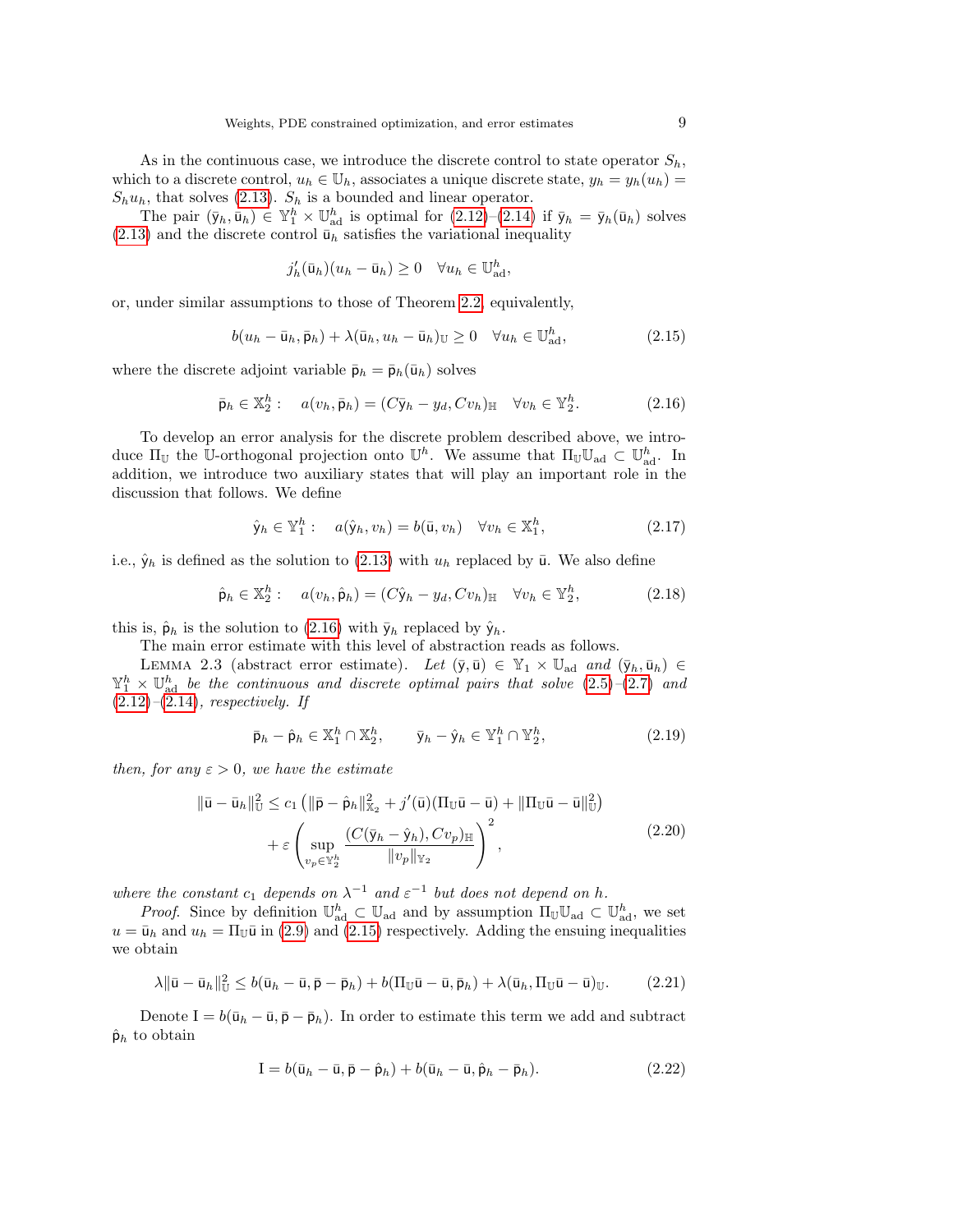Since  $\hat{\mathsf{p}}_h$  is the unique solution to [\(2.18\)](#page-8-2), we have that

<span id="page-9-0"></span>
$$
a(v_p, \bar{\mathbf{p}}_h - \hat{\mathbf{p}}_h) = (C(\bar{y}_h - \hat{y}_h), Cv_p)_{\mathbb{H}} \quad \forall v_p \in \mathbb{Y}_2^h.
$$
 (2.23)

Similarly, since  $\hat{\mathsf{y}}_h$  solves [\(2.17\)](#page-8-3), we derive

$$
a(\bar{y}_h - \hat{y}_h, v_y) = b(\bar{u}_h - \bar{u}, v_y) \quad \forall v_y \in \mathbb{X}_1^h.
$$

Set  $v_p = \bar{y}_h - \hat{y}_h$  and  $v_y = \bar{p}_h - \hat{p}_h$ . By assumption [\(2.19\)](#page-8-4), that reads  $\bar{p}_h - \hat{p}_h \in \mathbb{X}_1^h \cap \mathbb{X}_2^h$ <br>and  $\bar{y}_h - \hat{y}_h \in \mathbb{Y}_1^h \cap \mathbb{Y}_2^h$ ,  $v_p$  and  $v_y$  are admissible test functions. Thus,

$$
b(\bar{\mathsf{u}}_h - \bar{\mathsf{u}}, \hat{\mathsf{p}}_h - \bar{\mathsf{p}}_h) = (C(\bar{\mathsf{y}}_h - \hat{\mathsf{y}}_h), C(\hat{\mathsf{y}}_h - \bar{\mathsf{y}}_h))_{\mathbb{H}} \leq 0.
$$

This, and the continuity of the bilinear form  $b$  allow us to bound  $(2.22)$  as follows:

$$
I \leq b(\bar{u}_h - \bar{u}, \bar{p} - \hat{p}_h) \leq \frac{\lambda}{4} \|\bar{u} - \bar{u}_h\|_{\mathbb{U}}^2 + \frac{\|b\|^2}{\lambda} \|\bar{p} - \hat{p}_h\|_{\mathbb{X}_2}^2,
$$

where  $||b||$  denotes the norm of the bilinear form b.

Let us now analyze the remaining terms in [\(2.21\)](#page-8-6), which we denote by II. To do this, we rewrite II as follows:

$$
II = b(\Pi_{\mathbb{U}}\bar{u} - \bar{u}, \bar{p}) + \lambda(\bar{u}, \Pi_{\mathbb{U}}\bar{u} - \bar{u})_{\mathbb{U}} + \lambda(\bar{u}_h - \bar{u}, \Pi_{\mathbb{U}}\bar{u} - \bar{u})_{\mathbb{U}} + b(\Pi_{\mathbb{U}}\bar{u} - \bar{u}, \hat{p}_h - \bar{p}) + b(\Pi_{\mathbb{U}}\bar{u} - \bar{u}, \bar{p}_h - \hat{p}_h).
$$

Now, notice that

$$
b(\Pi_{\mathbb{U}}\bar{\mathsf{u}}-\bar{\mathsf{u}},\bar{\mathsf{p}})+\lambda(\bar{\mathsf{u}},\Pi_{\mathbb{U}}\bar{\mathsf{u}}-\bar{\mathsf{u}})_{\mathbb{U}}=j'(\bar{\mathsf{u}})(\Pi_{\mathbb{U}}\bar{\mathsf{u}}-\bar{\mathsf{u}})
$$

and

$$
\lambda(\bar{u}_h - \bar{u}, \Pi_{\mathbb{U}}\bar{u} - \bar{u})_{\mathbb{U}} \leq \frac{\lambda}{4} \|\bar{u} - \bar{u}_h\|_{\mathbb{U}}^2 + \frac{1}{\lambda} \|\bar{u} - \Pi_{\mathbb{U}}\bar{u}\|_{\mathbb{U}}^2.
$$

Next, since the bilinear form  $b$  is continuous, we arrive at

$$
b(\Pi_{\mathbb{U}}\bar{\mathsf{u}}-\bar{\mathsf{u}},\hat{\mathsf{p}}_h-\bar{\mathsf{p}})\leq \frac{\|b\|}{2}\|\Pi_{\mathbb{U}}\bar{\mathsf{u}}-\bar{\mathsf{u}}\|_{\mathbb{U}}^2+\frac{\|b\|}{2}\|\bar{\mathsf{p}}-\hat{\mathsf{p}}_h\|_{\mathbb{X}_2}^2.
$$

The remaining term, which we will denote by III, is treated by using, again, that the bilinear form b is continuous. This implies that for any  $\varepsilon > 0$ 

$$
\text{III} := b(\Pi_{\mathbb{U}}\bar{\mathsf{u}} - \bar{\mathsf{u}}, \bar{\mathsf{p}}_h - \hat{\mathsf{p}}_h) \le \frac{\|b\|}{2\varepsilon} \|\Pi_{\mathbb{U}}\bar{\mathsf{u}} - \bar{\mathsf{u}}\|_{\mathbb{U}}^2 + \|b\|_2^{\varepsilon} \|\bar{\mathsf{p}}_h - \hat{\mathsf{p}}_h\|_{\mathbb{X}_2}^2.
$$

From [\(2.23\)](#page-9-0) and the fact that the discrete spaces satisfy a discrete BNB condition uniformly in  $h$  we conclude

$$
\|\bar{\mathsf{p}}_h-\hat{\mathsf{p}}_h\|_{\mathbb{X}_2}\lesssim \sup_{v_p\in \mathbb{Y}_2^h}\frac{(C(\bar{\mathsf{y}}_h-\hat{\mathsf{y}}_h),Cv_p)_{\mathbb{H}}}{\|v_p\|_{\mathbb{Y}_2^h}}.
$$

Collecting these derived estimates we bound the term II.

By replacing the estimates that we obtained for I and II in the inequality [\(2.21\)](#page-8-6) we arrive at the claimed result.

The use of this simple result will be illustrated in the following sections.

REMARK 2.4 (on the choice of  $\varepsilon$ ). In [\(2.20\)](#page-8-7) the choice of  $\varepsilon$  can be arbitrary. A judicious choice will be fundamental in the error analysis of the optimization problem with point observations  $(1.5)$ – $(1.7)$ .

<span id="page-9-1"></span>REMARK 2.5 (discrete spaces). In all the examples we will consider below we will have  $\mathbb{X}_1^h = \mathbb{X}_2^h = \mathbb{Y}_1^h = \mathbb{Y}_2^h = \mathbb{V}(\mathcal{F})$  algebraically but normed differently;  $\mathbb{V}(\mathcal{F})$ being the finite element space defined in [\(2.3\)](#page-4-1). Consequently, the assumptions of Theorem [2.2](#page-6-0) and [\(2.19\)](#page-8-4) are trivial.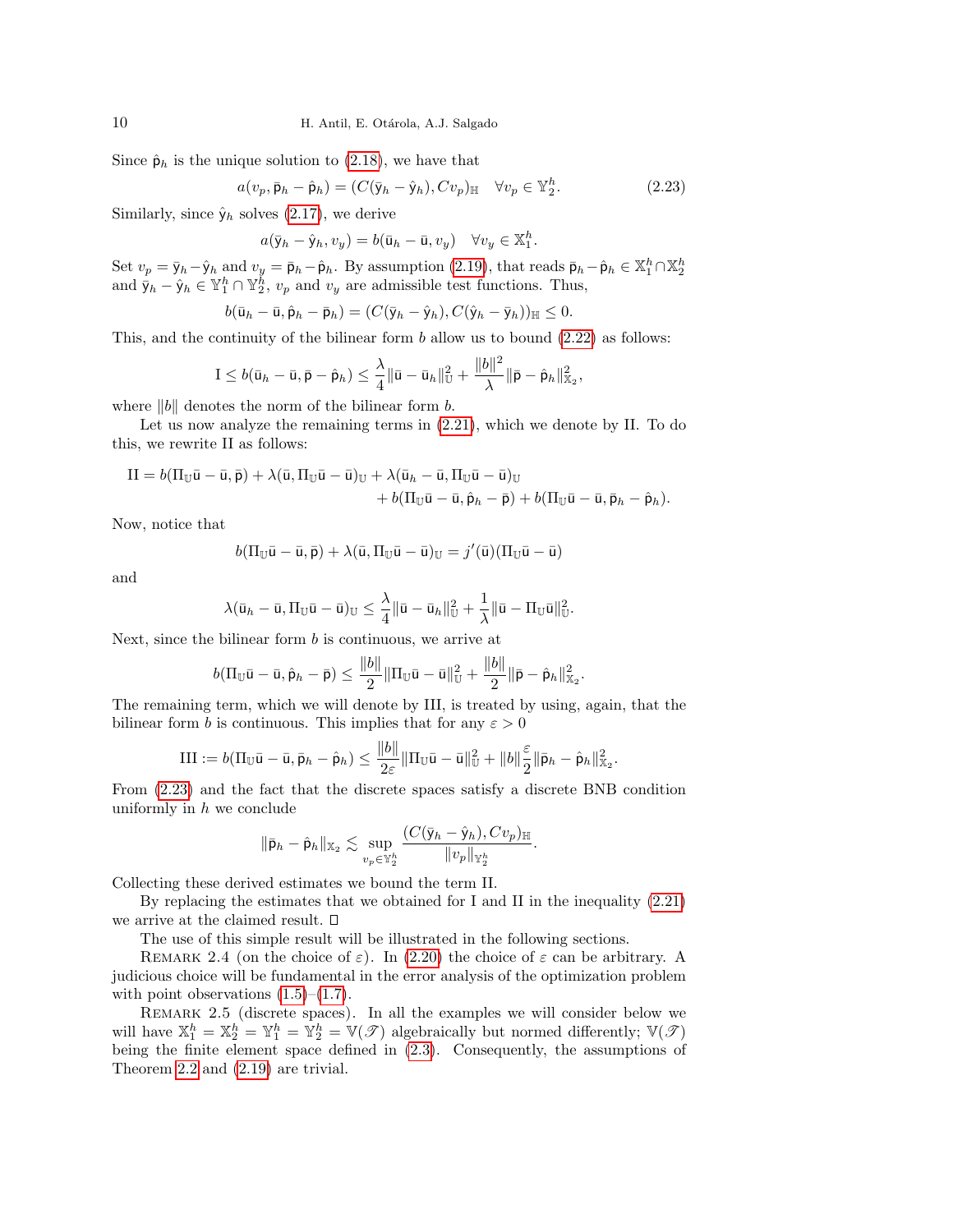<span id="page-10-0"></span>3. Optimization with nonuniformly elliptic equations. In this section we study the problem  $(1.1)$ – $(1.3)$  under the abstract framework developed in Section [2.3.](#page-5-6) Let  $\Omega \subset \mathbb{R}^n$  be a convex polytope  $(n \geq 1)$  and  $\omega \in A_2(\mathbb{R}^n)$  where the  $A_2$ -Muckenhoupt class is given by Definition [2.1.](#page-4-0) In addition, we assume that  $\mathcal{A}: \Omega \to \mathbb{M}^n$  is symmetric and satisfies the nonuniform ellipticity condition [\(1.4\)](#page-1-4).

**3.1.** Analysis. Owing to the fact that the diffusion matrix  $\mathcal A$  satisfies [\(1.4\)](#page-1-4) with  $\omega \in A_2(\mathbb{R}^n)$ , as shown in [\[23\]](#page-25-22), the state equation [\(1.2\)](#page-0-0) is well posed in  $H_0^1(\omega,\Omega)$ , whenever  $u \in L^2(\omega^{-1}, \Omega)$ . For this reason, we set:

- $\mathbb{H} = L^2(\omega, \Omega)$  and  $C = id$ .
- $\mathbb{U} = L^2(\omega^{-1}, \Omega).$
- $\mathbb{X}_1 = \mathbb{X}_2 = \mathbb{Y}_1 = \mathbb{Y}_2 = H_0^1(\omega, \Omega)$ , and

$$
a(v_1, v_2) = \int_{\Omega} \nabla v_2(x)^{\mathsf{T}} \mathcal{A}(x) \nabla v_1(x) \, \mathrm{d}x,
$$

which, as a consequence of [\(1.4\)](#page-1-4) with  $\omega \in A_2(\mathbb{R}^n)$  and the Poincaré inequality [\(2.2\)](#page-4-2), is bounded, symmetric and coercive in  $H_0^1(\omega,\Omega)$ .

•  $b(\cdot, \cdot) = (\cdot, \cdot)_{L^2(\Omega)}$ . Notice that, if  $v_1 \in L^2(\omega^{-1}, \Omega)$  and  $v_2 \in H_0^1(\omega, \Omega)$  then

$$
b(v_1, v_2) = (v_1, v_2)_{L^2(\Omega)} \leq ||v_1||_{L^2(\omega^{-1}, \Omega)} ||v_2||_{L^2(\omega, \Omega)} \lesssim ||v_1||_{L^2(\omega^{-1}, \Omega)} ||\nabla v_2||_{L^2(\omega, \Omega)},
$$

where we have used the Poincaré inequality  $(2.2)$ .

- The cost functional as in  $(1.1)$ .
	- For  $a, b \in \mathbb{R}$ ,  $a < b$  we define the set of admissible controls by

<span id="page-10-1"></span>
$$
\mathbb{U}_{\mathcal{A}} = \left\{ u \in L^2(\omega^{-1}, \Omega) : \mathbf{a} \le u \le \mathbf{b} \ a.e. \ x \in \Omega \right\},\tag{3.1}
$$

which is closed, bounded and convex in  $L^2(\omega^{-1}, \Omega)$ . In addition, since  $\lambda > 0$  the functional [\(1.1\)](#page-0-1) is strictly convex. Consequently, the optimization problem with nonuniformly elliptic state equation [\(1.1\)](#page-0-1)–[\(1.3\)](#page-1-3) has a unique optimal pair ( $\bar{y}, \bar{u}$ ) ∈  $H_0^1(\omega,\Omega) \times L^2(\omega^{-1},\Omega)$  [\[63,](#page-26-13) Theorem 2.14]. Notice that, in this setting, the conditions of Theorem [2.2](#page-6-0) part (*i*) are trivially satisfied. In fact, set  $\mathbb{D} = C_0^{\infty}(\Omega)$  and notice that, for  $u \in L^2(\omega^{-1}, \Omega)$ ,  $Su \in \mathbb{Y}_1 = \mathbb{Y}_2 \subset \text{Dom}(C) = L^2(\omega, \Omega)$ . Consequently, the first order necessary and sufficient optimality condition [\(2.9\)](#page-6-1) reads

<span id="page-10-3"></span>
$$
(\bar{\mathsf{p}}, u - \bar{\mathsf{u}})_{L^2(\Omega)} + \lambda (\bar{\mathsf{u}}, u - \bar{\mathsf{u}})_{L^2(\omega^{-1}, \Omega)} \ge 0 \quad \forall u \in \mathbb{U}_{\mathcal{A}},\tag{3.2}
$$

where the optimal state  $\bar{y} = \bar{y}(\bar{u}) \in H_0^1(\omega, \Omega)$  solves

$$
a(\bar{y}, v) = (\bar{u}, v)_{L^2(\Omega)} \quad \forall v \in H_0^1(\omega, \Omega)
$$
\n(3.3)

and the optimal adjoint state  $\bar{\mathsf{p}} = \bar{\mathsf{p}}(\bar{\mathsf{u}}) \in H_0^1(\omega, \Omega)$  solves

<span id="page-10-2"></span>
$$
a(v, \bar{\mathbf{p}}) = (\bar{\mathbf{y}} - y_d, v)_{L^2(\omega, \Omega)} \quad \forall v \in H_0^1(\omega, \Omega). \tag{3.4}
$$

The results of [\[23\]](#page-25-22), again, yield that the adjoint problem is well posed.

**3.2. Discretization.** Let us now propose a discretization for problem  $(1.1)$ [\(1.3\)](#page-1-3), and derive a priori error estimates based on the results of Section [2.4.](#page-7-3) Given a family  $\mathbb{T} = \{ \mathscr{T} \}$  of quasi-uniform triangulations of  $\Omega$  we set:

- $\mathbb{U}^h = \mathbb{U}(\mathscr{T})$ , where the discrete space  $\mathbb{U}(\mathscr{T})$  is defined in [\(2.4\)](#page-5-8).
- $\mathbb{U}_{ad}^h = \mathbb{U}^h \cap \mathbb{U}_{\mathcal{A}}$ , where the set of admissible controls  $\mathbb{U}_{\mathcal{A}}$  is defined in [\(3.1\)](#page-10-1).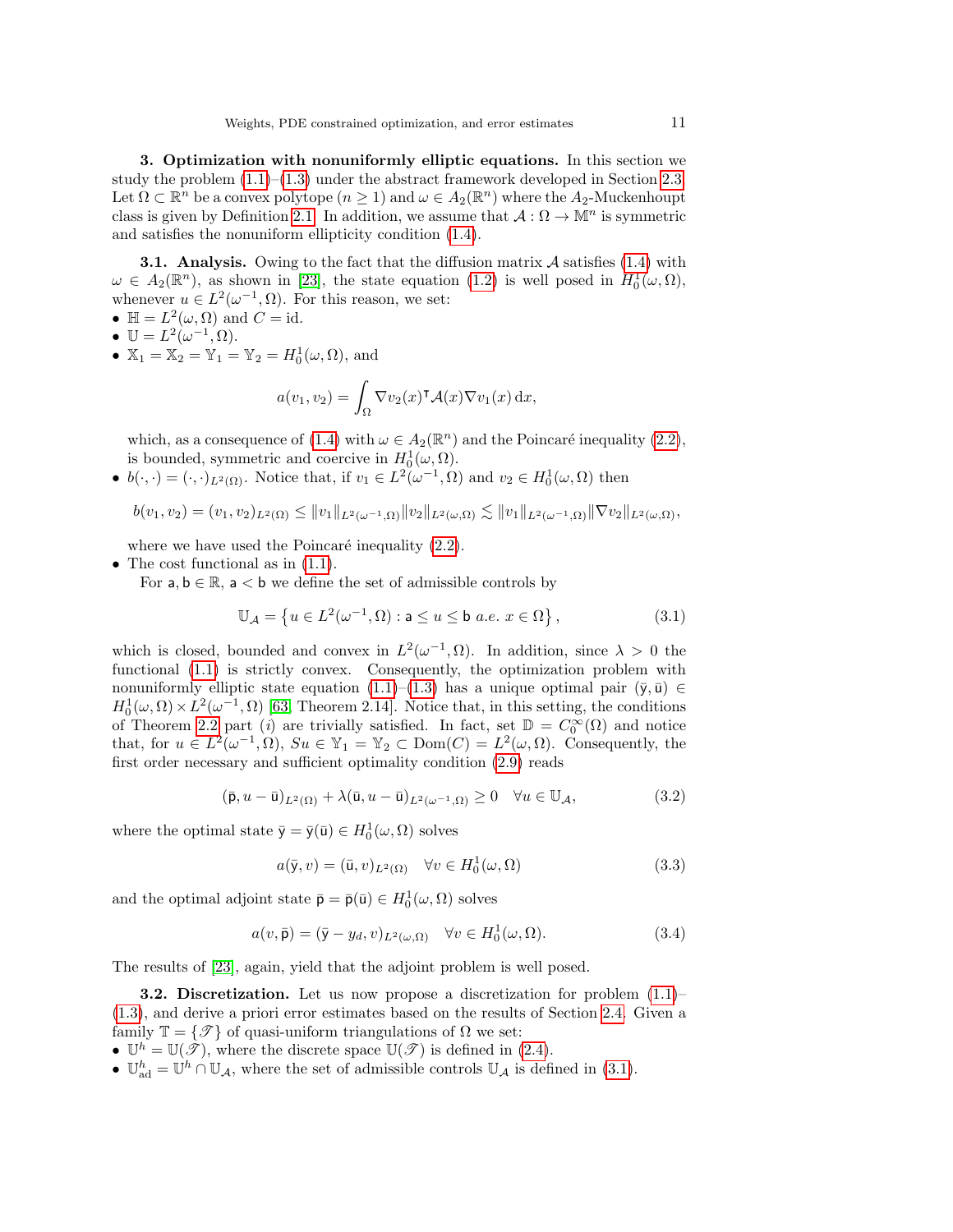•  $\Pi_{\mathbb{U}}$  is the  $L^2(\omega^{-1}, \Omega)$ -orthogonal projection onto  $\mathbb{U}(\mathscr{T})$ , which we denote by  $\Pi_{\omega^{-1}}$ and is defined by

<span id="page-11-0"></span>
$$
(\Pi_{\omega^{-1}}v)_{|T} = \frac{1}{\omega^{-1}(T)} \int_T \omega^{-1}(x)v(x) dx \quad \forall T \in \mathcal{F},
$$
\n(3.5)

where  $\omega^{-1}(T)$  is defined as in [\(2.1\)](#page-4-3). The definition of  $\mathbb{U}_{\mathcal{A}}$  yields that  $\Pi_{\omega^{-1}}\mathbb{U}_{\mathcal{A}} \subset \mathbb{U}_{ad}^h$ . •  $X_1^h = X_2^h = Y_1^h = Y_2^h = V(\mathcal{F})$ , where the discrete space  $V(\mathcal{F})$  is defined in [\(2.3\)](#page-4-1).

Notice that, since  $\mathbb{X}_1^h = \mathbb{X}_2^h = \mathbb{Y}_1^h = \mathbb{Y}_2^h$ , the assumptions of Theorem [2.2](#page-6-0) and [\(2.19\)](#page-8-4) are trivially satisfied; see Remark [2.5.](#page-9-1)

We obtain the following a priori error estimate.

<span id="page-11-1"></span>COROLLARY 3.1 (a priori error estimate). Let  $\bar{u}$  and  $\bar{u}_h$  be the continuous and discrete optimal controls, respectively. If  $\bar{y}, \bar{p} \in H^2(\omega, \Omega)$  then

$$
\begin{aligned} \|\bar{\mathbf{u}}-\bar{\mathbf{u}}_h\|_{L^2(\omega^{-1},\Omega)} &\lesssim \|\bar{\mathbf{u}}-\Pi_{\omega^{-1}}\bar{\mathbf{u}}\|_{L^2(\omega^{-1},\Omega)}+\|\omega\bar{\mathbf{p}}-\Pi_{\omega^{-1}}(\omega\bar{\mathbf{p}})\|_{L^2(\omega^{-1},\Omega)}\\&+h_{\mathscr{T}}(\|\bar{\mathbf{y}}\|_{H^2(\omega,\Omega)}+\|\bar{\mathbf{p}}\|_{H^2(\omega,\Omega)}), \end{aligned}
$$

where the hidden constant is independent of  $h_{\mathcal{F}}$ .

Proof. We invoke Lemma [2.3](#page-8-8) and bound each one of the terms in  $(2.20)$ . First, since  $\bar{y}, \bar{p} \in H^2(\omega, \Omega)$ , the results of [\[54\]](#page-26-1) imply that

$$
\|\bar{\mathsf{p}}-\hat{\mathsf{p}}_h\|_{H^1(\omega,\Omega)} \lesssim h_{\mathscr{T}}\left(\|\bar{\mathsf{y}}\|_{H^2(\omega,\Omega)}+\|\bar{\mathsf{p}}\|_{H^2(\omega,\Omega)}\right).
$$

Indeed, since  $\bar{p}$  solves [\(3.4\)](#page-10-2) and  $\hat{p}_h$  solves [\(2.18\)](#page-8-2), the term  $\bar{p} - \hat{p}_h$  satisfies

$$
a(v_h, \bar{\mathsf{p}} - \hat{\mathsf{p}}_h) = (\bar{\mathsf{y}} - \hat{\mathsf{y}}_h, v_h)_{L^2(\omega, \Omega)} \quad \forall v_h \in \mathbb{V}(\mathcal{T}).
$$

Adding and subtracting the terms  $\Pi_{\mathcal{P}}\bar{\mathbf{p}}$  and  $\bar{\mathbf{p}}$  appropriately, where  $\Pi_{\mathcal{P}}$  denotes the interpolation operator described in  $\S 2.2$ , and using the coercivity of a we arrive at

$$
\|\bar{\mathsf{p}}-\hat{\mathsf{p}}_h\|_{H^1_0(\omega,\Omega)} \lesssim \|\bar{\mathsf{p}}-\Pi_{\mathscr{T}}\bar{\mathsf{p}}\|_{H^1_0(\omega,\Omega)} + \|\bar{\mathsf{y}}-\hat{\mathsf{y}}_h\|_{H^1_0(\omega,\Omega)}.
$$

Using the regularity of  $\bar{p}$  and  $\bar{y}$  we obtain the claimed bound.

We now handle the second term involving the derivative of the reduced cost  $j$ . Since it can be equivalently written using [\(2.9\)](#page-6-1), invoking the definition of  $\Pi_{\omega^{-1}}$  given by  $(3.5)$ , we obtain

$$
\begin{aligned}j'(\bar{\mathbf{u}})(\Pi_{\omega^{-1}}\bar{\mathbf{u}}-\bar{\mathbf{u}})&=(\bar{\mathbf{p}},\Pi_{\omega^{-1}}\bar{\mathbf{u}}-\bar{\mathbf{u}})_{L^2(\Omega)}+\lambda(\bar{\mathbf{u}},\Pi_{\omega^{-1}}\bar{\mathbf{u}}-\bar{\mathbf{u}})_{L^2(\omega^{-1},\Omega)}\\&=(\omega\bar{\mathbf{p}}-\Pi_{\omega^{-1}}(\omega\bar{\mathbf{p}}),\Pi_{\omega^{-1}}\bar{\mathbf{u}}-\bar{\mathbf{u}})_{L^2(\omega^{-1},\Omega)}-\lambda\|\Pi_{\omega^{-1}}\bar{\mathbf{u}}-\bar{\mathbf{u}}\|_{L^2(\omega^{-1},\Omega)}^2\\&\lesssim \|\omega\bar{\mathbf{p}}-\Pi_{\omega^{-1}}(\omega\bar{\mathbf{p}})\|_{L^2(\omega^{-1},\Omega)}^2+\|\Pi_{\omega^{-1}}\bar{\mathbf{u}}-\bar{\mathbf{u}}\|_{L^2(\omega^{-1},\Omega)}^2.\end{aligned}
$$

The Poincaré inequality  $(2.2)$ , in conjunction with the stability of the discrete state equation [\(2.13\)](#page-7-0), yield

$$
\begin{aligned} (\bar{\mathsf{y}}_h - \hat{\mathsf{y}}_h, v_h)_{L^2(\omega,\Omega)} &\lesssim \|\bar{\mathsf{y}}_h - \hat{\mathsf{y}}_h\|_{H^1_0(\omega,\Omega)} \|v_h\|_{H^1_0(\omega,\Omega)} \\ &\lesssim \|\bar{\mathsf{u}} - \bar{\mathsf{u}}_h\|_{L^2(\omega^{-1},\Omega)} \|v_h\|_{H^1_0(\omega,\Omega)}, \end{aligned}
$$

for all  $v_h \in V(\mathcal{T})$ . This yields control of the last term in [\(2.20\)](#page-8-7).

These bounds yield the result.  $\square$ 

REMARK 3.2 (regularity of  $\bar{y}$  and  $\bar{p}$ ). The results of Corollary [3.1](#page-11-1) rely on the fact that  $\bar{y}, \bar{p} \in H^2(\omega, \Omega)$ . Reference [\[17\]](#page-24-14) provides sufficient conditions for this to hold.

THEOREM 3.3 (rate of convergence). In the setting of Corollary [3.1,](#page-11-1) if we additionally assume that  $\omega \bar{\mathsf{p}} \in H^1(\omega^{-1}, \Omega)$  then, we have the optimal error estimate

$$
\|\bar{\mathbf{u}}-\bar{\mathbf{u}}_h\|_{L^2(\omega^{-1},\Omega)} \lesssim h_{\mathscr{T}}\left(\|\bar{\mathbf{y}}\|_{H^2(\omega,\Omega)}+\|\bar{\mathbf{p}}\|_{H^2(\omega,\Omega)}+\|\omega\bar{\mathbf{p}}\|_{H^1(\omega^{-1},\Omega)}+\|\bar{\mathbf{u}}\|_{H^1(\omega^{-1},\Omega)}\right),
$$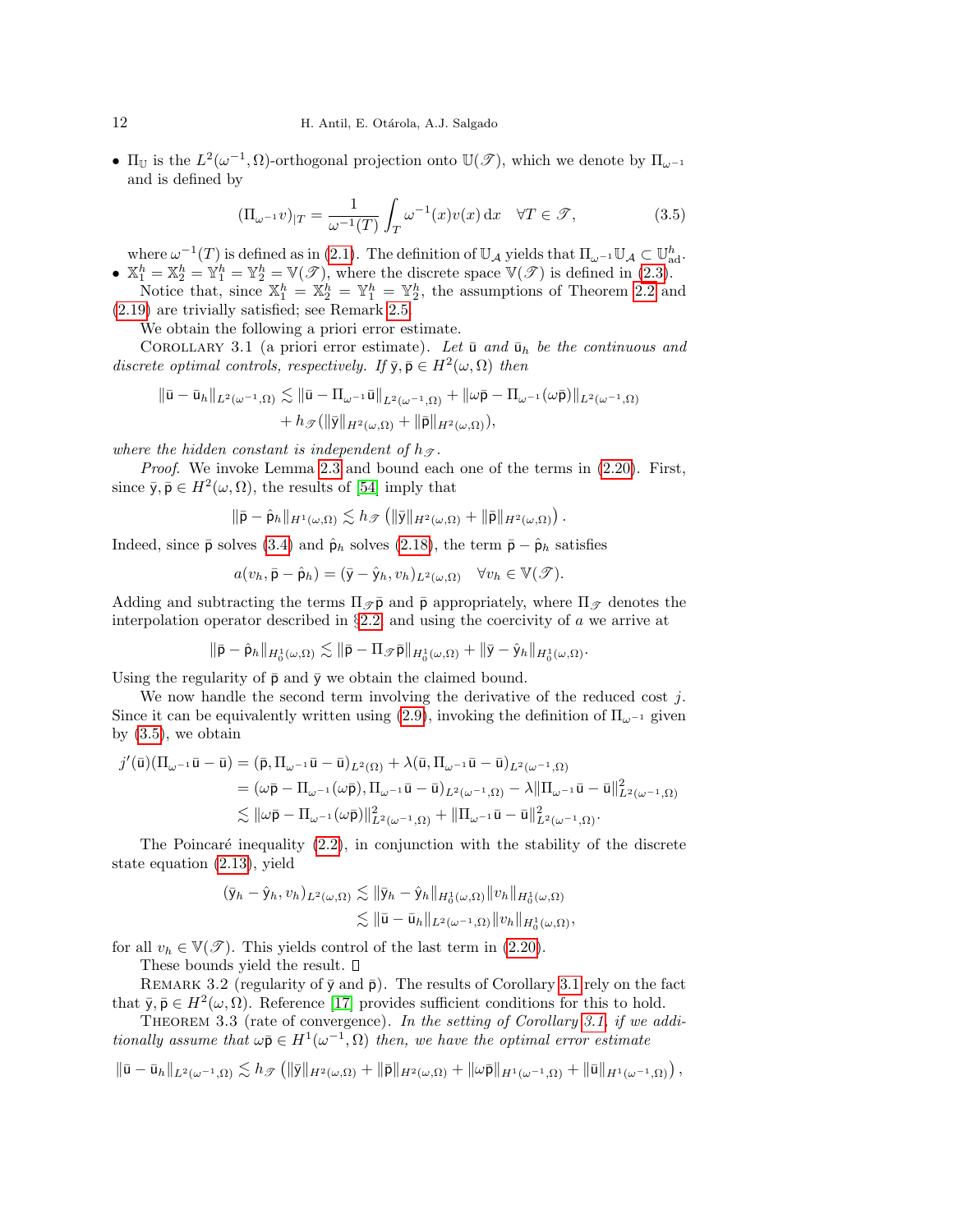where the hidden constant is independent of  $h_{\mathcal{T}}$ .

*Proof.* We bound  $\|\bar{\mathbf{u}} - \Pi_{\omega^{-1}}\bar{\mathbf{u}}\|_{L^2(\omega^{-1},\Omega)}$  and  $\|\omega\bar{\mathbf{p}} - \Pi_{\omega^{-1}}(\omega\bar{\mathbf{p}})\|_{L^2(\omega^{-1},\Omega)}$ . Using that  $\omega \bar{\mathbf{p}} \in H^1(\omega^{-1}, \Omega)$  and a Poincaré-type inequality [\[54,](#page-26-1) Theorem 6.2], we obtain

$$
\|\omega\bar{\mathsf{p}}-\Pi_{\omega^{-1}}(\omega\bar{\mathsf{p}})\|_{L^2(\omega^{-1},\Omega)}\lesssim h_{\mathscr{T}}\|\omega\bar{\mathsf{p}}\|_{H^1(\omega^{-1},\Omega)}.
$$

Now, to estimate the term  $\Pi_{\omega^{-1}}\bar{\mathbf{u}} - \bar{\mathbf{u}}$ , it is essential to understand the regularity properties of  $\bar{u}$ . From [\[63,](#page-26-13) Section 3.6.3],  $\bar{u}$  solves [\(3.2\)](#page-10-3) if and only if

$$
\bar{u} = \max \left\{ a, \min \left\{ b, -\frac{1}{\lambda} \omega \bar{p} \right\} \right\}.
$$

The assumption  $\omega \bar{\mathbf{p}} \in H^1(\omega^{-1}, \Omega)$  immediately yields  $\bar{\mathbf{u}} \in H^1(\omega^{-1}, \Omega)$  [\[45,](#page-25-23) Theorem A.1], which allows us to derive the estimate

$$
\|\bar{\mathbf{u}}-\Pi_{\omega^{-1}}\bar{\mathbf{u}}\|_{L^2(\omega^{-1},\Omega)}\lesssim h_{\mathscr{T}}\|\bar{\mathbf{u}}\|_{H^1(\omega^{-1},\Omega)}.
$$

Collecting the derived results we arrive at the desired estimate.  $\square$ 

<span id="page-12-0"></span>4. Optimization with point observations. Here we consider problem  $(1.5)$ -[\(1.7\)](#page-1-1). Let  $\Omega \subset \mathbb{R}^n$  be a convex polytope, with  $n \in \{2,3\}$ . We recall that  $\mathcal{Z} \subset \Omega$ denotes the set of *observable points* with  $\#\mathcal{Z}<\infty$ .

<span id="page-12-1"></span>**4.1. Analysis.** To analyze problem  $(1.5)$ – $(1.7)$  using the framework of weighted spaces we must begin by defining a suitable weight. If  $\#\mathcal{Z}=1$ , define  $d_{\mathcal{Z}}=1/2$ , otherwise, since  $\#\mathcal{Z} < \infty$ , we set  $d_{\mathcal{Z}} = \min\{|z - z'| : z, z' \in \mathcal{Z}, z \neq z'\} > 0$ . For each  $z \in \mathcal{Z}$  we then define

$$
\mathsf{d}_z(x) = \frac{1}{2d_z}|x - z|, \qquad \varpi_z(x) = \frac{\mathsf{d}_z(x)^{n-2}}{\log^2 \mathsf{d}_z(x)}
$$

and the weight

<span id="page-12-2"></span>
$$
\varpi(x) = \varpi_z(x), \quad \#Z = 1, \quad \varpi(x) = \begin{cases} \varpi_z(x), & \exists z \in \mathcal{Z} : \mathsf{d}_z(x) < \frac{1}{2}, \\ \frac{2^{2-n}}{\log^2 2}, & \text{otherwise,} \end{cases} \quad \#Z > 1. \tag{4.1}
$$

As [\[54,](#page-26-1) Lemma 7.5] and [\[3\]](#page-24-15) show, with this definition we have that  $\varpi \in A_2$ . With this  $A_2$ -weight at hand we set:

- $\mathbb{H} = \mathbb{R}^{\# \mathcal{Z}}$  and  $C = \sum_{z \in \mathcal{Z}} \mathbf{e}_z \delta_z$ , where  $\{\mathbf{e}_z\}_{z \in \mathcal{Z}}$  is the canonical basis of  $\mathbb{H}$ .
- $\mathbb{U} = L^2(\Omega)$ .
- $\mathbb{X}_1 = \mathbb{Y}_1 = H_0^1(\Omega)$ .
- $\mathbb{X}_2 = H_0^1(\varpi, \Omega)$  and  $\mathbb{Y}_2 = H_0^1(\varpi^{-1}, \Omega)$  and

$$
a(v, w) = \int_{\Omega} \nabla v(x)^{\mathsf{T}} \cdot \nabla w(x) \,dx,
$$

which is bounded, symmetric and coercive in  $H_0^1(\Omega)$  and satisfies the conditions of the BNB theorem in  $H_0^1(\varpi, \Omega) \times H_0^1(\varpi^{-1}, \Omega)$  [\[54,](#page-26-1) Lemma 7.7].

•  $b(\cdot, \cdot) = (\cdot, \cdot)_{L^2(\Omega)}$ . The results of [\[54,](#page-26-1) Lemma 7.6] guarantee that, for  $n < 4$ , the embedding  $H_0^1(\omega, \Omega) \hookrightarrow L^2(\Omega)$  holds. Therefore,

$$
b(v_1, v_2) \lesssim \|v_1\|_{L^2(\Omega)} \|v_2\|_{H_0^1(\varpi, \Omega)}.
$$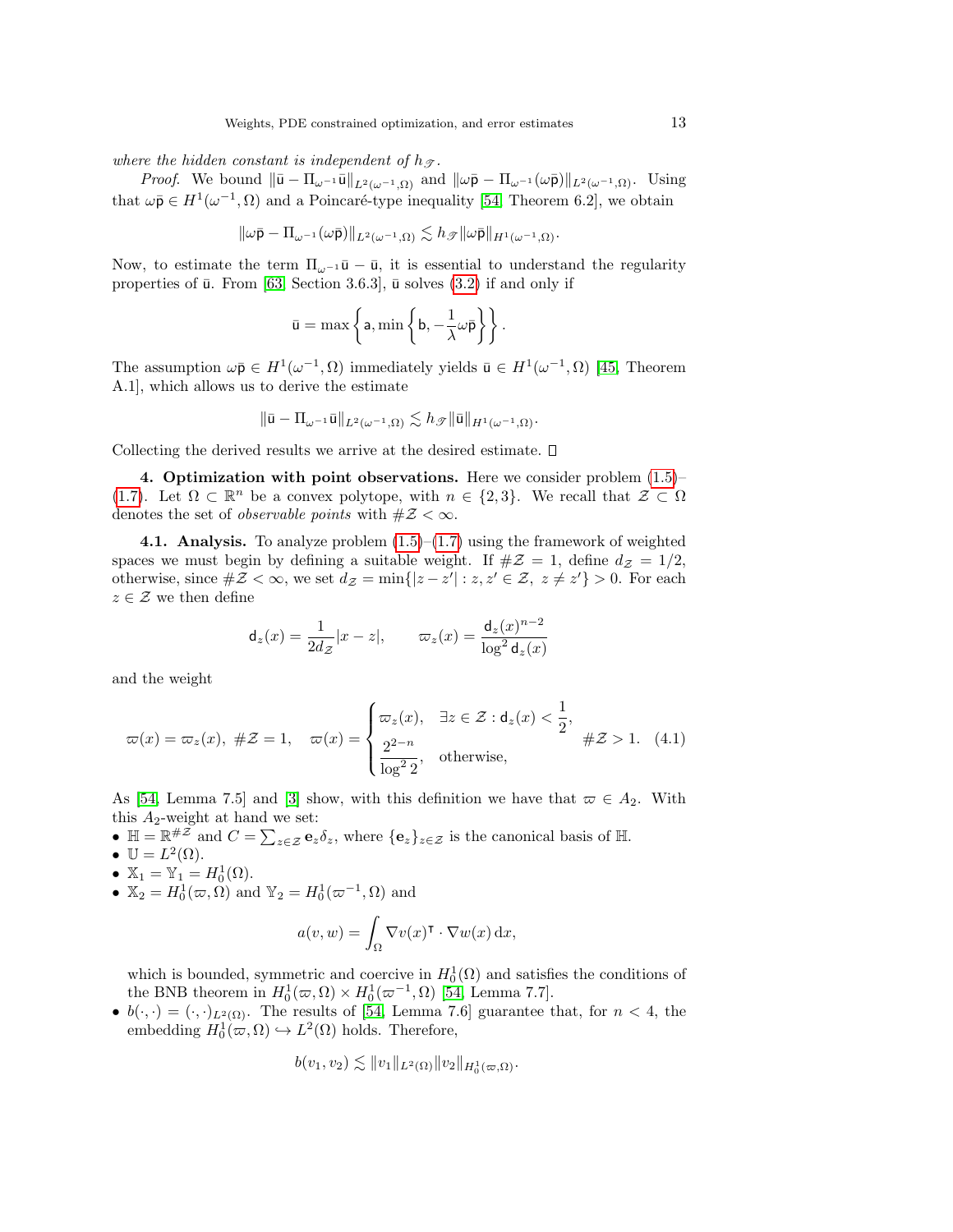For  $a, b \in \mathbb{R}$  with  $a < b$  we define the set of admissible controls by

<span id="page-13-0"></span>
$$
\mathbb{U}_{\mathcal{Z}} = \left\{ u \in L^2(\Omega) : \mathbf{a} \le u \le \mathbf{b}, \ a.e. \ x \in \Omega \right\}.
$$
 (4.2)

With this notation, the pair  $(\bar{y}, \bar{u}) \in H_0^1(\Omega) \times L^2(\Omega)$  is optimal for problem  $(1.5)$ - $(1.7)$  if and only if  $\bar{y}$  solves

<span id="page-13-6"></span>
$$
\bar{\mathbf{y}} \in H_0^1(\Omega): \quad a(\bar{\mathbf{y}}, w) = (\bar{\mathbf{u}}, w)_{L^2(\Omega)} \quad \forall w \in H_0^1(\Omega), \tag{4.3}
$$

and the optimal control  $\bar{u}$  satisfies

<span id="page-13-4"></span>
$$
(\bar{\mathbf{p}}, u - \bar{\mathbf{u}})_{L^2(\Omega)} + \lambda(\bar{\mathbf{u}}, u - \bar{\mathbf{u}})_{L^2(\Omega)} \ge 0 \quad \forall u \in \mathbb{U}_{\mathcal{Z}},\tag{4.4}
$$

where the adjoint variable  $\bar{\mathsf{p}} \in H_0^1(\varpi, \Omega)$  satisfies, for every  $w \in H_0^1(\varpi^{-1}, \Omega)$ ,

<span id="page-13-7"></span>
$$
a(w,\bar{\mathbf{p}}) = \sum_{z \in \mathcal{Z}} (\bar{\mathbf{y}}(z) - y_z) \langle \delta_z, w \rangle_{H_0^1(\varpi^{-1},\Omega)' \times H_0^1(\varpi^{-1},\Omega)}.
$$
(4.5)

Indeed, it suffices to set, in Theorem [2.2,](#page-6-0)  $\mathbb{D} = C_0^{\infty}(\Omega)$  and to recall that since  $\Omega$  is a convex polytope and  $n < 4$ , we have that  $\bar{y} \in H^2(\Omega) \hookrightarrow C(\bar{\Omega})$ , so point evaluations are meaningful, i.e.,  $y = Su \in Dom(C)$ . Finally, the embedding of [\[54,](#page-26-1) Lemma 7.6] shows that  $\bar{y} \in H^2(\Omega) \cap H_0^1(\Omega) \hookrightarrow H_0^1(\bar{\omega}^{-1}, \Omega) = \mathbb{Y}_2$ , that is item (*i*) is satisfied. In addition, since  $\delta_z \in H_0^1(\varpi^{-1}, \Omega)'$  for  $z \in \Omega$ , we thus have that,  $H_0^1(\varpi^{-1}, \Omega) = \mathbb{Y}_2 \subset \text{Dom}(C)$ and that, in view [\[54,](#page-26-1) Lemma 7.7], the adjoint problem is well posed.

<span id="page-13-8"></span>**4.2. Discretization.** For a family  $\mathbb{T} = \{\mathscr{T}\}\$  of quasi-uniform meshes of  $\Omega$  we set:

•  $\mathbb{U}^h = \mathbb{U}(\mathscr{T})$ , where  $\mathbb{U}(\mathscr{T})$  is defined in  $(2.4)$  and  $\mathbb{U}_{ad}^h = \mathbb{U}(\mathscr{T}) \cap \mathbb{U}_{\mathcal{Z}}$ , where  $\mathbb{U}_{\mathcal{Z}}$  is defined in [\(4.2\)](#page-13-0). The operator  $\Pi_{\mathbb{U}} = \Pi_{L^2}$  is the standard  $L^2(\Omega)$ -projection:

$$
(\Pi_{L^2} v)_{|T} = \oint_T v(x) \, dx \quad \forall T \in \mathcal{T}.
$$

•  $\mathbb{X}_1^h = \mathbb{X}_2^h = \mathbb{Y}_1^h = \mathbb{Y}_2^h = \mathbb{V}(\mathscr{T})$ . As before, this makes the assumptions of Theorem [2.2](#page-6-0) and [\(2.19\)](#page-8-4) trivial.

To shorten the exposition we define

<span id="page-13-3"></span><span id="page-13-1"></span>
$$
\sigma_{\mathcal{F}} = h_{\mathcal{F}}^{2-n/2} |\log h_{\mathcal{F}}|.
$$
\n(4.6)

With this notation, the error estimate for the approximation  $(2.12)$ – $(2.14)$  to problem  $(1.5)$ – $(1.7)$  reads as follows.

<span id="page-13-5"></span>COROLLARY 4.1 (a priori error estimates). Let  $\bar{u}$  and  $\bar{u}_h$  be the continuous and discrete optimal controls, respectively. Assume that  $h_{\mathcal{F}}$  is sufficiently small. If  $n = 2$ , then we have

<span id="page-13-2"></span>
$$
\|\bar{\mathbf{u}} - \bar{\mathbf{u}}_h\|_{L^2(\Omega)} \lesssim \|\bar{\mathbf{u}} - \Pi_{L^2}\bar{\mathbf{u}}\|_{L^2(\Omega)} + \sigma_{\mathscr{T}}\left(\|\nabla \bar{\mathbf{p}}\|_{L^2(\varpi,\Omega)} + \|\nabla \bar{\mathbf{y}}\|_{L^\infty(\Omega)}\right). \tag{4.7}
$$

If  $n = 3$ , we have

$$
\|\bar{\mathbf{u}} - \bar{\mathbf{u}}_h\|_{L^2(\Omega)} \lesssim |\log h_{\mathscr{T}}| \|\bar{\mathbf{u}} - \Pi_{L^2} \bar{\mathbf{u}}\|_{L^2(\Omega)} + \sigma_{\mathscr{T}} \left( \|\nabla \bar{\mathbf{p}}\|_{L^2(\varpi, \Omega)} + \|\nabla \bar{\mathbf{y}}\|_{L^\infty(\Omega)} \right), \tag{4.8}
$$

where  $\sigma_{\mathcal{F}}$  is defined in [\(4.6\)](#page-13-1) and the hidden constants are independent of  $\mathcal{T}$ .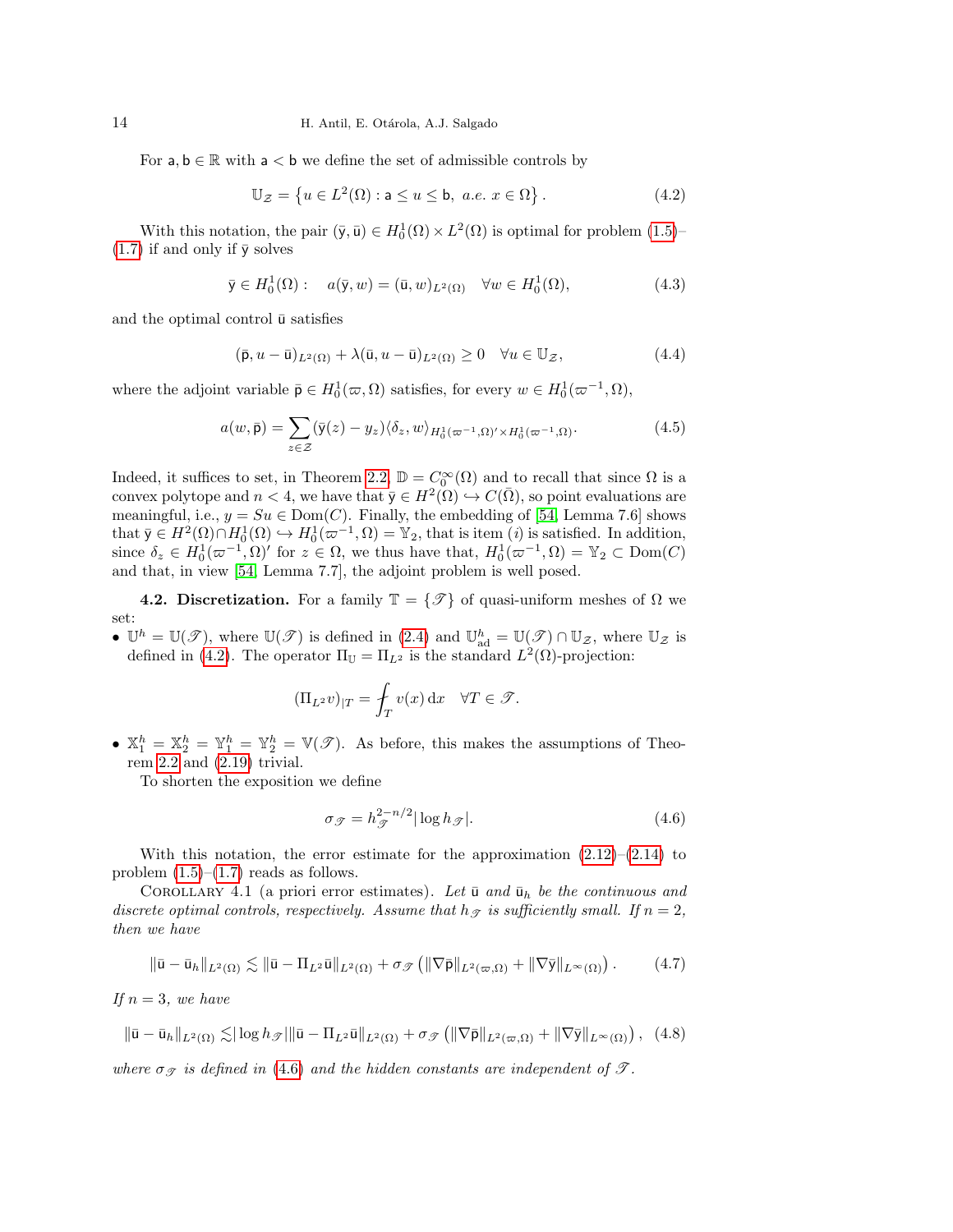Proof. We follow Lemma [2.3](#page-8-8) with slight modifications. The term I in  $(2.22)$  is estimated in two steps. In fact, since  $(\bar{u}_h - \bar{u}, \hat{p}_h - \bar{p}_h)_{L^2(\Omega)} \leq 0$ , we have

$$
I \leq (\bar{u}_h - \bar{u}, \bar{p} - \hat{p}_h)_{L^2(\Omega)} \leq \frac{\lambda}{4} \|\bar{u}_h - \bar{u}\|_{L^2(\Omega)}^2 + \frac{1}{\lambda} \|\bar{p} - \hat{p}_h\|_{L^2(\Omega)}^2.
$$

We now analyze the second term of the previous expression. Let  $q_h \in V(\mathcal{T})$  solve

<span id="page-14-0"></span>
$$
a(w_h, \mathbf{q}_h) = \sum_{z \in \mathcal{Z}} (\bar{\mathbf{y}}(z) - y_z) w_h(z) \quad \forall w_h \in \mathbb{V}(\mathcal{T}). \tag{4.9}
$$

The conclusion of [\[54,](#page-26-1) Corollary 7.9] immediately yields

$$
\|\bar{\mathsf{p}} - \mathsf{q}_h\|_{L^2(\Omega)} \lesssim \sigma_{\mathscr{T}} \|\nabla \bar{\mathsf{p}}\|_{L^2(\varpi,\Omega)},
$$

so that it remains to estimate  $q_h - \hat{p}_h$ . We now invoke [\[54,](#page-26-1) Theorem 6.1] with  $p = q =$ 2,  $\rho = 1$  and  $\omega = \varpi$ . Under this setting the compatibility condition [\[54,](#page-26-1) inequality  $(6.2)$ ] is satisfied, and then [\[54,](#page-26-1) Theorem 6.1] yields

$$
\|\mathsf{q}_h-\hat{\mathsf{p}}_h\|_{L^2(\Omega)} \lesssim \|\nabla(\mathsf{q}_h-\hat{\mathsf{p}}_h)\|_{L^2(\varpi,\Omega),}
$$

where the hidden constant depends on  $\Omega$ , the quotient between the radii of the balls inscribed and circumscribed in  $\Omega$  and the weight  $\varpi$  only through the constant  $\varpi(\Omega)$ ; the latter being defined as in [\(2.1\)](#page-4-3). Since  $q_h$  solves [\(4.9\)](#page-14-0), the discrete inf-sup conditions of [\[54,](#page-26-1) Lemma 7.8] and the fact that  $\delta_z \in H_0^1(\varpi^{-1}, \Omega)'$  yield

$$
\|\nabla(\mathsf{q}_h-\hat{\mathsf{p}}_h)\|_{L^2(\varpi,\Omega)}\lesssim \|\bar{\mathsf{y}}-\hat{\mathsf{y}}_h\|_{L^\infty(\Omega)}.
$$

We now recall that  $\hat{y}_h$  is the Galerkin projection of  $\bar{y}$ . In addition, since  $n \in \{2,3\}$ ,  $\Omega$  is a convex polytope and  $\bar{\mathbf{u}} \in L^{\infty}(\Omega)$ , we have that  $\bar{\mathbf{y}} \in W^{1,\infty}(\Omega)$  (cf. [\[27,](#page-25-24) [35,](#page-25-25) [51\]](#page-26-14)). Therefore standard pointwise estimates for finite elements [\[60,](#page-26-15) Theorem 5.1] yield

$$
\|\bar{\mathbf{y}} - \hat{\mathbf{y}}_h\|_{L^{\infty}(\Omega)} \lesssim h_{\mathcal{F}} |\log h_{\mathcal{F}}| \|\nabla \bar{\mathbf{y}}\|_{L^{\infty}(\Omega)}.
$$
\n(4.10)

In conclusion,

$$
I \leq \frac{\lambda}{4} \|\bar{u}_h - \bar{u}\|_{L^2(\Omega)}^2 + c\sigma_{\mathscr{T}}^2 \left( \|\nabla \bar{p}\|_{L^2(\varpi,\Omega)}^2 + \|\nabla \bar{y}\|_{L^\infty(\Omega)}^2 \right),
$$

for some nonessential constant c.

We estimate the term  $j'(\bar{u})(\Pi_{L^2}\bar{u}-\bar{u})$  as follows:

$$
j'(\bar{u})(\Pi_{L^2}\bar{u}-\bar{u}) = (\bar{p} + \lambda \bar{u}, \Pi_{L^2}\bar{u} - \bar{u})_{L^2(\Omega)} = (\bar{p} + \lambda \bar{u} - \Pi_{L^2}(\bar{p} + \lambda \bar{u}), \Pi_{L^2}\bar{u} - \bar{u})_{L^2(\Omega)}
$$
  

$$
\leq \frac{1}{2} \|\Pi_{L^2}\bar{u} - \bar{u}\|_{L^2(\Omega)}^2 + \frac{1}{2} \|\bar{p} - \Pi_{L^2}\bar{p}\|_{L^2(\Omega)}^2
$$
  

$$
\leq \frac{1}{2} \|\Pi_{L^2}\bar{u} - \bar{u}\|_{L^2(\Omega)}^2 + c\sigma_{\mathcal{F}}^2 \|\nabla \bar{p}\|_{L^2(\varpi,\Omega)}^2,
$$

for some nonessential constant c. We have used the properties of  $\Pi_{L^2}$ , together with the Sobolev-Poincaré inequality of  $[54,$  Theorem 6.2]; see also  $[54,$  Corollary 7.9].

We now proceed to estimate the term III in the proof of Lemma [2.3](#page-8-8) as follows:

$$
\begin{split} \text{III} &:= b(\Pi_{L^2}\bar{\mathbf{u}} - \bar{\mathbf{u}}, \bar{\mathbf{p}}_h - \hat{\mathbf{p}}_h) = (\Pi_{L^2}\bar{\mathbf{u}} - \bar{\mathbf{u}}, \bar{\mathbf{p}}_h - \hat{\mathbf{p}}_h)_{L^2(\Omega)} \\ &\leq \frac{1}{2\varepsilon} \|\Pi_{L^2}\bar{\mathbf{u}} - \bar{\mathbf{u}}\|_{L^2(\Omega)}^2 + \frac{\varepsilon}{2} \|\bar{\mathbf{p}}_h - \hat{\mathbf{p}}_h - \Pi_{L^2}(\bar{\mathbf{p}}_h - \hat{\mathbf{p}}_h)\|_{L^2(\Omega)}^2 \\ &\leq \frac{1}{2\varepsilon} \|\Pi_{L^2}\bar{\mathbf{u}} - \bar{\mathbf{u}}\|_{L^2(\Omega)}^2 + c\varepsilon\sigma_{\mathscr{T}}^2 \|\nabla(\bar{\mathbf{p}}_h - \hat{\mathbf{p}}_h)\|_{L^2(\varpi,\Omega)}^2, \end{split}
$$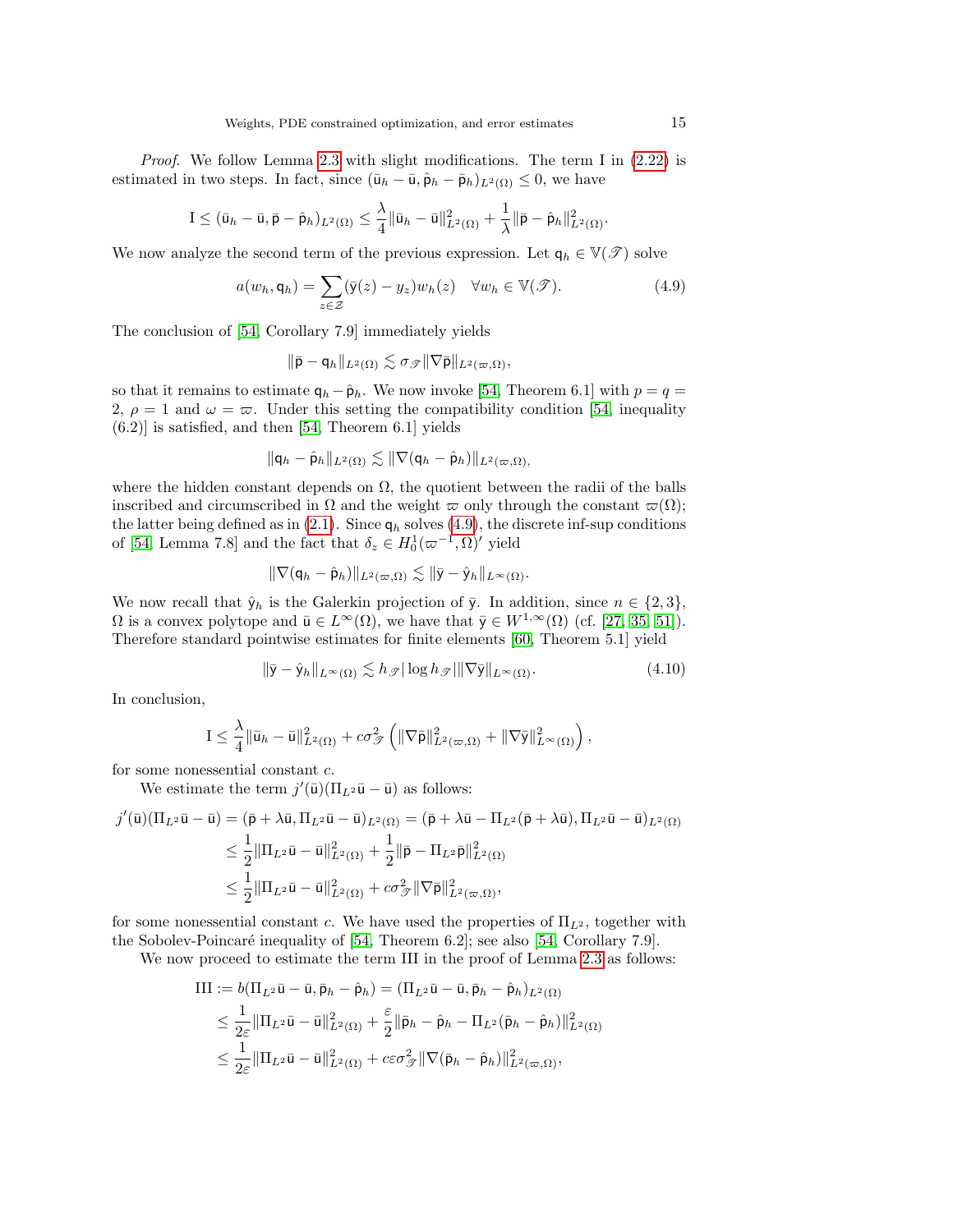where we have used the properties of  $\Pi_{L^2}$  together with the Sobolev-Poincaré in-equality of [\[54,](#page-26-1) Theorem 6.2]. In the previous estimate  $\varepsilon > 0$  is arbitrary and c is a nonessential constant; see Lemma [2.3.](#page-8-8) Using now the fact that  $\delta_z \in H_0^1(\omega^{-1}, \Omega)$ ', and the discrete inf-sup stability of [\[54,](#page-26-1) Lemma 7.8], we have that

$$
\|\bar{\mathsf{p}}_h - \hat{\mathsf{p}}_h\|_{H_0^1(\varpi,\Omega)} \lesssim \|\bar{\mathsf{y}}_h - \hat{\mathsf{y}}_h\|_{L^\infty(\Omega)} \leq \mathsf{i}_{\mathscr{T}} \|\bar{\mathsf{y}}_h - \bar{\mathsf{y}}_h\|_{H_0^1(\Omega)} \leq \mathsf{i}_{\mathscr{T}} \|\bar{\mathsf{u}} - \bar{\mathsf{u}}_h\|_{L^2(\Omega)}, \tag{4.11}
$$

where  $i_{\mathcal{T}}$  is the mesh-dependent factor in the inverse inequality between  $L^{\infty}(\Omega)$  and  $H^1(\Omega)$  (see [\[9,](#page-24-16) Lemma 4.9.2] for  $n = 2$  and [\[22,](#page-25-21) Lemma 1.142] for  $n = 3$ ):

<span id="page-15-2"></span>
$$
\mathbf{i}_{\mathscr{T}} = (1 + |\log h_{\mathscr{T}}|)^{\frac{1}{2}} \quad \text{if} \quad n = 2, \quad \text{and} \quad \mathbf{i}_{\mathscr{T}} = h_{\mathscr{T}}^{-1/2} \quad \text{if} \quad n = 3. \tag{4.12}
$$

Therefore, we have derived

$$
\mathrm{III} \leq \frac{1}{2\varepsilon} \|\Pi_{L^2} \bar{\mathbf{u}} - \bar{\mathbf{u}}\|_{L^2(\Omega)}^2 + c\varepsilon \sigma_{\mathcal{F}}^2 \mathbf{i}_{\mathcal{F}}^2 \|\bar{\mathbf{u}} - \bar{\mathbf{u}}_h\|_{L^2(\Omega)}^2.
$$

We now examine the product  $\sigma_{\mathcal{I}}$  for  $h_{\mathcal{I}}$  sufficiently small:

$$
\sigma_{\mathcal{J}} i_{\mathcal{J}} = \begin{cases} h_{\mathcal{J}} |\log h_{\mathcal{J}}|^{\frac{3}{2}} & \text{if } n = 2, \\ |\log h_{\mathcal{J}}| & \text{if } n = 3, \end{cases}
$$

Collecting the derived estimates we arrive at the desired estimates  $(4.7)$ – $(4.8)$  by considering a judicious choice of  $\varepsilon$ . To be precise, when  $n = 2$ , we set  $\varepsilon = 1$ . If  $n = 3$ , we consider  $\varepsilon = c |\log h_{\mathcal{T}}|^{-2}$ .

<span id="page-15-0"></span>PROPOSITION 4.2 (regularity of  $\bar{u}$ ). If  $\bar{u}$  solves [\(1.5\)](#page-1-0)–[\(1.7\)](#page-1-1) then  $\bar{u} \in H^1(\varpi,\Omega)$ . *Proof.* From [\[63,](#page-26-13) Section 3.6.3],  $\bar{u}$  solves [\(4.4\)](#page-13-4) if and only if

$$
\bar{u} = \max \left\{ a, \min \left\{ b, -\frac{1}{\lambda} \bar{p} \right\} \right\}.
$$

This immediately yields  $\bar{u} \in H^1(\varpi, \Omega)$  by invoking [\[45,](#page-25-23) Theorem A.1].

Using this smoothness and an interpolation theorem between weighted spaces we can bound the projection error in Corollary [4.1](#page-13-5) and finish the error estimates  $(4.7)–(4.8)$  $(4.7)–(4.8)$  $(4.7)–(4.8)$  as follows.

<span id="page-15-1"></span>THEOREM 4.3 (rates of convergence). In the setting of Corollary  $4.1$  we have

<span id="page-15-3"></span>
$$
\|\bar{\mathbf{u}} - \bar{\mathbf{u}}_h\|_{L^2(\Omega)} \lesssim h_{\mathscr{T}} |\log h_{\mathscr{T}}| \left( \|\nabla \bar{\mathbf{p}}\|_{L^2(\varpi,\Omega)} + \|\nabla \bar{\mathbf{y}}\|_{L^\infty(\Omega)} \right) \tag{4.13}
$$

for  $n = 2$ . If  $n = 3$ , we have

<span id="page-15-4"></span>
$$
\|\bar{\mathbf{u}} - \bar{\mathbf{u}}_h\|_{L^2(\Omega)} \lesssim h_{\mathscr{T}}^{\frac{1}{2}} |\log h_{\mathscr{T}}|^2 \left( \|\nabla \bar{\mathbf{p}}\|_{L^2(\varpi,\Omega)} + \|\nabla \bar{\mathbf{y}}\|_{L^\infty(\Omega)} \right). \tag{4.14}
$$

The hidden constants in both estimates are independent of  $\mathscr{T}$ , the continuous and discrete optimal pairs.

*Proof.* We only need to bound the projection error  $\|\bar{\mathbf{u}} - \Pi_{L^2}\bar{\mathbf{u}}\|_{L^2(\Omega)}$ . Proposi-tion [4.2](#page-15-0) yields  $\bar{u} \in H^1(\varpi, \Omega)$ , then, invoking [\[54,](#page-26-1) Theorem 6.2], we derive

$$
\|\bar{\mathbf{u}} - \Pi_{L^2}\bar{\mathbf{u}}\|_{L^2(\Omega)} \lesssim \sigma_{\mathscr{T}} \|\nabla \bar{\mathbf{u}}\|_{L^2(\varpi,\Omega)}.
$$

Substituting the previous estimate in the conclusion of Corollary [4.1](#page-13-5) we derive the claimed convergence rates.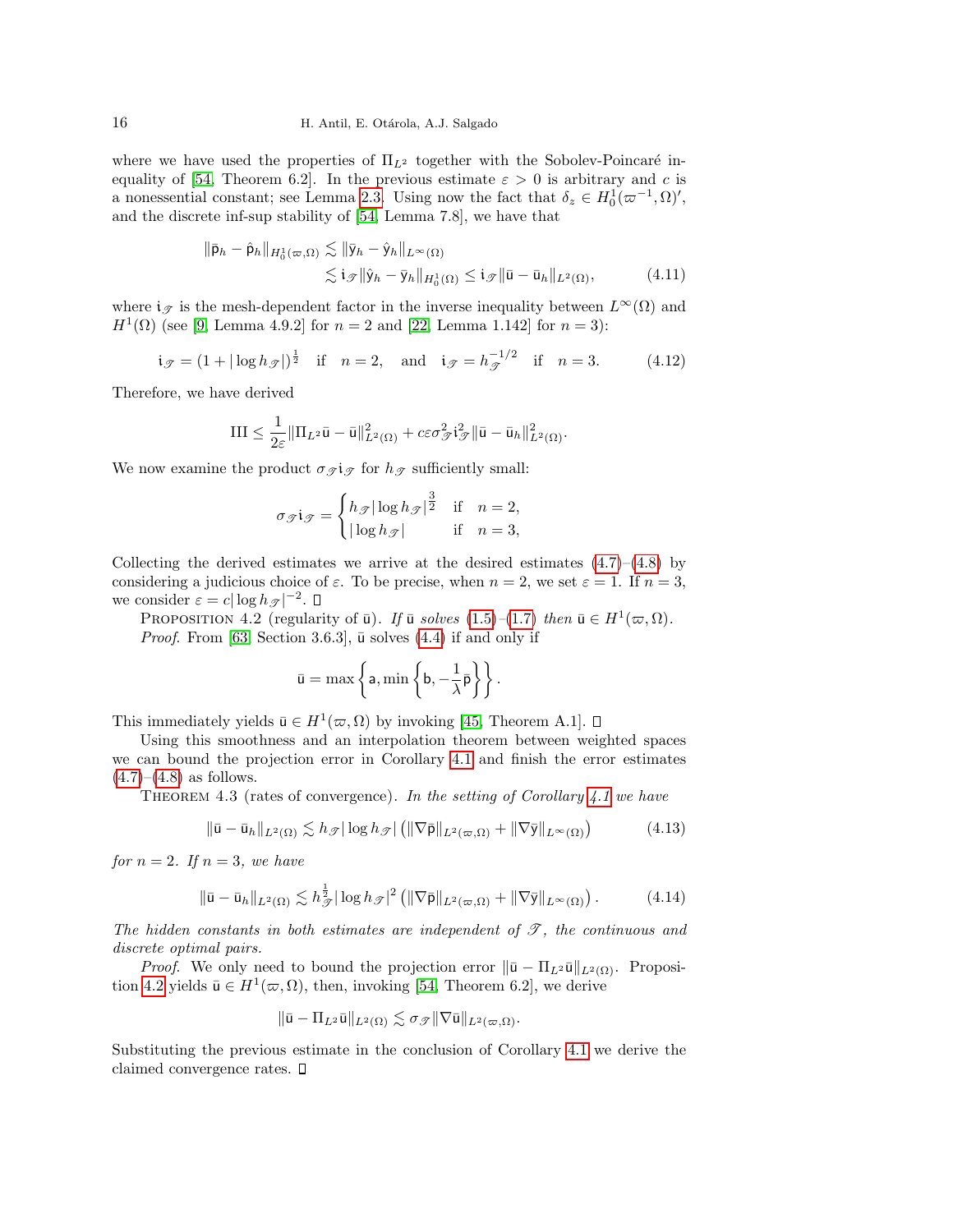On the basis of the previous results we now derive an error estimate for the approximation of the state variable.

THEOREM 4.4 (rates of convergence). In the setting of Corollary [4.1](#page-13-5) we have

<span id="page-16-3"></span>
$$
\|\bar{\mathsf{y}} - \bar{\mathsf{y}}_h\|_{L^\infty(\Omega)} \lesssim h_{\mathscr{T}}|\log h_{\mathscr{T}}| \left( \|\nabla \bar{\mathsf{p}}\|_{L^2(\varpi,\Omega)} + \|\nabla \bar{\mathsf{y}}\|_{L^\infty(\Omega)} \right),\tag{4.15}
$$

for  $n = 2$ . If  $n = 3$ , we have

$$
\|\bar{\mathsf{y}} - \bar{\mathsf{y}}_h\|_{L^\infty(\Omega)} \lesssim h_{\mathscr{T}}^{\frac{1}{2}} |\log h_{\mathscr{T}}|^2 \left( \|\nabla \bar{\mathsf{p}}\|_{L^2(\varpi,\Omega)} + \|\nabla \bar{\mathsf{y}}\|_{L^\infty(\Omega)} \right). \tag{4.16}
$$

The hidden constants in both estimates are independent of  $\mathcal{T}$ , and the continuous and discrete optimal pairs.

Proof. We start with a simple application of the triangle inequality:

<span id="page-16-1"></span>
$$
\|\bar{\mathbf{y}} - \bar{\mathbf{y}}_h\|_{L^{\infty}(\Omega)} \le \|\bar{\mathbf{y}} - \hat{\mathbf{y}}\|_{L^{\infty}(\Omega)} + \|\hat{\mathbf{y}} - \bar{\mathbf{y}}_h\|_{L^{\infty}(\Omega)},
$$
\n(4.17)

where  $\hat{y}$  solves  $a(\hat{y}, v) = (\bar{u}_h, v)$  for all  $v \in H_0^1(\Omega)$ . The second term on the right hand side of the previous inequality is controlled in view of standard pointwise estimates for finite elements. In fact, [\[60,](#page-26-15) Theorem 5.1] yields

<span id="page-16-2"></span>
$$
\|\hat{\mathbf{y}} - \bar{\mathbf{y}}_h\|_{L^{\infty}(\Omega)} \lesssim h_{\mathscr{T}} |\log h_{\mathscr{T}}| \|\nabla \hat{\mathbf{y}}\|_{L^{\infty}(\Omega)}.
$$
\n(4.18)

To control the first term on the right hand side of [\(4.17\)](#page-16-1), we invoke the results of [\[44\]](#page-25-3) and conclude that there is  $r > n$  such that

$$
\|\bar{\mathsf{y}}-\hat{\mathsf{y}}\|_{W^{1,r}(\Omega)} \lesssim \|\bar{\mathsf{u}}-\bar{\mathsf{u}}_h\|_{L^2(\Omega)}.
$$

This, in conjunction with the embedding  $W^{1,r}(\Omega) \hookrightarrow C(\overline{\Omega})$  for  $r > n$ , yields

$$
\|\bar{\mathsf{y}}-\hat{\mathsf{y}}\|_{L^\infty(\Omega)} \lesssim \|\bar{\mathsf{u}}-\bar{\mathsf{u}}_h\|_{L^2(\Omega)}.
$$

In view of [\(4.18\)](#page-16-2), the previous estimate and the results of Theorem [4.3](#page-15-1) allow us to derive the desired error estimates.

<span id="page-16-4"></span>REMARK 4.5 (rates of convergence for the optimal state). The error estimate  $(4.15)$ , for  $n = 2$ , is near-optimal in terms of regularity but suboptimal in terms of approximation. It relies on the  $W^{1,\infty}(\Omega)$ -regularity of the optimal state  $\bar{y}$  that solves problem [\(4.3\)](#page-13-6); such regularity property is guaranteed by references [\[27,](#page-25-24) [35,](#page-25-25) [51\]](#page-26-14). The numerical experiments of Subsections [6.2](#page-20-0)[–6.4](#page-21-0) suggest that, in the case that a better regularity for the optimal state is available, let us say  $\bar{y} \in W^{2,\infty}(\Omega)$ , the order of convergence is quadratic.

<span id="page-16-0"></span>5. Optimization with singular sources. Let us remark that, since the formulation of the adjoint problem [\(4.5\)](#page-13-7) led to an elliptic problem with Dirac deltas on the right hand side, the problem with point sources on the state  $(1.8)$ – $(1.10)$  is, in a sense, dual to one with point observations  $(1.5)$ – $(1.7)$ . In the latter, the functional space for the adjoint variable is the one needed for the state variable in  $(1.8)$ – $(1.10)$ . The analysis will follow the one presented in Section [4.2.](#page-13-8) It is important to comment that problem  $(1.8)$ – $(1.10)$  has been analyzed before. We refer the reader to [\[32\]](#page-25-14) for the elliptic case and to [\[30,](#page-25-26) [31,](#page-25-8) [47,](#page-26-8) [62\]](#page-26-16) for the parabolic one. It is our desire in this section to show how the theory of Muckenhoupt weights can be used to analyze and approximate problem  $(1.8)$ – $(1.10)$ . In doing this, it will be essential to assume that  $dist(D, \partial\Omega) \geq d_{\mathcal{D}} > 0$ . Set

•  $\mathbb{H} = L^2(\Omega)$  and  $C = id$ .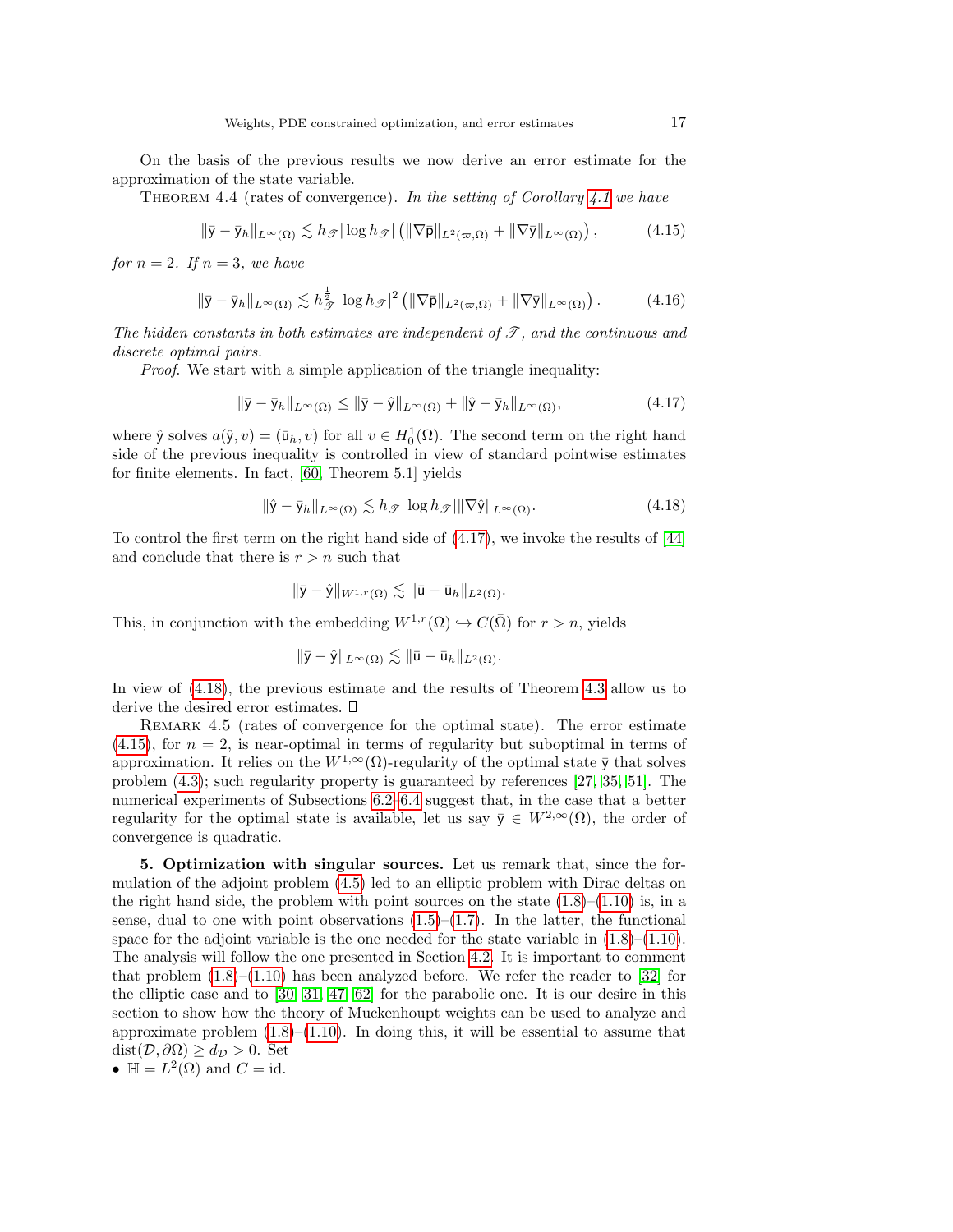- $\bullet \ \mathbb{U} = \mathbb{R}^l$ .
- $\mathbb{Y}_1 = H_0^1(\varpi, \Omega)$  and  $\mathbb{X}_1 = H_0^1(\varpi^{-1}, \Omega)$ , with  $\varpi$  defined, as in Section [4.1,](#page-12-1) by [\(4.1\)](#page-12-2).
- $\mathbb{Y}_2 = \mathbb{X}_2 = H_0^1(\Omega)$  and

$$
a(v, w) = \int_{\Omega} \nabla v(x)^{\mathsf{T}} \nabla w(x) \, \mathrm{d}x.
$$

• The bilinear form  $b : \mathbb{U} \times (\mathbb{X}_1 + \mathbb{X}_2)$  is

$$
b(\mathbf{v},w)=\sum_{z\in\mathcal{D}}v_{z}\langle\delta_{z},w\rangle_{H_{0}^{1}(\varpi^{-1},\Omega)^{\prime}\times H_{0}^{1}(\varpi^{-1},\Omega)}.
$$

Since, for  $z \in \Omega$ ,  $\delta_z \in H_0^1(\varpi^{-1}, \Omega)'$ , we have that b is continuous on  $\mathbb{R}^l \times H_0^1(\varpi^{-1}, \Omega)$ .

Let us now verify the assumptions of Theorem [2.2.](#page-6-0) The embedding of [\[54,](#page-26-1) Lemma 7.6] yields that  $y = Su \in \mathbb{Y}_1 = H_0^1(\varpi, \Omega) \hookrightarrow L^2(\Omega) = \text{Dom}(C)$ . The fact that  $\mathbb{Y}_2 \subset$  $Dom(C)$  is trivial. Since  $\Omega$  is convex, we invoke [\[54,](#page-26-1) Lemma 7.6], again, and conclude that  $\bar{\mathsf{p}} \in H^2(\Omega) \cap H_0^1(\Omega) \hookrightarrow H_0^1(\varpi^{-1}, \Omega)$ , which puts us in the setting of item  $(ii)$ with, once again,  $\mathbb{D} = C_0^{\infty}(\Omega)$ . Consequently, the optimality conditions hold.

For  $a, b \in \mathbb{R}^l$  with  $a_z < b_z$  we define the set of admissible controls as

$$
\mathbb{U}_{\delta} = \left\{ \mathbf{u} \in \mathbb{R}^l : \mathsf{a}_z \leq u_z \leq \mathsf{b}_z, \ \forall z \in \mathcal{D} \right\}.
$$

The space of controls is already discrete, so we set  $\mathbb{U}^h = \mathbb{U}$  and  $\mathbb{U}_{ad}^h = \mathbb{U}_{\delta}$ . Finally we set, for  $i = 1, 2, \mathbb{X}_i^h = \mathbb{Y}_i^h = \mathbb{V}(\mathscr{T})$ , which, once again, trivializes [\(2.19\)](#page-8-4) and the assumptions of Theorem [2.2.](#page-6-0) Since the bilinear form b is not continuous on  $\mathbb{U}\times\mathbb{X}_2$ , we need to slightly modify the arguments of Lemma [2.3.](#page-8-8) In what follows, for  $v \in C(\overline{\Omega})$ and  $w \in \mathbb{R}^l$  we define

<span id="page-17-0"></span>
$$
\langle v, w \rangle_{\mathcal{D}} := \sum_{z \in \mathcal{D}} v(z) w_z.
$$
 (5.1)

In this setting, the main error estimate for problem  $(1.8)$ – $(1.10)$  is provided below. We comment that our proof is inspired in the arguments developed in [\[32,](#page-25-14) Theorem 3.7] and [\[47,](#page-26-8) [56\]](#page-26-17).

<span id="page-17-1"></span>THEOREM 5.1 (rates of convergence). Let  $\bar{u}$  and  $\bar{u}_h$  be the continuous and discrete optimal controls, respectively, and assume that for every  $q \in (2,\infty)$ ,  $y_d \in L^q(\Omega)$ . Let  $\epsilon > 0$  and  $\Omega_1$  be such that  $\mathcal{D} \in \Omega_1 \in \Omega$ . If  $n = 2$ , then

<span id="page-17-2"></span>
$$
\|\bar{\mathbf{u}} - \bar{\mathbf{u}}_h\|_{\mathbb{R}^l} \lesssim h_{\mathscr{T}}^{2-\epsilon} \left( \|\bar{\mathbf{u}}\|_{\mathbb{R}^l} + \|\bar{\mathbf{p}}\|_{H^2(\Omega)} + \|\bar{\mathbf{p}}\|_{W^{2,r}(\Omega_1)} \right). \tag{5.2}
$$

On the other hand, if  $n = 3$ , then

<span id="page-17-3"></span>
$$
\|\bar{\mathbf{u}} - \bar{\mathbf{u}}_h\|_{\mathbb{R}^l} \lesssim h_{\mathcal{F}}^{1-\epsilon} \left( \|\bar{\mathbf{u}}\|_{\mathbb{R}^l} + \|\bar{\mathbf{p}}\|_{H^2(\Omega)} + \|\bar{\mathbf{p}}\|_{W^{2,r}(\Omega_1)} \right),\tag{5.3}
$$

where  $r < n/(n-2)$ . The hidden constants in both estimates are independent of  $\mathscr{T}$ , and the continuous and discrete optimal pairs.

*Proof.* We start the proof by noticing that, since  $\bar{y} - y_d \in L^2(\Omega)$  and  $\Omega$  is convex, standard regularity arguments [\[33\]](#page-25-4) yield  $\bar{p} \in H^2(\Omega) \hookrightarrow C(\bar{\Omega})$ . This guarantees that pointwise evaluations of  $\bar{p}$  are well defined. Moreover, since, in this setting,  $\mathbb{U}_{ad}^h = \mathbb{U}_{ad}$ estimate [\(2.21\)](#page-8-6) reduces to

$$
\lambda \|\bar{\mathbf{u}}-\bar{\mathbf{u}}_h\|_{\mathbb{R}^l}^2 \leq \langle \bar{\mathsf{p}}-\bar{\mathsf{p}}_h, \bar{\mathbf{u}}_h-\bar{\mathbf{u}} \rangle_{\mathcal{D}},
$$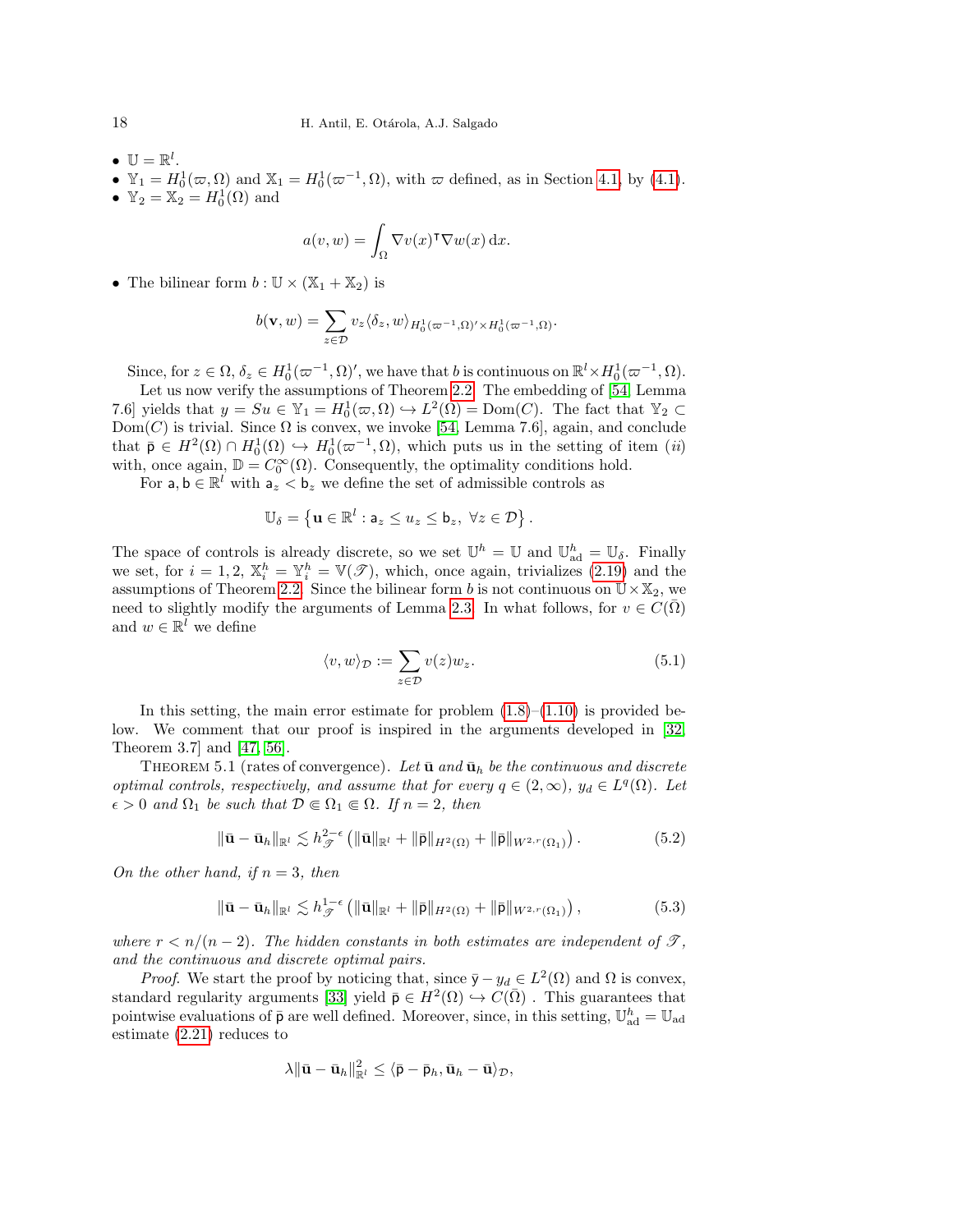where  $\langle \cdot, \cdot \rangle_{\mathcal{D}}$  is defined in [\(5.1\)](#page-17-0). Adding and subtracting the solution to [\(2.18\)](#page-8-2)  $\hat{\mathsf{p}}_h$ , we obtain that

<span id="page-18-0"></span>
$$
\lambda \|\bar{\mathbf{u}} - \bar{\mathbf{u}}_h\|_{\mathbb{R}^l}^2 \leq \langle \bar{\mathbf{p}} - \hat{\mathbf{p}}_h, \bar{\mathbf{u}}_h - \bar{\mathbf{u}} \rangle_{\mathcal{D}} + \langle \hat{\mathbf{p}}_h - \bar{\mathbf{p}}_h, \bar{\mathbf{u}}_h - \bar{\mathbf{u}} \rangle_{\mathcal{D}}.
$$
 (5.4)

This, in view of  $\langle \hat{\mathbf{p}}_h - \bar{\mathbf{p}}_h, \bar{\mathbf{u}}_h - \bar{\mathbf{u}} \rangle_{\mathcal{D}} = -\|\hat{\mathbf{y}}_h - \bar{\mathbf{y}}_h\|_{L^2(\Omega)}^2$ , implies that

$$
\lambda \|\bar{\mathbf{u}} - \bar{\mathbf{u}}_h\|_{\mathbb{R}^l}^2 + \|\hat{y}_h - \bar{y}_h\|_{L^2(\Omega)}^2 \leq \langle \bar{\mathbf{p}} - \hat{\mathbf{p}}_h, \bar{\mathbf{u}}_h - \bar{\mathbf{u}} \rangle_{\mathcal{D}} \leq \langle \bar{\mathbf{p}} - \mathbf{q}_h, \bar{\mathbf{u}}_h - \bar{\mathbf{u}} \rangle_{\mathcal{D}} + \langle \mathbf{q}_h - \hat{\mathbf{p}}_h, \bar{\mathbf{u}}_h - \bar{\mathbf{u}} \rangle_{\mathcal{D}}, \quad (5.5)
$$

where  $q_h$  is defined as the unique solution to

$$
\mathsf{q}_h \in \mathbb{V}(\mathscr{T}): \quad a(w_h, \mathsf{q}_h) = (\bar{\mathsf{y}} - y_d, w_h)_{L^2(\Omega)} \quad \forall w_h \in \mathbb{V}(\mathscr{T}).
$$

Since, by assumption, we have that  $d_{\mathcal{D}} > 0$  we can conclude that there are smooth subdomains  $\Omega_0$  and  $\Omega_1$  such that  $\mathcal{D} \subset \Omega_0 \Subset \Omega_1 \Subset \Omega$ . In view of [\(5.5\)](#page-18-0), this key property will allow us to derive interior  $L^{\infty}$ -estimates for  $\bar{p} - q_h$  and  $q_h - \hat{p}_h$ .

Let us first bound the difference  $\bar{p} - q_h$ . To do this, we notice that, since  $\bar{y} \in$  $W_0^{1,s}(\Omega)$  for  $s < n/(n-1)$ , a standard Sobolev embedding result implies that  $\bar{y} \in$  $L^r(\Omega)$  with  $r \leq ns/(n-s) < n/(n-2)$ . Then, on the basis of the fact that  $y_d \in L^q(\Omega)$ for  $q < \infty$ , interior regularity results guarantee that  $\bar{\mathsf{p}} \in W^{2,r}(\Omega_1)$  for  $r < n/(n-2)$ . Consequently, since  $q_h$  corresponds to the Galerkin approximation of  $\bar{p}$ , [\[59,](#page-26-18) Theorem 5.1] yields, when  $n = 2$ , that for any  $\epsilon > 0$  we have

<span id="page-18-2"></span>
$$
\|\bar{\mathsf{p}} - \mathsf{q}_h\|_{L^{\infty}(\Omega_0)} \lesssim \left(h_{\mathscr{T}}^{2-\epsilon} \|\bar{\mathsf{p}}\|_{W^{2,r}(\Omega_1)} + h_{\mathscr{T}}^2 \|\bar{\mathsf{p}}\|_{H^2(\Omega)}\right). \tag{5.6}
$$

When  $n = 3$ , we have that  $\bar{\mathsf{p}} \in H_0^1(\Omega) \cap W^{2,r}(\Omega_1)$  for  $r < 3$  and, as a consequence,

<span id="page-18-3"></span>
$$
\|\bar{\mathsf{p}} - \mathsf{q}_h\|_{L^{\infty}(\Omega_0)} \lesssim \left(h_{\mathscr{T}}^{1-\epsilon} \|\bar{\mathsf{p}}\|_{W^{2,r}(\Omega_1)} + h_{\mathscr{T}}^2 \|\bar{\mathsf{p}}\|_{H^2(\Omega)}\right). \tag{5.7}
$$

It remains then to estimate the difference  $P_h = \mathsf{q}_h - \hat{\mathsf{p}}_h$ . To do so we employ a duality argument that combines the ideas of [\[54,](#page-26-1) Corollary 7.9] and [\[47,](#page-26-8) [56\]](#page-26-17). We start by defining  $\varphi \in H_0^1(\Omega)$  as the solution to

$$
a(v, \varphi) = \int_{\Omega} sgn(\bar{y} - \hat{y}_h)v \quad \forall v \in H_0^1(\Omega),
$$
\n(5.8)

where  $\hat{y}_h$  solves [\(2.17\)](#page-8-3). Notice that  $|| \text{sgn}(\bar{y} - \hat{y}_h)||_{L^\infty(\Omega)} \leq 1$  for all  $\mathscr{T} \in \mathbb{T}$ . Therefore, [\[59,](#page-26-18) Theorem 5.1] followed by [\[60,](#page-26-15) Theorem 5.1] lead to (see also [\[32,](#page-25-14) Lemma 3.2])

<span id="page-18-1"></span>
$$
\|\varphi - \varphi_h\|_{L^\infty(\Omega_0)} \lesssim h_{\mathcal{F}}^2 |\log h_{\mathcal{F}}|^2 \tag{5.9}
$$

where  $\varphi_h$  is the Galerkin projection of  $\varphi$  and the hidden constant does not depend on  $\mathscr{T}$  nor  $\varphi$ . In addition we have that  $\varphi \in H^2(\Omega) \cap H_0^1(\Omega) \hookrightarrow H_0^1(\varpi^{-1}, \Omega)$  [\[54,](#page-26-1) Lemma 7.6. Therefore  $\varphi$  is a valid test function in the variational problem that  $\bar{y}$ solves. Then, using the continuity of the bilinear form  $a$  and Galerkin orthogonality we arrive at

$$
\begin{aligned} \|\bar{\mathsf{y}} - \hat{\mathsf{y}}_h\|_{L^1(\Omega)} &= \int_{\Omega} \text{sgn}(\bar{\mathsf{y}} - \hat{\mathsf{y}}_h)(\bar{\mathsf{y}} - \hat{\mathsf{y}}_h) = a(\bar{\mathsf{y}} - \hat{\mathsf{y}}_h, \varphi) \\ &= a(\bar{\mathsf{y}}, \varphi - \varphi_h) = \langle \varphi - \varphi_h, \bar{\mathbf{u}} \rangle_{\mathcal{D}} \lesssim \|\bar{\mathbf{u}}\|_{\mathbb{R}^l} \|\varphi - \varphi_h\|_{L^\infty(\Omega_0)} \\ &\lesssim h_{\mathcal{F}}^2 |\log h_{\mathcal{F}}|^2 \|\bar{\mathbf{u}}\|_{\mathbb{R}^l}, \end{aligned}
$$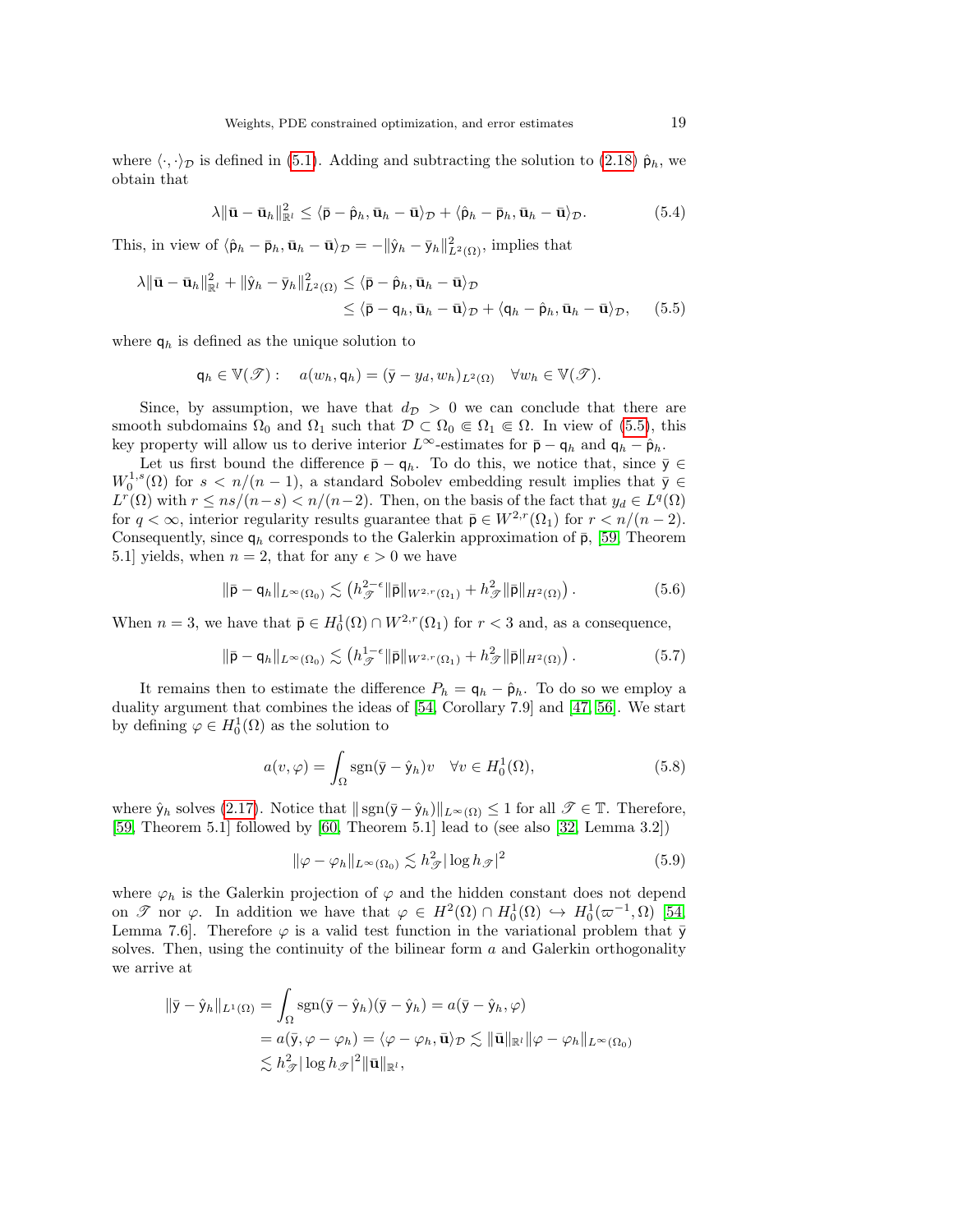where in the last step we used estimate [\(5.9\)](#page-18-1).

We now recall that  $P_h$  solves

$$
a(w_h, P_h) = (\bar{\mathbf{y}} - \hat{\mathbf{y}}_h, w_h)_{L^2(\Omega)} \quad \forall w_h \in \mathbb{V}(\mathcal{T}),
$$

an inverse inequality and a stability estimate for the problem above yield

$$
||P_h||_{L^{\infty}(\Omega)}^2 \lesssim \mathfrak{i}_{\mathcal{F}}^2 ||\nabla P_h||_{L^2(\Omega)}^2 \leq \mathfrak{i}_{\mathcal{F}}^2 ||\bar{\mathsf{y}} - \hat{\mathsf{y}}_h||_{L^1(\Omega)} ||P_h||_{L^{\infty}(\Omega)},
$$

where  $i_{\mathscr{T}}$  is defined in [\(4.12\)](#page-15-2). In conclusion,

<span id="page-19-1"></span>
$$
||P_h||_{L^{\infty}(\Omega)} \lesssim \mathfrak{i}_{\mathscr{T}}^2 ||\bar{\mathsf{y}} - \hat{\mathsf{y}}_h||_{L^1(\Omega)} \lesssim \mathfrak{i}_{\mathscr{T}}^2 h_{\mathscr{T}}^2 |\log h_{\mathscr{T}}|^2 ||\bar{\mathbf{u}}||_{\mathbb{R}^l}.
$$
 (5.10)

Combining the obtained pointwise bounds for  $\bar{p} - q_h$  and  $q_h - \hat{p}_h$  we obtain the desired estimates.  $\square$ 

REMARK 5.2 (comparison with the literature). Reference [\[32\]](#page-25-14) claims to obtain better rates than those in Theorem [5.1,](#page-17-1) namely they can trade the term  $h_{\mathscr{T}}^{-\epsilon}$  by a logarithmic factor  $|\log h_{\mathscr{T}}|^s$  with  $s \geq 1$  but small. However, when following the arguments that lead to this estimate (see [\[32,](#page-25-14) formula (3.40)]) one realizes that a slight inaccuracy takes place. Namely, the authors claim that, for  $s < n/(n-1)$ ,

$$
h_{\mathcal{F}}^{3-n/s}|\log h_{\mathcal{F}}| \lesssim h_{\mathcal{F}}^2|\log h_{\mathcal{F}}|.
$$

However,  $3 - n/s < 4 - n$  which, for  $n = 2$  or  $n = 3$  reduces to the estimates that we obtained in Theorem [5.1.](#page-17-1)

REMARK 5.3 (rates of convergence for the optimal control). The error estimates [\(5.2\)](#page-17-2) and [\(5.3\)](#page-17-3) are suboptimal in terms of approximation; optimal error estimates should be be quadratic. In our method of proof suboptimality is a consequence of estimates [\(5.6\)](#page-18-2) and [\(5.7\)](#page-18-3), which exploit the local regularity of the optimal adjoint state  $\bar{p}$ , and the estimate [\(5.10\)](#page-19-1). Notice that the situation is worse for  $n = 3$ .

To conclude, we present an error estimate for the state variable.

COROLLARY 5.4 (rates of convergence). In the setting of Theorem [5.1](#page-17-1) we have

$$
\|\bar{\mathsf{y}}-\bar{\mathsf{y}}_h\|_{L^2(\Omega)}\lesssim \sigma_{\mathscr{T}}\left(\|\bar{\mathbf{u}}\|_{\mathbb{R}^l}+\|\bar{\mathsf{p}}\|_{H^2(\Omega)}+\|\bar{\mathsf{p}}\|_{W^{2,r}(\Omega_1)}+\|\nabla \bar{\mathsf{y}}\|_{L^2(\varpi,\Omega)}\right).
$$

The hidden constant is independent of  $\mathcal T$  and the continuous and discrete optimal pairs.

Proof. A simple application of the triangle inequality yields

<span id="page-19-2"></span>
$$
\|\bar{\mathbf{y}} - \bar{\mathbf{y}}_h\|_{L^2(\Omega)} \le \|\bar{\mathbf{y}} - \hat{\mathbf{y}}_h\|_{L^2(\Omega)} + \|\hat{\mathbf{y}}_h - \bar{\mathbf{y}}_h\|_{L^2(\Omega)},
$$
\n(5.11)

where  $\hat{y}_h$  solves [\(2.17\)](#page-8-3). To estimate the first term on the right-hand-side of the previous expression, we invoke [\[54,](#page-26-1) Corollary 7.9] and arrive at

$$
\|\bar{\mathsf{y}}-\hat{\mathsf{y}}_h\|_{L^2(\Omega)}\lesssim \sigma_{\mathscr{T}}\|\nabla\bar{\mathsf{y}}\|_{L^2(\varpi,\Omega)}.
$$

Using [\(5.5\)](#page-18-0) and the results of Theorem [5.1](#page-17-1) we bound the second term on the right hand side of  $(5.11)$ . This concludes the proof.  $\square$ 

<span id="page-19-0"></span>6. Numerical Experiments. In this section we conduct a series of numerical experiments that illustrate the performance of the scheme  $(2.12)$ – $(2.14)$  when is used to approximate the solution to the optimization problem with point observations studied in Section [4](#page-12-0) and the one with singular sources analyzed in Section [5.](#page-16-0) In some experiments, we go beyond the theory and explore the performance of such a scheme when we violate the assumption of homogeneous Dirichlet boundary conditions in the respective state and adjoint equations.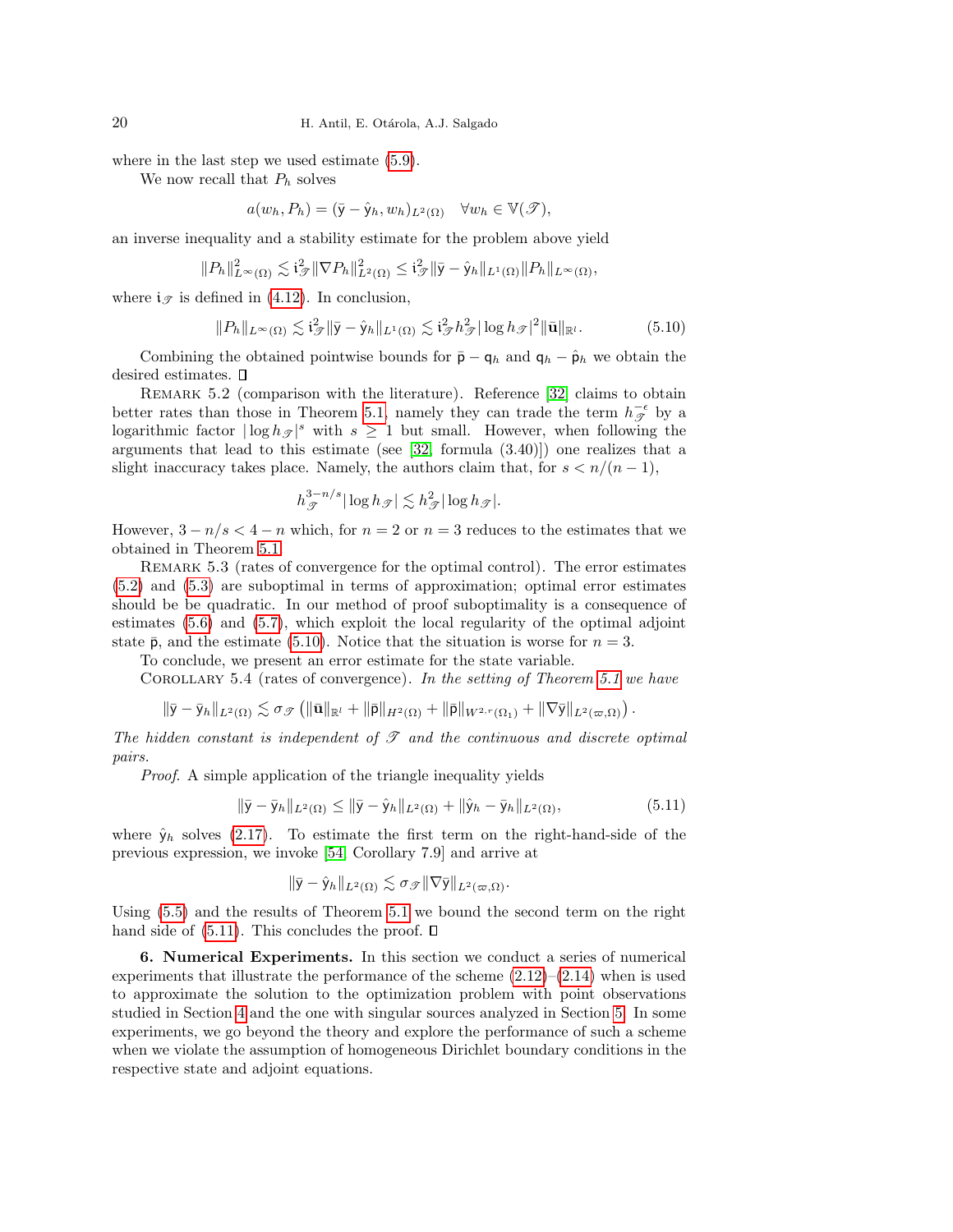6.1. Implementation. All the numerical experiments that will be presented have been carried out with the help of a code that is implemented using  $C^{++}$ . The matrices involved in the computations have been assembled exactly, while the right hand sides and the approximation error are computed by a quadrature formula which is exact for polynomials of degree 19 for two dimensional domains and degree 14 for three dimensional domains. The corresponding linear systems are solved using the multifrontal massively parallel sparse direct solver (MUMPS) [\[4,](#page-24-17) [5\]](#page-24-18). To solve the minimization problem  $(2.12)$ – $(2.14)$  we use a Newton-type primal-dual active set strategy [\[63,](#page-26-13) Section 2.12.4].

For all our numerical examples we consider  $\lambda = 1$ . We construct exact solutions based on the fundamental solutions for the Laplace operator:

<span id="page-20-3"></span>
$$
\phi(x) = \begin{cases}\n-\frac{1}{2\pi} \sum_{z \in \mathfrak{S}} \log |x - z|, & \text{if } \Omega = (0, 1)^2 \subset \mathbb{R}^2, \\
\frac{1}{4\pi} \sum_{z \in \mathfrak{S}} \frac{1}{|x - z|}, & \text{if } \Omega = (0, 1)^3 \subset \mathbb{R}^3,\n\end{cases} \tag{6.1}
$$

where, depending on the problem,  $\mathfrak{S} = \mathcal{Z}$  or  $\mathfrak{S} = \mathcal{D}$ . We will also consider the fundamental solution of the Laplace operator in  $\Omega = B_1 = \{(x, y) \in \mathbb{R}^2 : x^2 + y^2 \leq 1\}$  $1\} \subset \mathbb{R}^2$ , that reads

<span id="page-20-1"></span>
$$
\phi(x) = \frac{1}{2\pi} \log|x|.
$$
\n(6.2)

We must remark that the introduction of weights is only to simplify the analysis and that these are never used in the implementation. This greatly simplifies it and allows for the use of existing codes.

To present the performance of the fully discrete scheme  $(2.12)$ – $(2.14)$ , we consider a family of quasi-uniform meshes  $\{\mathcal{T}_k\}_{k=1}^8$ . We set  $N(k) = \#\mathcal{T}_k$ , that is, the total number of degrees of freedom of the mesh  $\mathcal{T}_k$ . In addition, we denote by  $\mathrm{EOC}_{q}(k)$  the corresponding experimental order of convergence associated to the variable q, which is computed using the formula

$$
EOC_{q}(k) = \frac{\ln (e_{q}(k-1)/e_{q}(k))}{\ln (N(k-1)/N(k))},
$$

where  $e_{\mathbf{q}}(k)$  denotes the resulting error in the approximation of the control variable q and  $k \in \{2, \dots, 8\}.$ 

<span id="page-20-0"></span>6.2. Optimization with point observations on a disk: one point. We set  $n = 2$  and  $\Omega = B_1$ . We set the control bounds that define the set  $\mathbb{U}_{\mathcal{Z}}$  in [\(4.2\)](#page-13-0) to  $a = -0.2$  and  $b = -0.1$ . To construct an exact solution to the optimization problem with point observations, we slightly modify the corresponding state equation by adding a forcing term  $f \in L^2(\Omega)$ , i.e., we replace [\(4.3\)](#page-13-6) by the following problem:

<span id="page-20-2"></span>
$$
\bar{y} \in H_0^1(\Omega): \qquad a(\bar{y}, w) = (\bar{u} + f, w) \quad \forall w \in H_0^1(\Omega). \tag{6.3}
$$

We then define the exact optimal state, the observation set and the desired point value as follows:

$$
\bar{y}(x_1, x_2) = 2(1 - x^2 - y^2), \qquad \mathcal{Z} = \{(0, 0)\}, \qquad y_{(0, 0)} = 1.
$$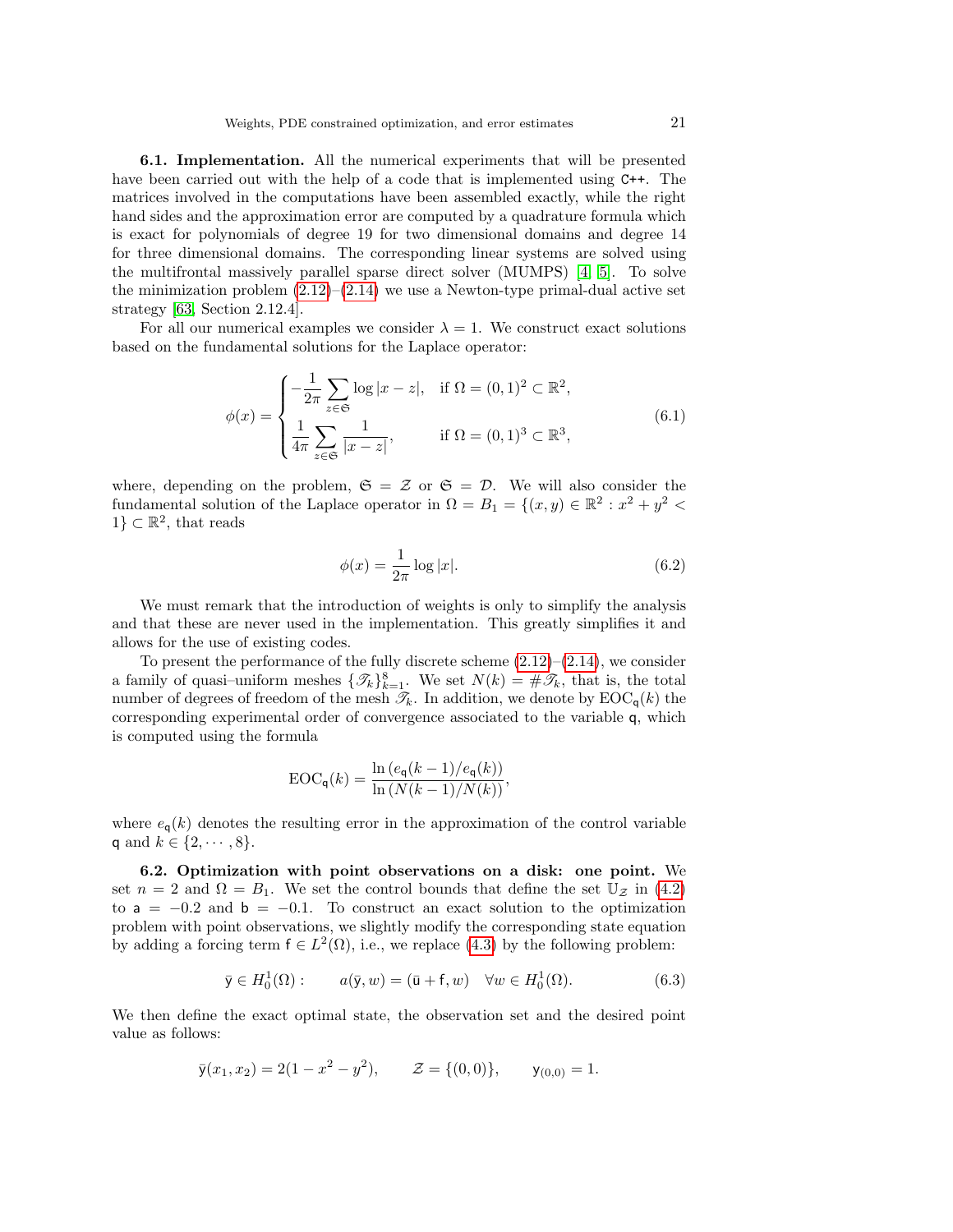| DOFs      | $\ \bar{\mathbf{u}}-\bar{\mathbf{u}}_{\mathscr{T}_k}\ _{L^2(\Omega)}$ | $EOC_{\bar{u}}$ | $\ \bar{\mathsf{y}}-\bar{\mathsf{y}}_{\mathscr{T}_k}\ _{L^\infty(\Omega)}$ | $EOC_{\bar{v}}$ |
|-----------|-----------------------------------------------------------------------|-----------------|----------------------------------------------------------------------------|-----------------|
| 26        | 0.0595209                                                             |                 | 0.4816528                                                                  |                 |
| 82        | 0.0359273                                                             | $-0.4395090$    | 0.1656580                                                                  | $-0.92919815$   |
| 290       | 0.0175814                                                             | $-0.5657675$    | 0.0442101                                                                  | $-1.04576649$   |
| 1090      | 0.0084497                                                             | $-0.5533850$    | 0.0117083                                                                  | $-1.00347662$   |
| 4226      | 0.0043345                                                             | $-0.4926096$    | 0.0030234                                                                  | $-0.99914230$   |
| 16642     | 0.0021736                                                             | $-0.5035636$    | 0.0007708                                                                  | $-0.99710702$   |
| 66050     | 0.0010911                                                             | $-0.4999690$    | 0.0002100                                                                  | $-0.94329927$   |
| 263170    | 0.0005472                                                             | $-0.4992283$    | 0.0000567                                                                  | $-1.02762135$   |
| TABLE 6.1 |                                                                       |                 |                                                                            |                 |

<span id="page-21-1"></span>Experimental order of convergence of scheme  $(2.12)$ – $(2.14)$  when is used to approximate the solution to the optimization problem of Section [4](#page-12-0) with one observation point and  $\Omega = B_1$ . The  $\text{EOC}_{\bar{u}}$  is in agreement with estimate [\(4.13\)](#page-15-3) of Theorem [4.3:](#page-15-1) the family  $\{\mathcal{I}_k\}_{k=1}^8$  is quasi-uniform and, thus,  $h_{\mathcal{I}_k} \approx N(k)^{-1/2}$ , which is what we observe. The EOC<sub> $\bar{y}$ </sub> reveals a quadratic order; see Remark [4.5](#page-16-4) for a discussion.

The exact optimal adjoint state is given by [\(6.2\)](#page-20-1) and and the right hand side f is computed accordingly. We notice that both  $\bar{y}$  and  $\bar{p}$  satisfy homogeneous Dirichlet boundary conditions.

Table [6.1](#page-21-1) shows that, when approximating the optimal control variable, the  $EOC_{\bar{u}}$ is in agreement with estimate [\(4.13\)](#page-15-3). This illustrates the sharpness of the derived estimate up to a logarithmic term. We comment that, since the family  $\{\mathcal{I}_k\}_{k=1}^8$  is quasi-uniform, we then have that  $h_{\mathscr{T}_k} \approx N(k)^{-1/2}$ . Consequently, [\(4.13\)](#page-15-3) reads as follows:

$$
\|\bar{\mathbf{u}} - \bar{\mathbf{u}}_{\mathscr{T}_k}\|_{L^2(\Omega)} \lesssim N(k)^{-\frac{1}{2}} |\log N(k)|. \tag{6.4}
$$

Table [6.1](#page-21-1) also presents the  $EOC_{\bar{y}}$  obtained for the approximation of the optimal state variable  $\bar{y}$ :  $h_{\mathscr{T}_k}^2 \approx N(k)^{-1}$ ; see Remark [4.5](#page-16-4) for a discussion.

<span id="page-21-2"></span>6.3. Optimization with point observations on a square: one point. We set  $n = 2$ ,  $\Omega = (0, 1)^2$ ,  $a = -0.4$  and  $b = -0.2$ . The state equation [\(4.3\)](#page-13-6) is replaced by [\(6.3\)](#page-20-2), that allows the incorporation of a forcing term f. We then define the exact optimal state, the observation set and the desired point value as follows:

$$
\bar{y}(x_1, x_2) = 32x_1x_2(1-x_1)(1-x_2), \qquad \mathcal{Z} = \{(0.5, 0.5)\}, \qquad y_{(0.5, 0.5)} = 1.
$$

The exact optimal adjoint state is given by [\(6.1\)](#page-20-3) and the right hand side f is computed accordingly. We notice that the optimal adjoint state  $\bar{p}$  does not satisfy homogeneous Dirichlet boundary conditions. We thus go beyond the theory developed in Section [4](#page-12-0) and observe that, even if this is the case, Table [6.2](#page-22-0) shows the optimal performance of the scheme  $(2.12)$ – $(2.14)$  when approximating the solution to the optimization problem with point observations:  $EOC_{\bar{u}}$  is in agreement with estimate [\(4.13\)](#page-15-3) of Theorem [4.3.](#page-15-1)

<span id="page-21-0"></span>6.4. Optimization with point observations: four points. The objective of this numerical experiment is to test the performance of the fully discrete scheme  $(2.12)$ – $(2.14)$  when more observation points are considered in the optimization with point observations problem.

Let us consider  $n = 2$  and  $\Omega = (0, 1)^2$ . The control bounds defining the set  $\mathbb{U}_{\mathcal{Z}}$ are given by  $a = -1.2$  and  $b = -0.7$ . The state equation [\(4.3\)](#page-13-6) is replaced by [\(6.3\)](#page-20-2).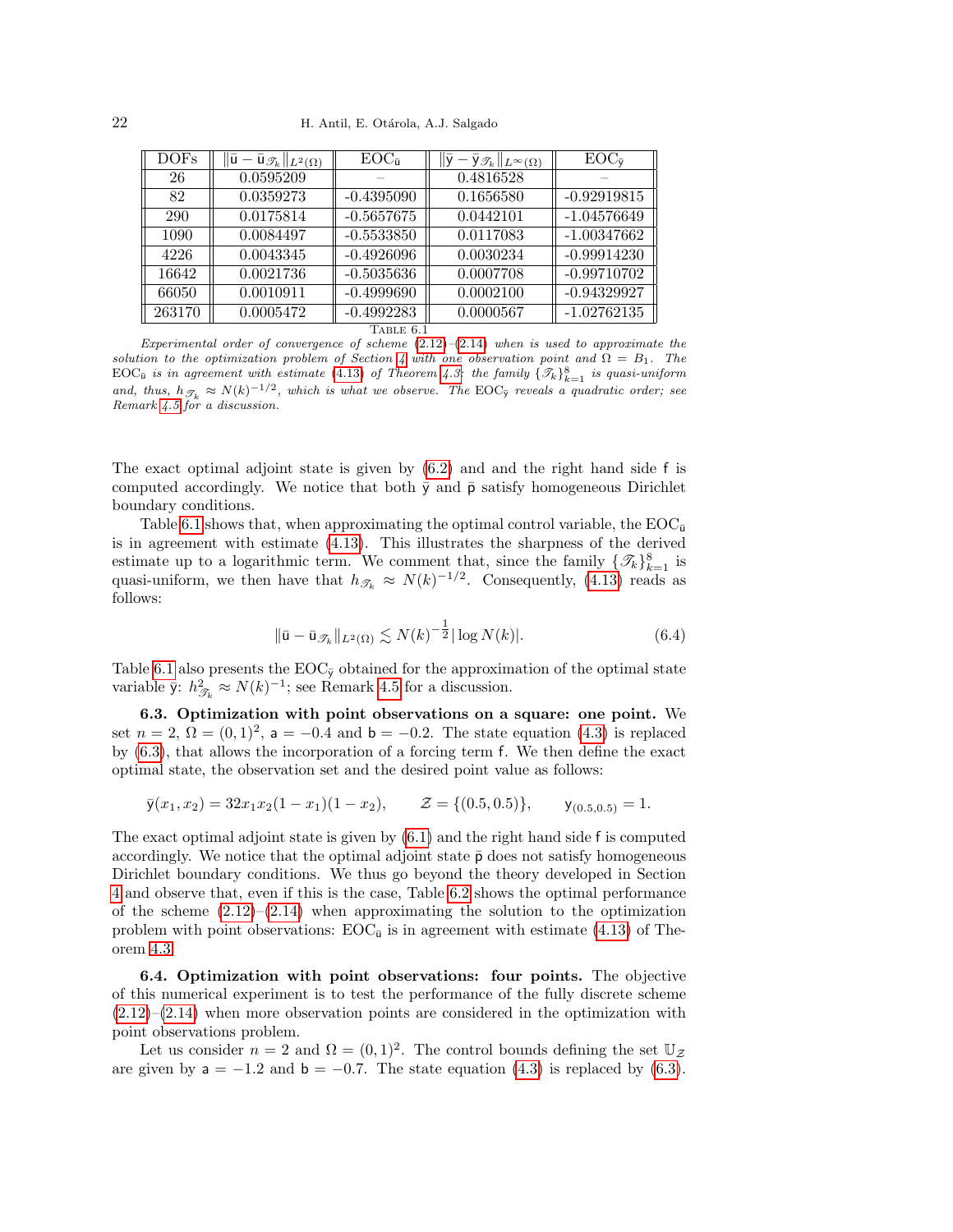| $\overline{\text{DOFs}}$ | $\ \bar{\mathsf{u}}-\bar{\mathsf{u}}_{\mathscr{T}_k}\ _{L^2(\Omega)}$ | $EOC_{\bar{u}}$ | $\ \bar{\mathsf{y}}-\bar{\mathsf{y}}_{\mathscr{T}_k}\ _{L^\infty(\Omega)}$ | $EOC_{\bar{v}}$ |
|--------------------------|-----------------------------------------------------------------------|-----------------|----------------------------------------------------------------------------|-----------------|
| 42                       | 0.0456202                                                             |                 | 0.3940558                                                                  |                 |
| 146                      | 0.0259039                                                             | $-0.4542396$    | 0.1220998                                                                  | $-0.9403796$    |
| 546                      | 0.0106388                                                             | $-0.6746618$    | 0.0356279                                                                  | $-0.9338121$    |
| 2114                     | 0.0053128                                                             | $-0.5129453$    | 0.0104755                                                                  | $-0.9042427$    |
| 8322                     | 0.0026798                                                             | $-0.4994327$    | 0.0030256                                                                  | $-0.9063059$    |
| 33026                    | 0.0013372                                                             | $-0.5043272$    | 0.0008921                                                                  | $-0.8860222$    |
| 131586                   | 0.0006675                                                             | $-0.5025385$    | 0.0002586                                                                  | $-0.8957802$    |
| 525314                   | 0.0003340                                                             | $-0.5000704$    | 7.359881e-05                                                               | $-0.9077666$    |
| Table 6.2                |                                                                       |                 |                                                                            |                 |

<span id="page-22-0"></span>Experimental order of convergence of scheme  $(2.12)$ – $(2.14)$  when is used to approximate the solution to the optimization problem of Section [4](#page-12-0) with one observation point and  $\Omega = (0,1)^2$ . The EOC<sub>u</sub> is in agreement with estimate [\(4.13\)](#page-15-3) of Theorem [4.3:](#page-15-1) the family  $\{\mathcal{T}_k\}$  is quasi-uniform and, thus,  $h_{\mathscr{T}_k} \approx N(k)^{-1/2}$ , which is what we observe. The EOC<sub> $\bar{y}$ </sub> reveals a quadratic order; see Remark [4.5](#page-16-4) for a discussion.

This allows the incorporation of a forcing term f. We set

 $\mathcal{Z} = \{(0.75, 0.75), (0.75, 0.25), (0.25, 0.75), (0.25, 0.25)\},\$ 

with corresponding desired values

 $y_{(0.75,0.75)} = 1$ ,  $y_{(0.25,0.25)} = 1$ ,  $y_{(0.75,0.25)} = 0.5$ ,  $y_{(0.25,0.75)} = 0.5$ .

The exact optimal state variable is then given by

$$
\bar{y}(x_1, x_2) = 2.75 - 2x_1 - 2x_2 + 4x_1x_2
$$

and the exact optimal adjoint state is given by [\(6.1\)](#page-20-3). We must immediately comment that, as in the example of subsection [6.3,](#page-21-2) both  $\bar{y}$  and  $\bar{p}$  do not satisfy homogeneous Dirichlet boundary conditions. However, as the results of Table [6.3](#page-22-1) show, the  $EOC_{\bar{u}}$ is optimal and in agreement with estimate [\(4.13\)](#page-15-3) of Theorem [4.3.](#page-15-1) This illustrates the robustness of scheme  $(2.12)$ – $(2.14)$  when more observations points are considered. Table [6.3](#page-22-1) also shows a quadratic order for the  $EOC<sub>y</sub>$ ; see Remark [4.5](#page-16-4) for a discussion.

| <b>DOFs</b> | $\bar{\mathsf{u}}_{\mathscr{T}_k}  _{L^2(\Omega)}$<br>$ {\bf u} -$ | EOC          | $-\bar{\mathsf{y}}_{\mathscr{T}_k}\ _{L^\infty(\Omega)}$ | EOC          |
|-------------|--------------------------------------------------------------------|--------------|----------------------------------------------------------|--------------|
| 42          | 0.0285416                                                          |              | 0.0595256                                                |              |
| 146         | 0.0285084                                                          | $-0.0009357$ | 0.0152388                                                | $-1.0936039$ |
| 546         | 0.0208153                                                          | $-0.2384441$ | 0.0039226                                                | $-1.0288683$ |
| 2114        | 0.0116163                                                          | $-0.4308717$ | 0.0010313                                                | $-0.9868631$ |
| 8322        | 0.0061821                                                          | $-0.4602926$ | 0.0002708                                                | $-0.9758262$ |
| 33026       | 0.0030792                                                          | $-0.5056447$ | 7.057710e-05                                             | $-0.9755383$ |
| 131586      | 0.0014908                                                          | $-0.5247299$ | 1.729492e-05                                             | $-1.0173090$ |
| 525314      | 0.0007618                                                          | $-0.4849766$ | 4.503108e-06                                             | $-0.9720511$ |
| TABLE 6.3   |                                                                    |              |                                                          |              |

<span id="page-22-1"></span>Experimental order of convergence of scheme  $(2.12)$ – $(2.14)$  when is used to approximate the solution of the problem of Section [4](#page-12-0) with four observation points. The EOC $_{\bar{u}}$  is in agreement with estimate [\(4.13\)](#page-15-3) of Theorem [4.3:](#page-15-1) the family  $\{\mathcal{T}_k\}$  is quasi-uniform, so that  $h_{\mathcal{T}_k} \approx N(k)^{-1/2}$ , which is what we observe. The EOC $_{\bar{y}}$  reveals a quadratic order; see Remark [4.5](#page-16-4) for  $\alpha$  discussion.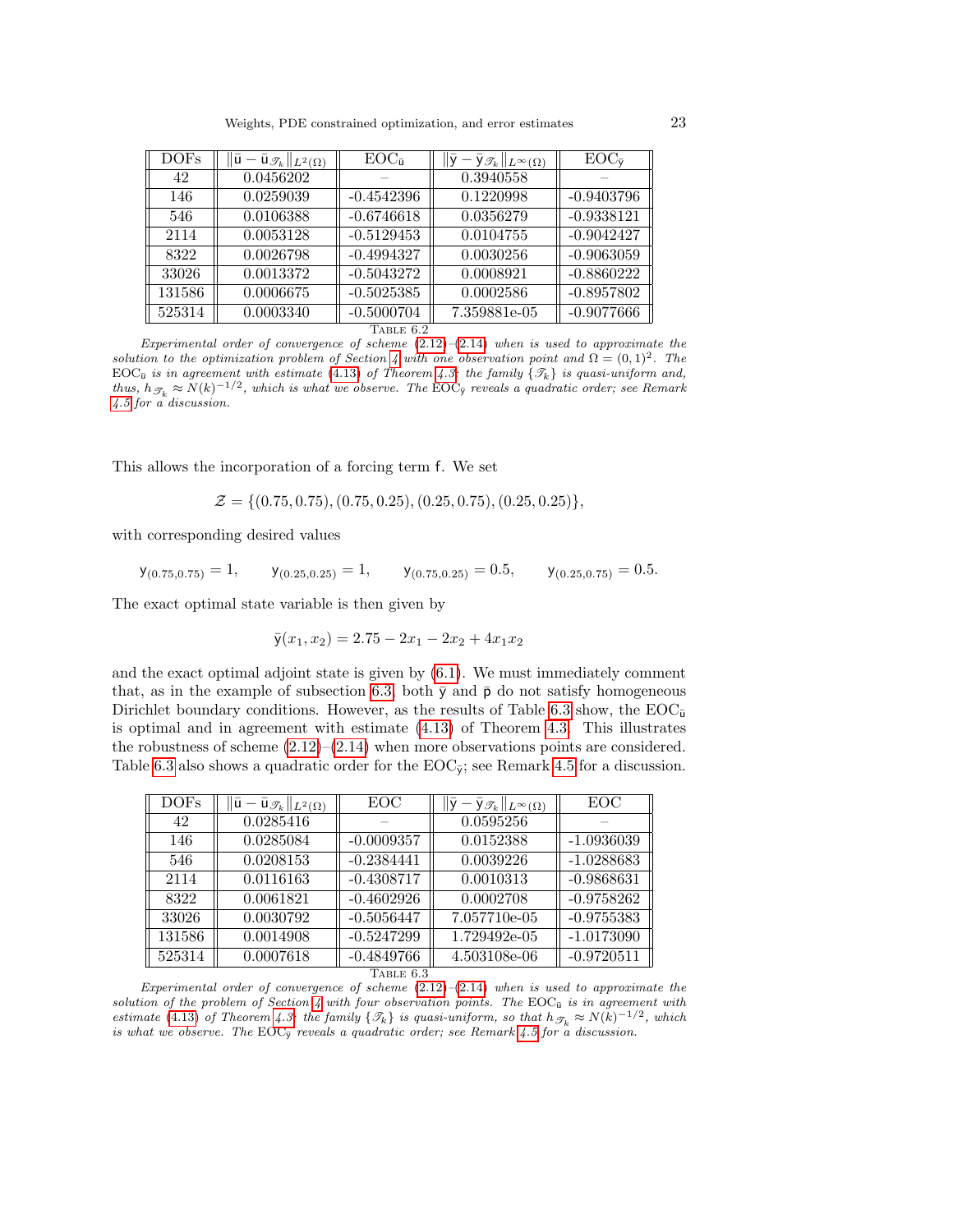6.5. Optimization with point observations: a three dimensional exam**ple.** We set  $n = 3$  and  $\Omega = (0, 1)^3$ . We define the control bounds for the set  $\mathbb{U}_{\mathcal{Z}}$  as follows:  $a = -15$  and  $b = -5$ . The optimal state is

$$
\bar{y}(x_1, x_2, x_3) = \frac{8192}{27} x_1 x_2 x_3 (1 - x_1)(1 - x_2)(1 - x_3),
$$

whereas the optimal adjoint state is defined by  $(6.1)$ . The set of observation points is

$$
\mathcal{Z} = \{ (0.25, 0.25, 0.25), (0.25, 0.25, 0.75), (0.25, 0.75, 0.25), (0.25, 0.75, 0.75), (0.75, 0.25, 0.25), (0.75, 0.25, 0.25), (0.75, 0.25), (0.75, 0.25, 0.25) \}
$$

and we set  $y_z = 1$  for all  $z \in \mathcal{Z}$ . In this example the optimal adjoint state  $\bar{p}$  does not satisfy homogeneous Dirichlet boundary conditions. However, as it is shown in Table [6.4,](#page-23-0) the performance of the scheme  $(2.12)$ – $(2.16)$  is better than expected:  $EOC_{\bar{u}}$ presents a better result than the estimate [\(4.14\)](#page-15-4) of Theorem [4.3.](#page-15-1) We notice that since the family  $\{\mathcal{I}_k\}_{k=1}^8$  is quasi-uniform we have  $h_{\mathcal{I}_k} \approx N(k)^{-1/3}$ .

| <b>DOFs</b> | $\ \bar{\mathsf{u}}-\bar{\mathsf{u}}_{\mathscr{T}_k}\ _{L^2(\Omega)}$ | $EOC_{\bar{u}}$ |
|-------------|-----------------------------------------------------------------------|-----------------|
| 1419        | 0.0274726                                                             |                 |
| 3694        | 0.0199406                                                             | $-0.3349167$    |
| 9976        | 0.0120137                                                             | $-0.5100352$    |
| 27800       | 0.0088690                                                             | $-0.2961201$    |
| 79645       | 0.0067903                                                             | $-0.2537367$    |
| 234683      | 0.0049961                                                             | $-0.2839348$    |
| 704774      | 0.0037908                                                             | $-0.2510530$    |
| 2155291     | 0.0028947                                                             | $-0.2412731$    |

TABLE  $6.4$ 

<span id="page-23-0"></span>Experimental order of convergence of scheme  $(2.12)$ – $(2.14)$  when used to approximate the so-lution to the optimization problem of Section [4](#page-12-0) in a three dimensional example. The EOC $_{\bar{u}}$  is in accordance with estimate [\(4.14\)](#page-15-4) of Theorem [4.3.](#page-15-1) We notice that the family  $\{\mathcal{T}_k\}$  is quasi-uniform and then  $h_{\mathscr{T}_k} \approx N(k)^{-1/3}$ .

6.6. Optimization with singular sources. We now explore the performance of scheme  $(2.12)$ – $(2.14)$  when is used to solve the optimization problem with singular sources. We set  $n = 2$  and  $\Omega = (0, 1)^2$ . We consider  $\mathcal{D} = (0.5, 0.5)$  and the control bounds that define the set  $\mathbb{U}_{\delta}$  are  $a = 0.3$  and  $b = 0.7$ . The desired state and the exact adjoint state are defined as follows:

 $\bar{\mathsf{p}}(x_1, x_2) = -32x_1x_2(1-x_1)(1-x_2), \qquad \bar{\mathsf{y}}_d = -\sin(2\pi x)\cos(2\pi x).$ 

The exact optimal state is given by  $(6.1)$ . We notice that the optimal state  $\bar{y}$  does not satisfy homogeneous Dirichlet boundary conditions; nevertheless, we explore the performance of  $(2.12)$ – $(2.14)$  beyond the scope of the theory. As Table [6.5](#page-24-19) shows, the experimental order of convergence  $EOC_{\bar{u}}$  is optimal in terms of approximation.

Acknowledgements. The authors would like to thank Johnny Guzmán for fruitful discussions regarding pointwise estimates and the regularity of elliptic problems in convex, polytopal domains. We would like to also thank Alejandro Allendes for his technical support.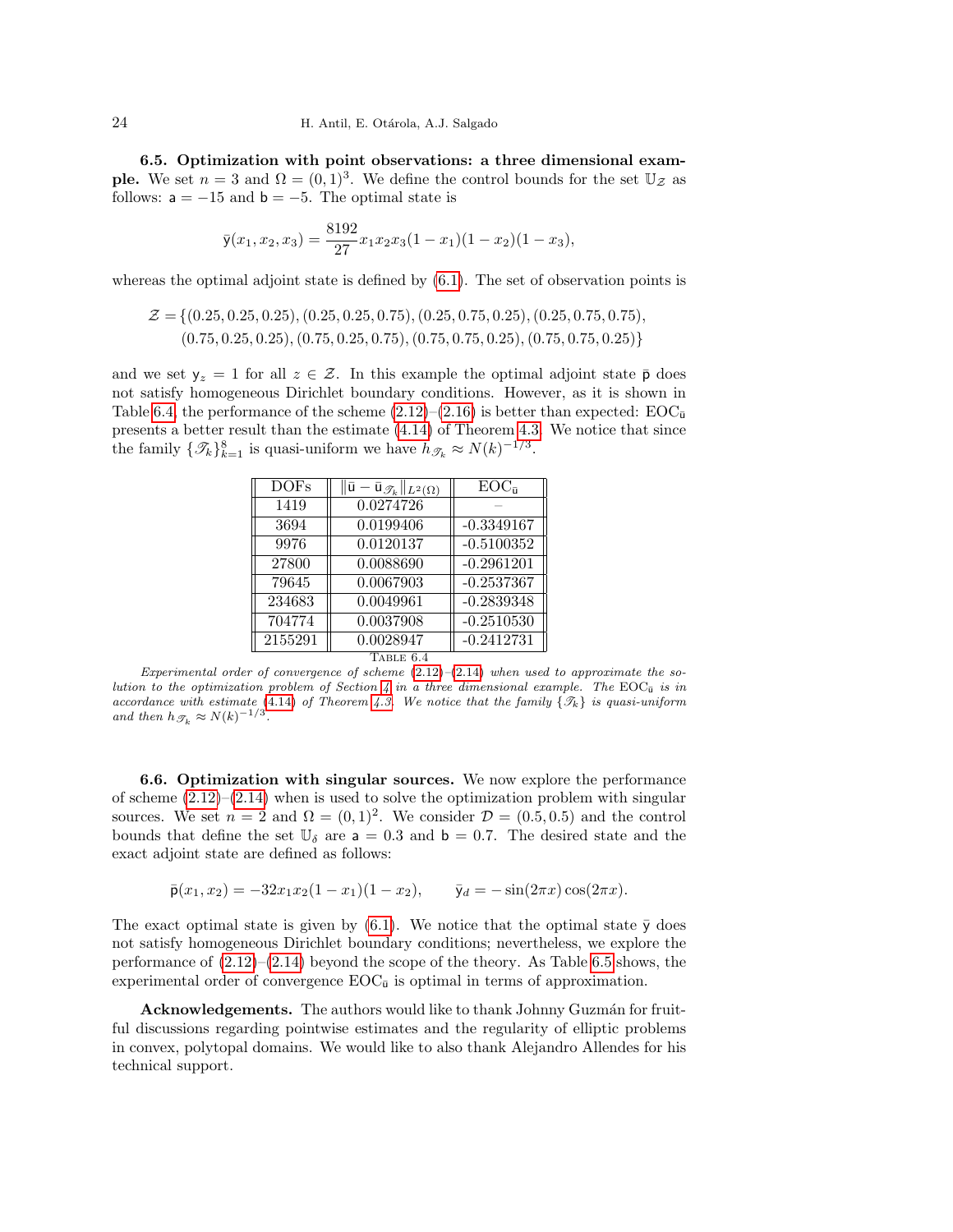| <b>DOFs</b> | $\ \bar{\mathsf{u}}-\bar{\mathsf{u}}_{\mathscr{T}_k}\ _{L^2(\Omega)}$ | EOC          |  |  |
|-------------|-----------------------------------------------------------------------|--------------|--|--|
| 86          | 0.0536485                                                             |              |  |  |
| 294         | 0.0207101                                                             | $-0.7743303$ |  |  |
| 1094        | 0.0068950                                                             | $-0.8369949$ |  |  |
| 4230        | 0.0021408                                                             | $-0.8648701$ |  |  |
| 16646       | 0.0006380                                                             | $-0.8836678$ |  |  |
| 66054       | 0.0001850                                                             | $-0.8981934$ |  |  |
| 263174      | 5.259841e-05                                                          | $-0.9098104$ |  |  |
| 1050630     | 1.472536e-05                                                          | $-0.9196613$ |  |  |
| TABLE 6.5   |                                                                       |              |  |  |

<span id="page-24-19"></span>Experimental order of convergence of scheme  $(2.12)$ – $(2.14)$  when used to approximate the so-lution to the optimization problem with point sources of Section [5.](#page-16-0) The  $EOC_{\bar{u}}$  reveals a quadratic order and illustrates our error estimate [\(5.2\)](#page-17-2).

## REFERENCES

- <span id="page-24-6"></span>[1] Y. Achdou. An inverse problem for a parabolic variational inequality arising in volatility calibration with American options. SIAM J. Control Optim., 43(5):1583–1615, 2005.
- <span id="page-24-4"></span>[2] J.P. Agnelli, E.M. Garau, and P. Morin. A posteriori error estimates for elliptic problems with Dirac measure terms in weighted spaces. ESAIM Math. Model. Numer. Anal., 48(6):1557– 1581, 2014.
- <span id="page-24-15"></span>[3] H. Aimar, M. Carena, R. Durán, and M. Toschi. Powers of distances to lower dimensional sets as Muckenhoupt weights. Acta Math. Hungar., 143(1):119–137, 2014.
- <span id="page-24-17"></span>[4] P.R. Amestoy, I.S. Duff, and J.-Y. L'Excellent. Multifrontal parallel distributed symmetric and unsymmetric solvers. Comput. Methods in Appl. Mech. Eng., 184(24):501 – 520, 2000.
- <span id="page-24-18"></span>[5] P.R. Amestoy, I.S. Duff, J.-Y. L'Excellent, and J. Koster. A fully asynchronous multifrontal solver using distributed dynamic scheduling. SIAM J. Matrix Anal. Appl., 23(1):15–41 (electronic), 2001.
- <span id="page-24-0"></span>[6] H. Antil and E. Otárola. A FEM for an optimal control problem of fractional powers of elliptic operators. SIAM J. Control Optim., 53(6):3432–3456, 2015.
- <span id="page-24-1"></span>[7] H. Antil, E. Otárola, and A. J. Salgado. A space-time fractional optimal control problem: analysis and discretization. SIAM J. Control Optim., 54(3):1295–1328, 2016.
- <span id="page-24-7"></span>[8] A. Bermúdez, P. Gamallo, and R. Rodríguez. Finite element methods in local active control of sound. SIAM J. Control Optim., 43(2):437–465, 2004.
- <span id="page-24-16"></span>[9] S.C. Brenner and L.R. Scott. The mathematical theory of finite element methods, volume 15 of Texts in Applied Mathematics. Springer, New York, third edition, 2008.
- <span id="page-24-8"></span>[10] C. Brett, A. Dedner, and C. Elliott. Optimal control of elliptic PDEs at points. IMA J. Numer. Anal., 36(3):1015–1050, 2016.
- <span id="page-24-9"></span>[11] C. Brett, C. Elliott, M. Hintermüller, and C. Löbhard. Mesh adaptivity in optimal control of elliptic variational inequalities with point-tracking of the state. Interfaces Free Bound., 17(1):21–53, 2015.
- <span id="page-24-13"></span>[12] J.A. Burns and K. Ito. On well-posedness of integro-differential equations in weighted  $L^2$ spaces. Differential Integral Equations, 8(3):627–646, 1995.
- <span id="page-24-2"></span>[13] L. Caffarelli and L. Silvestre. An extension problem related to the fractional Laplacian. Comm. Part. Diff. Eqs., 32(7-9):1245–1260, 2007.
- <span id="page-24-3"></span>[14] P. Cannarsa, P. Martinez, and J. Vancostenoble. Carleman estimates for a class of degenerate parabolic operators. SIAM J. Control Optim., 47(1):1–19, 2008.
- <span id="page-24-11"></span>[15] E. Casas.  $L^2$  estimates for the finite element method for the Dirichlet problem with singular data. Numer. Math., 47(4):627–632, 1985.
- <span id="page-24-12"></span>[16] E. Casas, C. Clason, and K. Kunisch. Approximation of elliptic control problems in measure spaces with sparse solutions. SIAM J. Control Optim., 50(4):1735–1752, 2012.
- <span id="page-24-14"></span>[17] A.C. Cavalheiro. A theorem on global regularity for solutions of degenerate elliptic equations. Commun. Math. Anal., 11(2):112–123, 2011.
- <span id="page-24-10"></span>[18] L. Chang, W. Gong, and N. Yan. Numerical analysis for the approximation of optimal control problems with pointwise observations. Math. Methods Appl. Sci., 38(18):4502–4520, 2015.
- <span id="page-24-5"></span>[19] M. Dauge. Neumann and mixed problems on curvilinear polyhedra. Integral Equations Operator Theory, 15(2):227–261, 1992.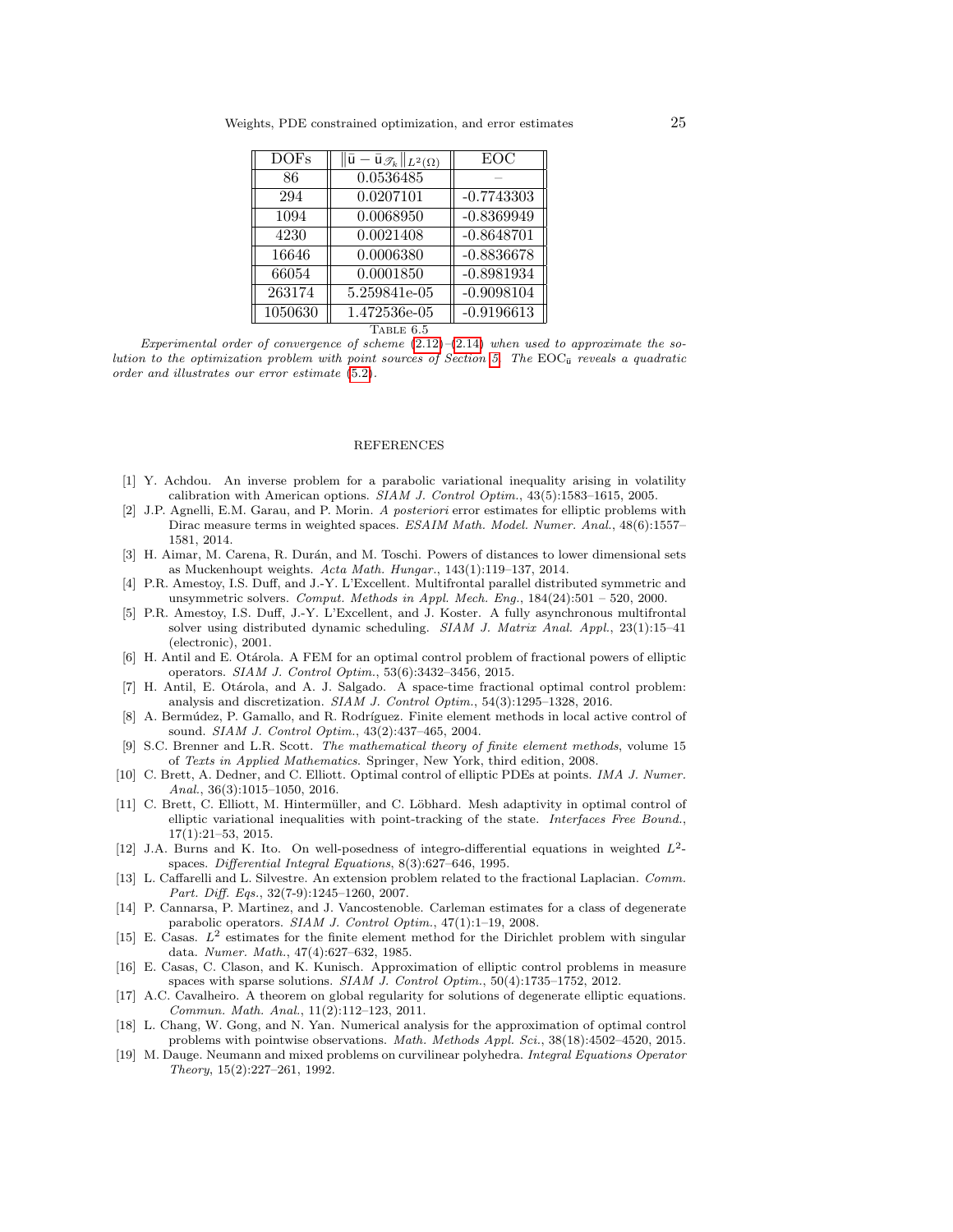- <span id="page-25-0"></span>[20] R. Du. Approximate controllability of a class of semilinear degenerate systems with boundary control. J. Differential Equations, 256(9):3141–3165, 2014.
- <span id="page-25-2"></span>[21] J. Duoandikoetxea. Fourier analysis, volume 29 of Graduate Studies in Mathematics. American Mathematical Society, Providence, RI, 2001.
- <span id="page-25-21"></span>[22] A. Ern and J.-L. Guermond. Theory and practice of finite elements, volume 159 of Applied Mathematical Sciences. Springer-Verlag, New York, 2004.
- <span id="page-25-22"></span>[23] E.B. Fabes, C.E. Kenig, and R.P. Serapioni. The local regularity of solutions of degenerate elliptic equations. Comm. Part. Diff. Eqs., 7(1):77–116, 1982.
- <span id="page-25-16"></span>[24] R.H. Fabiano. A semidiscrete approximation scheme for neutral delay-differential equations. Int. J. Numer. Anal. Model., 10(3):712–726, 2013.
- <span id="page-25-17"></span>[25] R.H. Fabiano and J. Turi. Making the numerical abscissa negative for a class of neutral equations. Discrete Contin. Dyn. Syst., (suppl.):256-262, 2003. Dynamical systems and differential equations (Wilmington, NC, 2002).
- <span id="page-25-13"></span>[26] M. Fornasier, B. Piccoli, and F. Rossi. Mean-field sparse optimal control. Philos. Trans. R. Soc. Lond. Ser. A Math. Phys. Eng. Sci., 372(2028):20130400, 21, 2014.
- <span id="page-25-24"></span>[27] S.J. Fromm. Potential space estimates for Green potentials in convex domains. Proc. Amer. Math. Soc., 119(1):225–233, 1993.
- <span id="page-25-6"></span>[28] C.R. Fuller, P.A. Nelson, and S.J. Elliott. Active control of vibration. Academic Press, London, San Diego, 1996.
- <span id="page-25-18"></span>[29] P. Gamallo and E. Hernández. Error estimates for the approximation of a class of optimal control systems governed by linear PDEs. Numer. Funct. Anal. Optim., 30(5-6):523–547, 2009.
- <span id="page-25-26"></span>[30] W. Gong. Error estimates for finite element approximations of parabolic equations with measure data. Math. Comp., 82(281):69–98, 2013.
- <span id="page-25-8"></span>[31] W. Gong, M. Hinze, and Z. Zhou. A priori error analysis for finite element approximation of parabolic optimal control problems with pointwise control. SIAM J. Control Optim., 52(1):97–119, 2014.
- <span id="page-25-14"></span>[32] W. Gong, G. Wang, and N. Yan. Approximations of elliptic optimal control problems with controls acting on a lower dimensional manifold. SIAM J. Control Optim., 52(3):2008– 2035, 2014.
- <span id="page-25-4"></span>[33] P. Grisvard. Elliptic problems in nonsmooth domains, volume 24 of Monographs and Studies in Mathematics. Pitman (Advanced Publishing Program), Boston, MA, 1985.
- <span id="page-25-1"></span>[34] M. Gueye. Exact boundary controllability of 1-D parabolic and hyperbolic degenerate equations. SIAM J. Control Optim., 52(4):2037–2054, 2014.
- <span id="page-25-25"></span>[35] J. Guzmán, D. Leykekhman, J. Rossmann, and A.H. Schatz. Hölder estimates for Green's functions on convex polyhedral domains and their applications to finite element methods. Numer. Math., 112(2):221–243, 2009.
- <span id="page-25-12"></span>[36] E. Hernández, D. Kalise, and E. Otárola. Numerical approximation of the LQR problem in a strongly damped wave equation. Comput. Optim. Appl., 47(1):161–178, 2010.
- <span id="page-25-7"></span>[37] E. Hernández and E. Otárola. A locking-free FEM in active vibration control of a Timoshenko beam. SIAM J. Numer. Anal., 47(4):2432–2454, 2009.
- <span id="page-25-9"></span>[38] M. Hintermüller and A. Laurain. Electrical impedance tomography: from topology to shape. Control Cybernet., 37(4):913–933, 2008.
- <span id="page-25-11"></span>[39] M. Hinze. A variational discretization concept in control constrained optimization: the linearquadratic case. Comput. Optim. Appl., 30(1):45–61, 2005.
- <span id="page-25-19"></span>[40] M. Hinze, R. Pinnau, M. Ulbrich, and S. Ulbrich. Optimization with PDE constraints, volume 23 of Mathematical Modelling: Theory and Applications. Springer, New York, 2009.
- <span id="page-25-20"></span>[41] K. Ito and K. Kunisch. *Lagrange multiplier approach to variational problems and applica*tions, volume 15 of Advances in Design and Control. Society for Industrial and Applied Mathematics (SIAM), Philadelphia, PA, 2008.
- <span id="page-25-15"></span>[42] K. Ito and J. Turi. Numerical methods for a class of singular integro-differential equations based on semigroup approximation. SIAM J. Numer. Anal., 28(6):1698–1722, 1991.
- <span id="page-25-5"></span>[43] D.S. Jerison and C.E. Kenig. The Neumann problem on Lipschitz domains. Bull. Amer. Math. Soc. (N.S.), 4(2):203–207, 1981.
- <span id="page-25-3"></span>[44] D.S. Jerison and C.E. Kenig. The inhomogeneous Dirichlet problem in Lipschitz domains. J. Funct. Anal., 130(1):161–219, 1995.
- <span id="page-25-23"></span>[45] D. Kinderlehrer and G. Stampacchia. An introduction to variational inequalities and their applications, volume 88 of Pure and Applied Mathematics. Academic Press, Inc. [Harcourt Brace Jovanovich, Publishers], New York-London, 1980.
- <span id="page-25-10"></span>[46] D. Leykekhman, D. Meidner, and B. Vexler. Optimal error estimates for finite element discretization of elliptic optimal control problems with finitely many pointwise state constraints. Comput. Optim. Appl., 55(3):769–802, 2013.